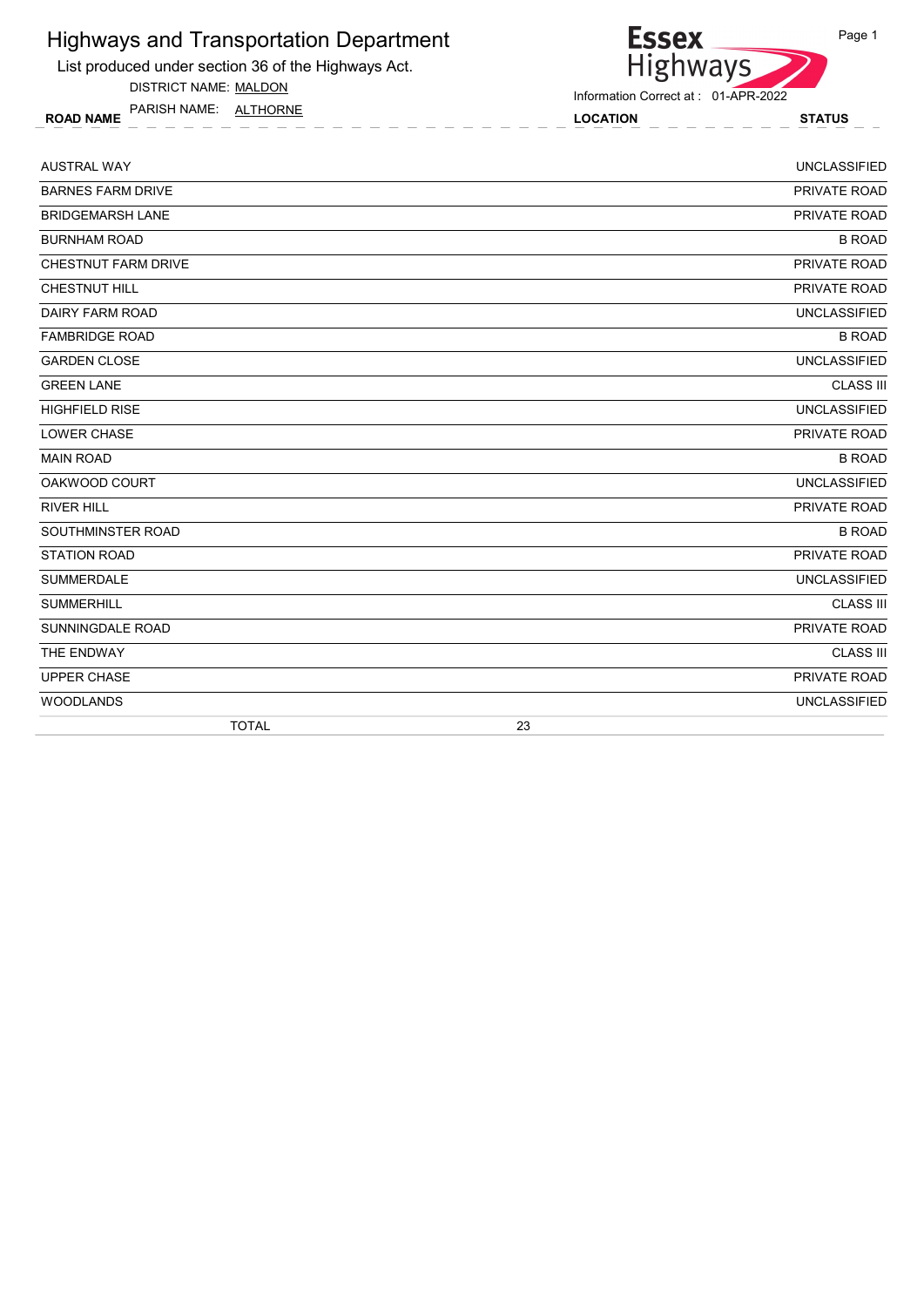

DISTRICT NAME: MALDON

ROAD NAME LOCATION STATUS PARISH NAME: ASHELDHAM



| <b>BROOK LANE</b>      | PRIVATE ROAD        |
|------------------------|---------------------|
| <b>GREEN LANE</b>      | <b>CLASS III</b>    |
| <b>HALL ROAD</b>       | <b>UNCLASSIFIED</b> |
| <b>RUSHES LANE</b>     | PRIVATE ROAD        |
| SOUTHMINSTER ROAD      | <b>B ROAD</b>       |
| SOUTHMINSTER ROAD      | <b>UNCLASSIFIED</b> |
| <b>TILLINGHAM ROAD</b> | <b>B ROAD</b>       |
| <b>TOTAL</b>           |                     |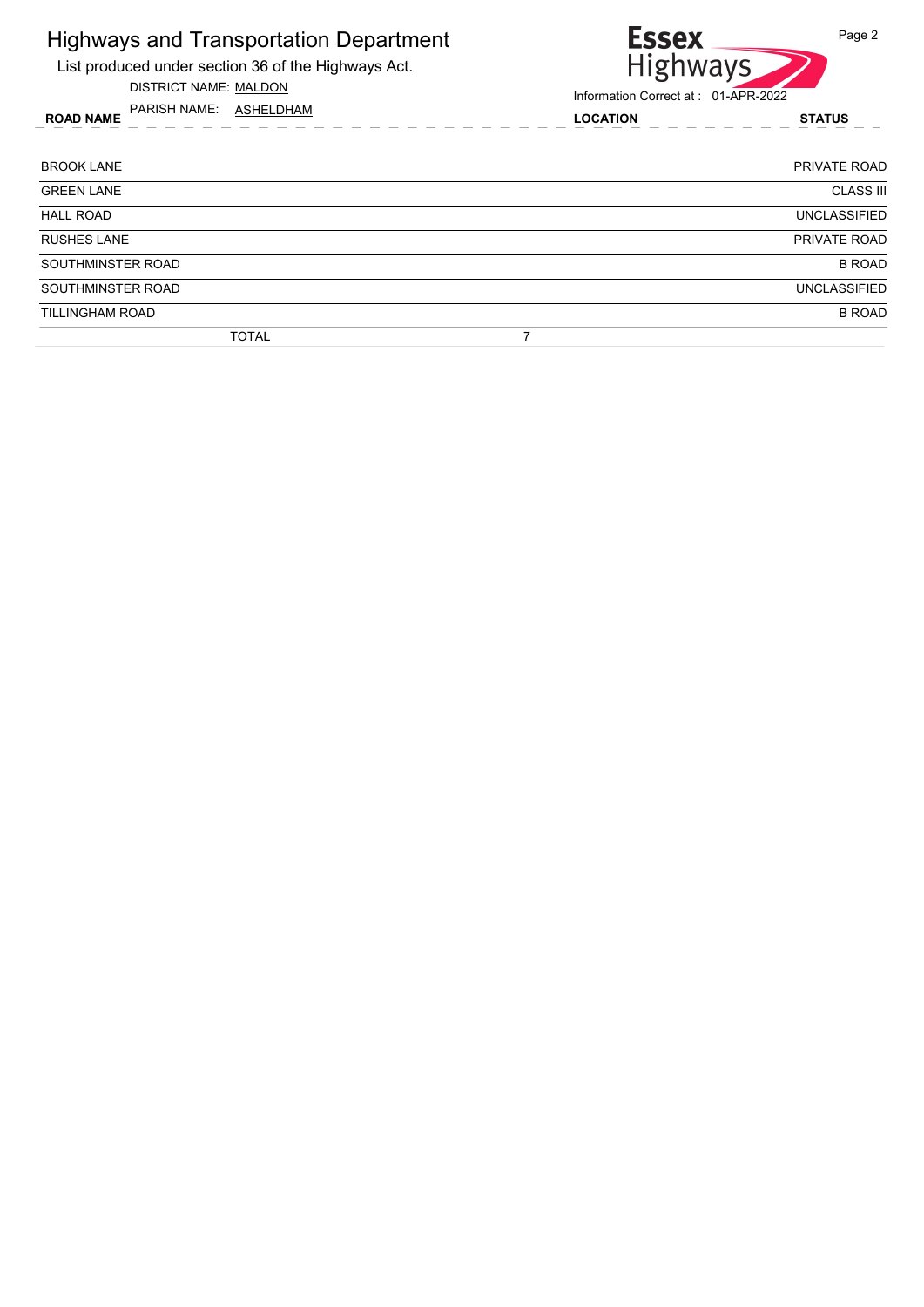List produced under section 36 of the Highways Act.

DISTRICT NAME: MALDON

ROAD NAME LOCATION STATUS PARISH NAME: BRADWELL-ON-SEA



| <b>BACONS CHASE</b>      | PRIVATE ROAD        |
|--------------------------|---------------------|
| <b>BACONS CHASE</b>      | <b>UNCLASSIFIED</b> |
| <b>BATE DUDLEY DRIVE</b> | <b>UNCLASSIFIED</b> |
| <b>BRADWELL AIRFIELD</b> | PRIVATE ROAD        |
| <b>BRADWELL ROAD</b>     | <b>B ROAD</b>       |
| <b>BRADWELL ROAD</b>     | <b>CLASS III</b>    |
| <b>BUCKERIDGE WAY</b>    | <b>UNCLASSIFIED</b> |
| <b>DOWNHALL BEACH</b>    | PRIVATE ROAD        |
| <b>DOWNHALL BEACH</b>    | PRIVATE STREET      |
| <b>DOWNHALL BEACH</b>    | <b>UNCLASSIFIED</b> |
| <b>DOWNHALL ROAD</b>     | <b>UNCLASSIFIED</b> |
| <b>EAST END ROAD</b>     | <b>UNCLASSIFIED</b> |
| <b>HIGH STREET</b>       | <b>UNCLASSIFIED</b> |
| <b>HOCKLEY CLOSE</b>     | PRIVATE ROAD        |
| <b>HOCKLEY LANE</b>      | <b>UNCLASSIFIED</b> |
| KINGSWOOD COURT          | <b>UNCLASSIFIED</b> |
| <b>MALDON ROAD</b>       | <b>CLASS III</b>    |
| <b>MILL END</b>          | PRIVATE ROAD        |
| <b>ORPLANDS</b>          | <b>UNCLASSIFIED</b> |
| <b>PARKER COURT</b>      | <b>UNCLASSIFIED</b> |
| <b>SOUTH STREET</b>      | <b>CLASS III</b>    |
| <b>TRUSSES ROAD</b>      | <b>UNCLASSIFIED</b> |
| <b>WATERSIDE ROAD</b>    | <b>B ROAD</b>       |
| <b>WEYMARKS ROAD</b>     | <b>UNCLASSIFIED</b> |
| <b>WOODYARDS</b>         | <b>UNCLASSIFIED</b> |
| <b>TOTAL</b>             | 25                  |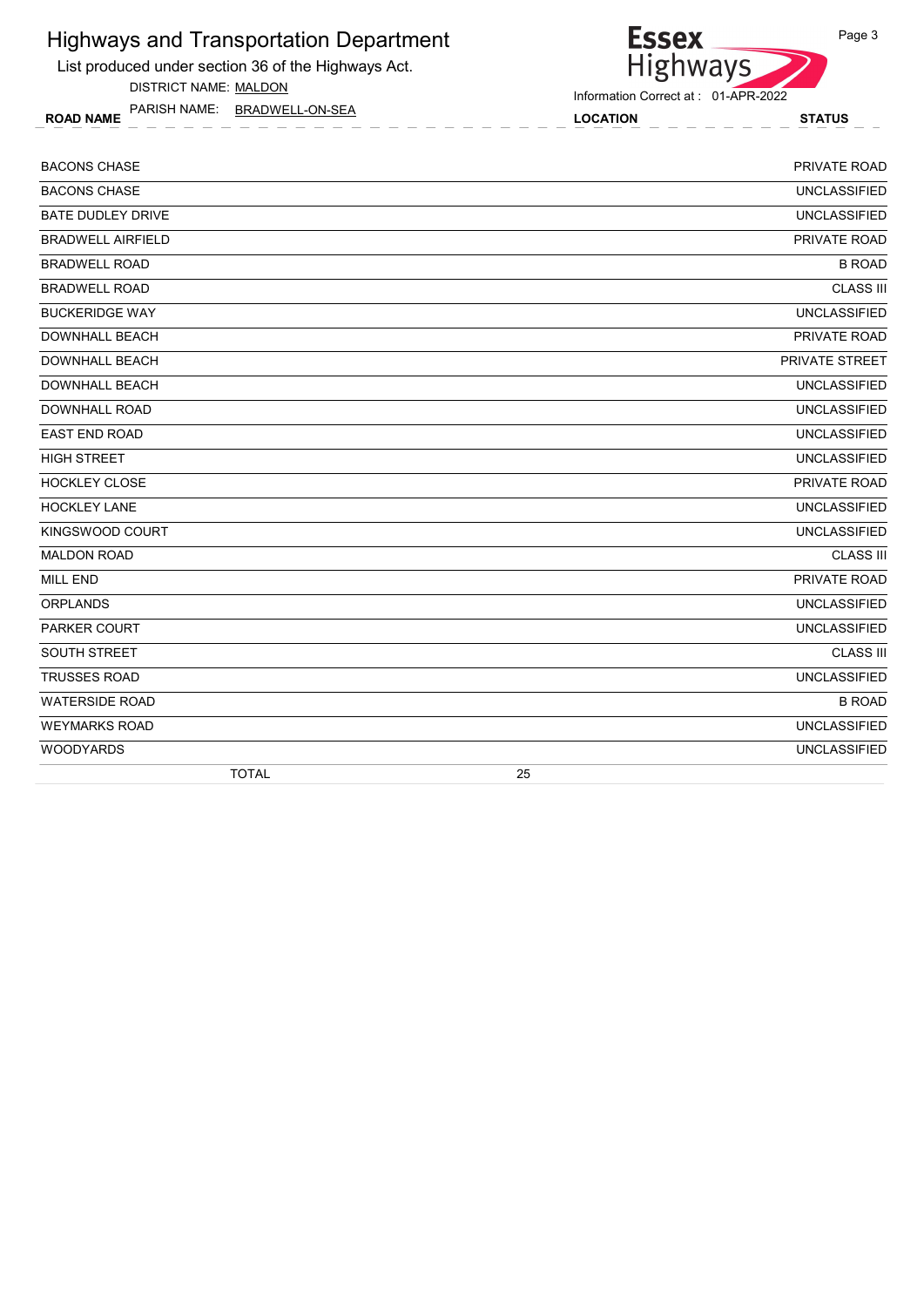List produced under section 36 of the Highways Act. DISTRICT NAME: MALDON

ROAD NAME LOCATION STATUS PARISH NAME: BURNHAM-ON-CROUCH



Information Correct at : 01-APR-2022

| <b>ALAMEIN ROAD</b>          | <b>UNCLASSIFIED</b> |
|------------------------------|---------------------|
| ALBERT ROAD                  | <b>UNCLASSIFIED</b> |
| ALEXANDRA ROAD               | <b>UNCLASSIFIED</b> |
| ALPHA ROAD                   | <b>UNCLASSIFIED</b> |
| AMBROSIA AVENUE              | PRIVATE ROAD        |
| <b>ARCADIA ROAD</b>          | <b>UNCLASSIFIED</b> |
| ARGYLE ROAD                  | <b>PRIVATE ROAD</b> |
| <b>ARNHEIM ROAD</b>          | <b>UNCLASSIFIED</b> |
| <b>ASH GROVE</b>             | <b>UNCLASSIFIED</b> |
| ASHWOOD CLOSE                | PRIVATE ROAD        |
| <b>BADGERS KEEP</b>          | <b>UNCLASSIFIED</b> |
| <b>BARNMEAD WAY</b>          | <b>UNCLASSIFIED</b> |
| <b>BEAUCHAMPS</b>            | <b>UNCLASSIFIED</b> |
| <b>BEECH CLOSE</b>           | <b>UNCLASSIFIED</b> |
| <b>BELVEDERE ROAD</b>        | <b>UNCLASSIFIED</b> |
| <b>BLACKWATER CLOSE</b>      | <b>UNCLASSIFIED</b> |
| <b>BOOTH PLACE</b>           | PRIVATE ROAD        |
| <b>BOUVEL DRIVE</b>          | <b>UNCLASSIFIED</b> |
| <b>BRAEBURN CLOSE</b>        | PRIVATE ROAD        |
| <b>BRAMLEY AVENUE</b>        | PRIVATE ROAD        |
| <b>BRICKWALL CLOSE</b>       | <b>UNCLASSIFIED</b> |
| <b>BURNHAM BUSINESS PARK</b> | <b>UNCLASSIFIED</b> |
| <b>CALM PATCH</b>            | <b>UNCLASSIFIED</b> |
| <b>CEDAR GROVE</b>           | <b>UNCLASSIFIED</b> |
| <b>CHANDLERS</b>             | <b>UNCLASSIFIED</b> |
| <b>CHAPEL ROAD</b>           | <b>UNCLASSIFIED</b> |
| <b>CHELMER WAY</b>           | <b>UNCLASSIFIED</b> |
| CHESTNUT CLOSE               | <b>UNCLASSIFIED</b> |
| CHURCH ROAD                  | <b>B ROAD</b>       |
| <b>COBBINS CHASE</b>         | <b>PRIVATE ROAD</b> |
| <b>COBBINS GROVE</b>         | PRIVATE ROAD        |
| <b>COMPASS GARDENS</b>       | PRIVATE ROAD        |
| <b>CORONATION ROAD</b>       | <b>UNCLASSIFIED</b> |
| <b>CREEKSEA LANE</b>         | <b>UNCLASSIFIED</b> |
| <b>CROUCH ROAD</b>           | <b>UNCLASSIFIED</b> |
| <b>CROXON WAY</b>            | PRIVATE ROAD        |
| D'ARCY CLOSE                 | <b>UNCLASSIFIED</b> |
| <b>DEBDEN WAY</b>            | UNCLASSIFIED        |
| DEVONSHIRE ROAD              | <b>UNCLASSIFIED</b> |
| DILLWAY COURT                | PRIVATE ROAD        |
| <b>DOCTORS LANE</b>          | <b>UNCLASSIFIED</b> |
| DORSET ROAD                  | <b>UNCLASSIFIED</b> |
| DRAGON CLOSE                 | UNCLASSIFIED        |
| <b>DUNKIRK CLOSE</b>         | <b>UNCLASSIFIED</b> |
| <b>DUNKIRK ROAD</b>          | <b>UNCLASSIFIED</b> |
| <b>EASTERN ROAD</b>          | <b>UNCLASSIFIED</b> |
|                              |                     |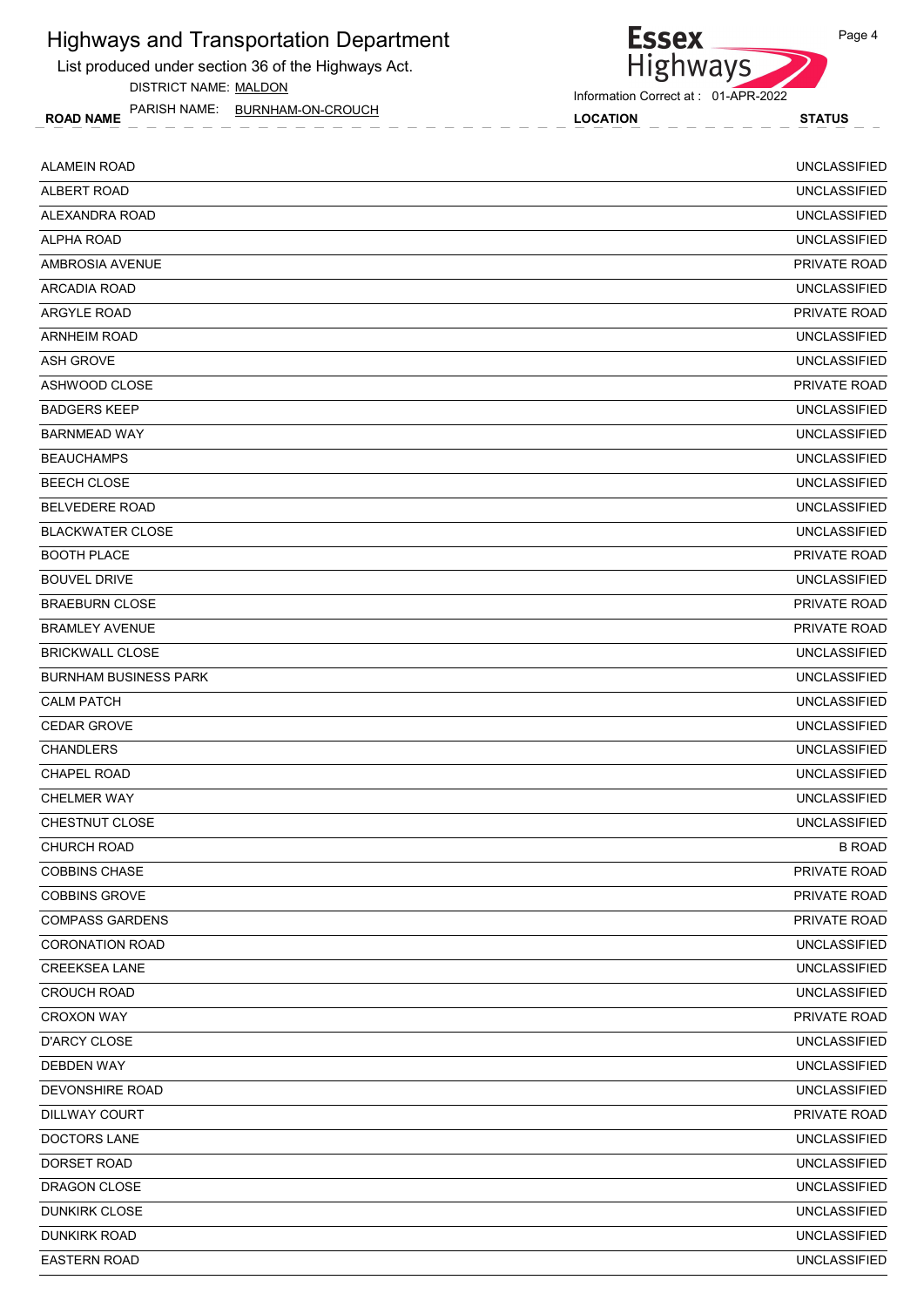List produced under section 36 of the Highways Act. DISTRICT NAME: MALDON



Information Correct at : 01-APR-2022

ROAD NAME LOCATION STATUS PARISH NAME: BURNHAM-ON-CROUCH

| <b>ESSEX ROAD</b>        |                 | <b>UNCLASSIFIED</b> |
|--------------------------|-----------------|---------------------|
| <b>FAIRWAY DRIVE</b>     |                 | <b>UNCLASSIFIED</b> |
| <b>FALKLANDS ROAD</b>    |                 | <b>UNCLASSIFIED</b> |
| <b>FERNLEA ROAD</b>      |                 | <b>UNCLASSIFIED</b> |
| <b>FERRY ROAD</b>        | <b>CREEKSEA</b> | <b>UNCLASSIFIED</b> |
| <b>FOUNDRY LANE</b>      |                 | <b>UNCLASSIFIED</b> |
| <b>GALAHAD CLOSE</b>     |                 | <b>UNCLASSIFIED</b> |
| <b>GLEBE WAY</b>         |                 | <b>UNCLASSIFIED</b> |
| <b>GLENDALE ROAD</b>     |                 | <b>UNCLASSIFIED</b> |
| <b>GLYNN ROAD</b>        |                 | <b>UNCLASSIFIED</b> |
| <b>GRANVILLE TERRACE</b> |                 | PRIVATE ROAD        |
| <b>GREEN LANE</b>        |                 | <b>UNCLASSIFIED</b> |
| <b>HAMBLE WAY</b>        |                 | <b>UNCLASSIFIED</b> |
| <b>HARDINGS REACH</b>    |                 | <b>UNCLASSIFIED</b> |
| <b>HERMES DRIVE</b>      |                 | <b>UNCLASSIFIED</b> |
| <b>HESTER PLACE</b>      |                 | <b>UNCLASSIFIED</b> |
| <b>HIGH STREET</b>       |                 | <b>B ROAD</b>       |
| <b>HILLSIDE ROAD</b>     |                 | <b>UNCLASSIFIED</b> |
| HOLLY CLOSE              |                 | <b>UNCLASSIFIED</b> |
| <b>HORNET WAY</b>        |                 | <b>UNCLASSIFIED</b> |
| KING EDWARD AVENUE       |                 | <b>UNCLASSIFIED</b> |
| <b>KINGS COURT</b>       |                 | <b>UNCLASSIFIED</b> |
| <b>KINGS ROAD</b>        |                 | <b>UNCLASSIFIED</b> |
| <b>LESLIE PARK</b>       |                 | <b>UNCLASSIFIED</b> |
| <b>LILIAN ROAD</b>       |                 | <b>UNCLASSIFIED</b> |
| <b>LIME WAY</b>          |                 | <b>UNCLASSIFIED</b> |
| <b>LORD DARBY WAY</b>    |                 | PRIVATE ROAD        |
| <b>MALDON ROAD</b>       |                 | <b>B ROAD</b>       |
| MANGAPP CHASE            |                 | <b>UNCLASSIFIED</b> |
| MAPLE WAY                |                 | <b>UNCLASSIFIED</b> |
| <b>MARSH ROAD</b>        |                 | <b>UNCLASSIFIED</b> |
| <b>MILDMAY ROAD</b>      |                 | <b>UNCLASSIFIED</b> |
| MILL GRANGE              |                 | PRIVATE ROAD        |
| <b>MILL GREEN</b>        |                 | PRIVATE ROAD        |
| <b>MILL ROAD</b>         |                 | PRIVATE ROAD        |
| <b>MILL ROAD</b>         |                 | <b>UNCLASSIFIED</b> |
| <b>MILLFIELDS</b>        |                 | PRIVATE ROAD        |
| <b>NEW ROAD</b>          |                 | <b>UNCLASSIFIED</b> |
| NORMANDY AVENUE          |                 | <b>UNCLASSIFIED</b> |
| ORCHARD ROAD             |                 | <b>UNCLASSIFIED</b> |
| PARK ROAD                |                 | <b>UNCLASSIFIED</b> |
| PINNERS CLOSE            |                 | <b>UNCLASSIFIED</b> |
| PIPPINS ROAD             |                 | <b>UNCLASSIFIED</b> |
| PLANE TREE CLOSE         |                 | <b>UNCLASSIFIED</b> |
| POPLAR GROVE             |                 | <b>UNCLASSIFIED</b> |
| PRINCES ROAD             |                 | <b>UNCLASSIFIED</b> |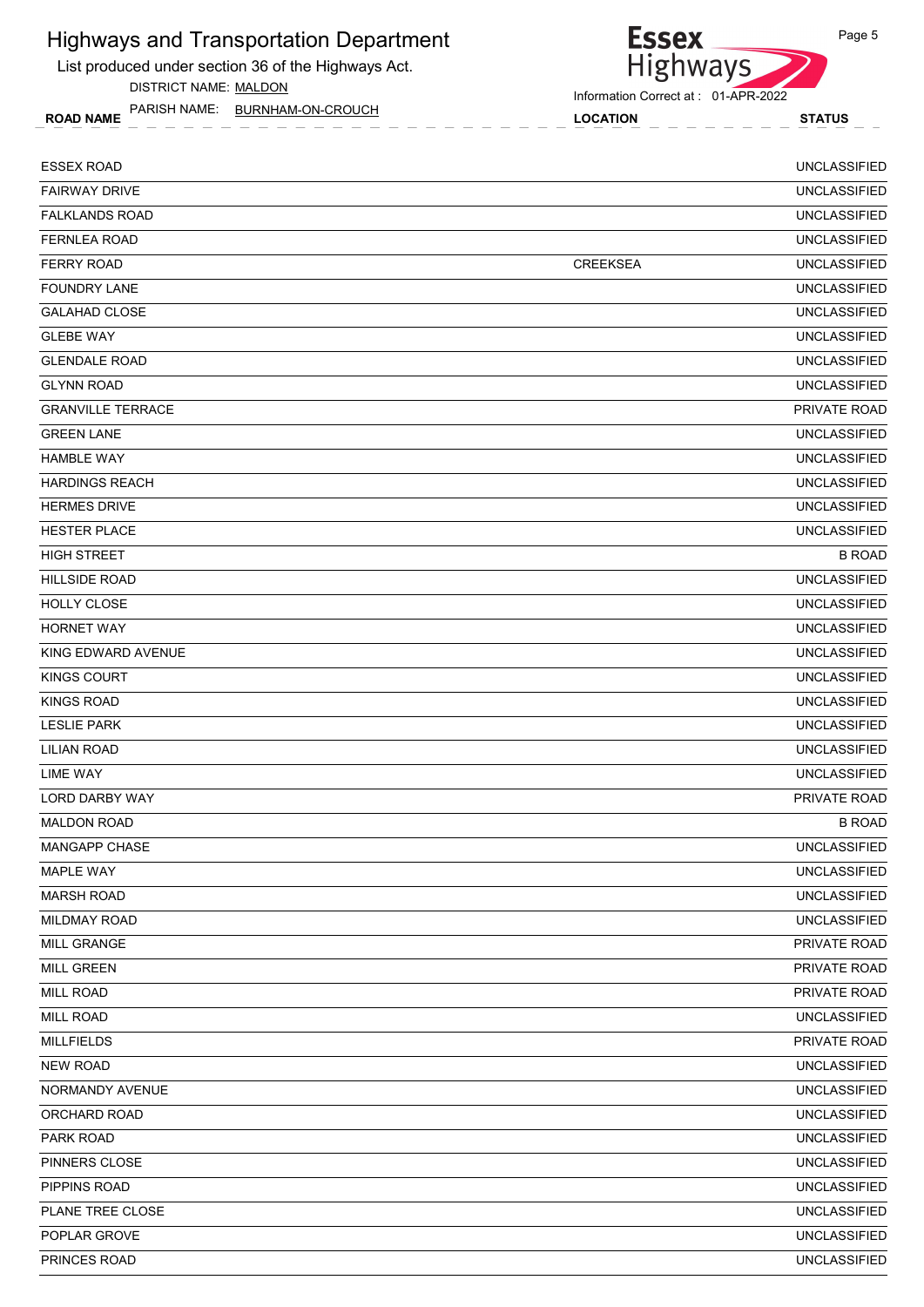List produced under section 36 of the Highways Act. DISTRICT NAME: MALDON

ROAD NAME LOCATION STATUS PARISH NAME: BURNHAM-ON-CROUCH



Information Correct at : 01-APR-2022

| <b>PROVIDENCE</b>         | <b>UNCLASSIFIED</b> |               |
|---------------------------|---------------------|---------------|
| QUEENS COURT              | PRIVATE ROAD        |               |
| <b>QUEENS ROAD</b>        | <b>UNCLASSIFIED</b> |               |
| <b>RAMBLERS WAY</b>       | <b>UNCLASSIFIED</b> |               |
| <b>REGENTS COURT</b>      | <b>UNCLASSIFIED</b> |               |
| <b>REMEMBRANCE AVENUE</b> | <b>UNCLASSIFIED</b> |               |
| <b>RIVERSIDE ROAD</b>     | <b>UNCLASSIFIED</b> |               |
| <b>ROMAN WAY</b>          | <b>UNCLASSIFIED</b> |               |
| <b>ROMAN WAY</b>          | PRIVATE ROAD        |               |
| <b>RUSSET WAY</b>         | <b>UNCLASSIFIED</b> |               |
| <b>SANDPIT LANE</b>       | PRIVATE ROAD        |               |
| SHEERWATER CLOSE          | <b>UNCLASSIFIED</b> |               |
| SHIP ROAD                 | <b>UNCLASSIFIED</b> |               |
| <b>SHORE ROAD</b>         | <b>UNCLASSIFIED</b> |               |
| <b>SILVER ROAD</b>        | <b>UNCLASSIFIED</b> |               |
| SOUTHMINSTER ROAD         |                     | <b>B ROAD</b> |
| SPRINGFIELD ROAD          | <b>UNCLASSIFIED</b> |               |
| ST MARYS ROAD             | <b>UNCLASSIFIED</b> |               |
| <b>ST PETERS FIELD</b>    | PRIVATE ROAD        |               |
| <b>ST PETERS FIELD</b>    | <b>UNCLASSIFIED</b> |               |
| <b>STATION ROAD</b>       |                     | <b>B ROAD</b> |
| <b>STONEY HILLS</b>       | PRIVATE ROAD        |               |
| <b>THAMES WAY</b>         | <b>UNCLASSIFIED</b> |               |
| THE BELVEDERE             | <b>UNCLASSIFIED</b> |               |
| THE COBBINS               | <b>UNCLASSIFIED</b> |               |
| THE LEAS                  | <b>UNCLASSIFIED</b> |               |
| THE QUAY                  | <b>UNCLASSIFIED</b> |               |
| TINKERS HOLE ROAD         | <b>UNCLASSIFIED</b> |               |
| TRENT CLOSE               | <b>UNCLASSIFIED</b> |               |
| <b>WARWICK COURT</b>      | PRIVATE ROAD        |               |
| <b>WAYFARER GARDENS</b>   | <b>UNCLASSIFIED</b> |               |
| <b>WELLAND ROAD</b>       | <b>UNCLASSIFIED</b> |               |
| WEST LEY                  | <b>UNCLASSIFIED</b> |               |
| <b>WESTERN ROAD</b>       | <b>UNCLASSIFIED</b> |               |
| <b>WICK ROAD</b>          | <b>UNCLASSIFIED</b> |               |
| <b>WICK ROAD</b>          | PRIVATE ROAD        |               |
| <b>WILLOW CLOSE</b>       | <b>UNCLASSIFIED</b> |               |
| <b>WINSTREE ROAD</b>      | <b>UNCLASSIFIED</b> |               |
| <b>WITNEY ROAD</b>        | <b>UNCLASSIFIED</b> |               |
| WITNEY SQUARE             | <b>UNCLASSIFIED</b> |               |
| <b>WOODCUTTERS</b>        | PRIVATE ROAD        |               |
| <b>WORCESTER ROAD</b>     | <b>UNCLASSIFIED</b> |               |
| YORK ROAD                 | PRIVATE ROAD        |               |
| <b>TOTAL</b>              | 135                 |               |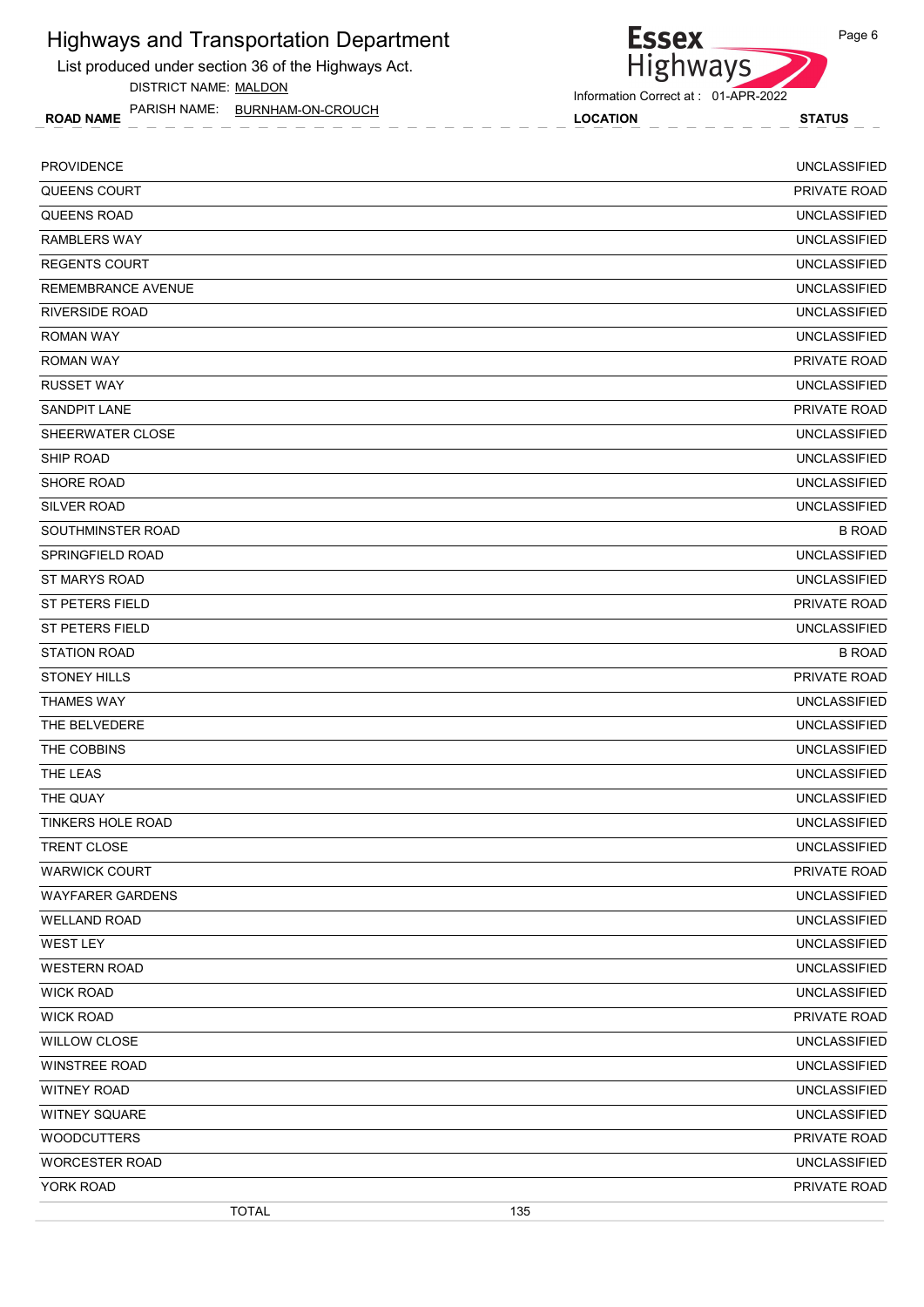List produced under section 36 of the Highways Act.

DISTRICT NAME: MALDON

ROAD NAME LOCATION STATUS PARISH NAME: COLD NORTON



Information Correct at : 01-APR-2022

| <b>BRENNAN CLOSE</b>        | <b>UNCLASSIFIED</b>   |
|-----------------------------|-----------------------|
| <b>BURNHAM AVENUE</b>       | PRIVATE ROAD          |
| <b>CHARITY LANE</b>         | <b>UNCLASSIFIED</b>   |
| CHARTERHOUSE COTTAGES       | PRIVATE ROAD          |
| <b>CHERRY BLOSSOM LANE</b>  | PRIVATE ROAD          |
| <b>CLARKE RISE</b>          | <b>UNCLASSIFIED</b>   |
| <b>COLD NORTON ROAD</b>     | <b>B ROAD</b>         |
| <b>CROWN ROAD</b>           | PRIVATE ROAD          |
| <b>EAST CANNEY COTTAGES</b> | PRIVATE ROAD          |
| <b>FAMBRIDGE ROAD</b>       | <b>B ROAD</b>         |
| <b>FERRIS AVENUE</b>        | PRIVATE ROAD          |
| <b>FERRIS AVENUE</b>        | <b>PRIVATE STREET</b> |
| <b>GREEN TREES AVENUE</b>   | <b>UNCLASSIFIED</b>   |
| <b>HAGG HILL</b>            | <b>UNCLASSIFIED</b>   |
| <b>HENNEY CLOSE</b>         | <b>UNCLASSIFIED</b>   |
| <b>HOWE GREEN ROAD</b>      | <b>CLASS III</b>      |
| JUNCTION ROAD               | PRIVATE ROAD          |
| <b>LATCHINGDON ROAD</b>     | <b>CLASS III</b>      |
| <b>LOWER BURNHAM ROAD</b>   | <b>B ROAD</b>         |
| NEWPORT AVENUE              | PRIVATE ROAD          |
| <b>PURLEIGH GROVE</b>       | PRIVATE ROAD          |
| <b>ST STEPHENS ROAD</b>     | <b>UNCLASSIFIED</b>   |
| <b>STATION CRESCENT</b>     | PRIVATE STREET        |
| <b>STATION ROAD</b>         | PRIVATE ROAD          |
| <b>STOW ROAD</b>            | <b>CLASS III</b>      |
| THE FAIRWAYS                | <b>UNCLASSIFIED</b>   |
| <b>VICTORIA ROAD</b>        | <b>UNCLASSIFIED</b>   |
| <b>TOTAL</b>                | 27                    |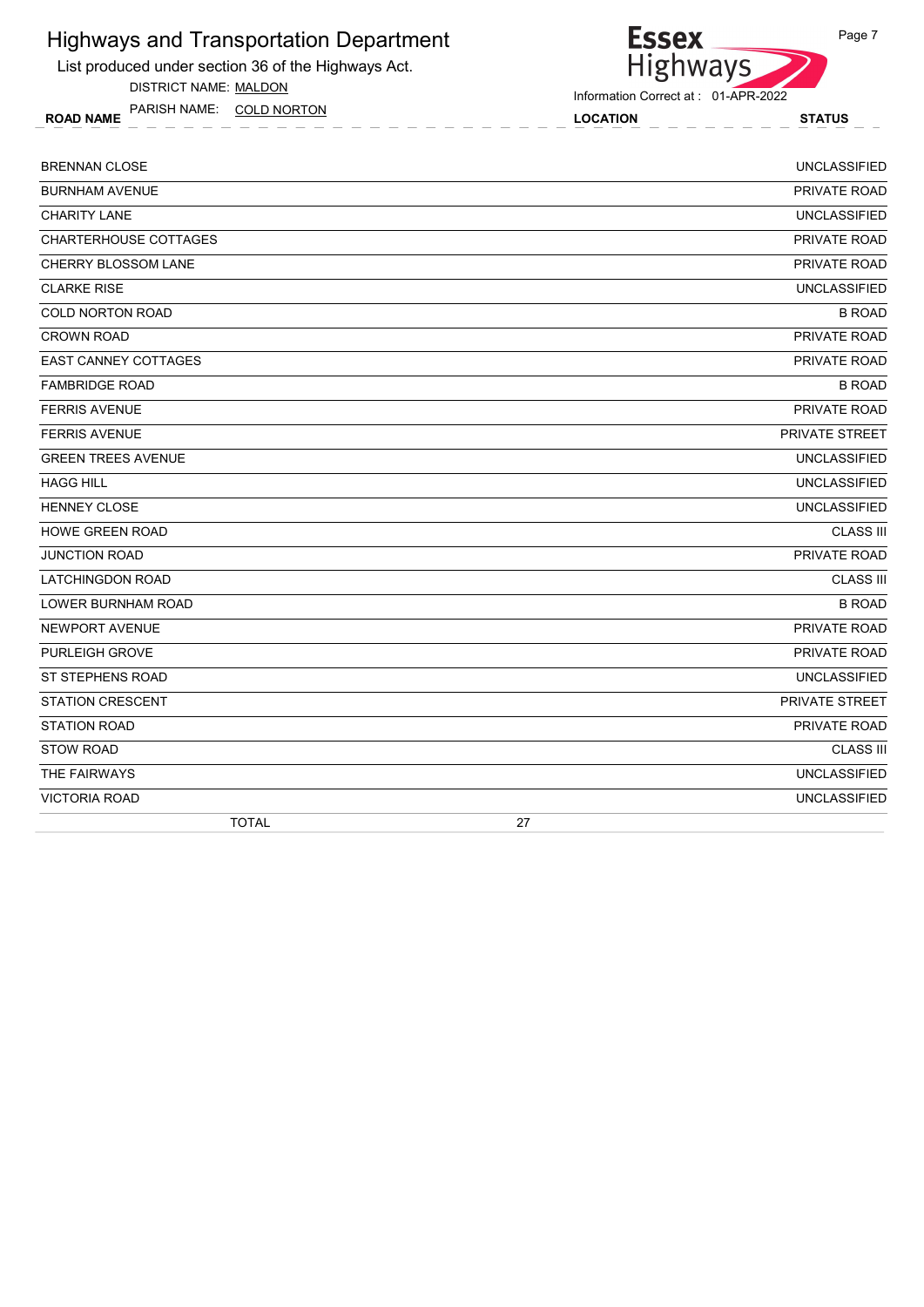|                                                                                | <b>Highways and Transportation Department</b><br>List produced under section 36 of the Highways Act.<br><b>DISTRICT NAME: MALDON</b> | <b>Essex</b><br>Page 8<br><b>Highways</b><br>Information Correct at: 01-APR-2022 |  |
|--------------------------------------------------------------------------------|--------------------------------------------------------------------------------------------------------------------------------------|----------------------------------------------------------------------------------|--|
|                                                                                | PARISH NAME: DENGIE<br><b>ROAD NAME</b>                                                                                              | <b>LOCATION</b><br><b>STATUS</b>                                                 |  |
| <b>BRIDGEWICK ROAD</b><br><b>UNCLASSIFIED</b>                                  |                                                                                                                                      |                                                                                  |  |
| <b>GLEBE LANE</b><br><b>UNCLASSIFIED</b>                                       |                                                                                                                                      |                                                                                  |  |
| <b>HALL ROAD</b><br><b>UNCLASSIFIED</b>                                        |                                                                                                                                      |                                                                                  |  |
| <b>KEELINGS ROAD</b><br>ALSO KNOWN AS<br><b>UNCLASSIFIED</b><br>ASHELDHAM ROAD |                                                                                                                                      |                                                                                  |  |
| <b>LANDWICK LANE</b><br><b>UNCLASSIFIED</b>                                    |                                                                                                                                      |                                                                                  |  |
| <b>MANOR ROAD</b><br><b>UNCLASSIFIED</b>                                       |                                                                                                                                      |                                                                                  |  |
| <b>TOTAL</b><br>6                                                              |                                                                                                                                      |                                                                                  |  |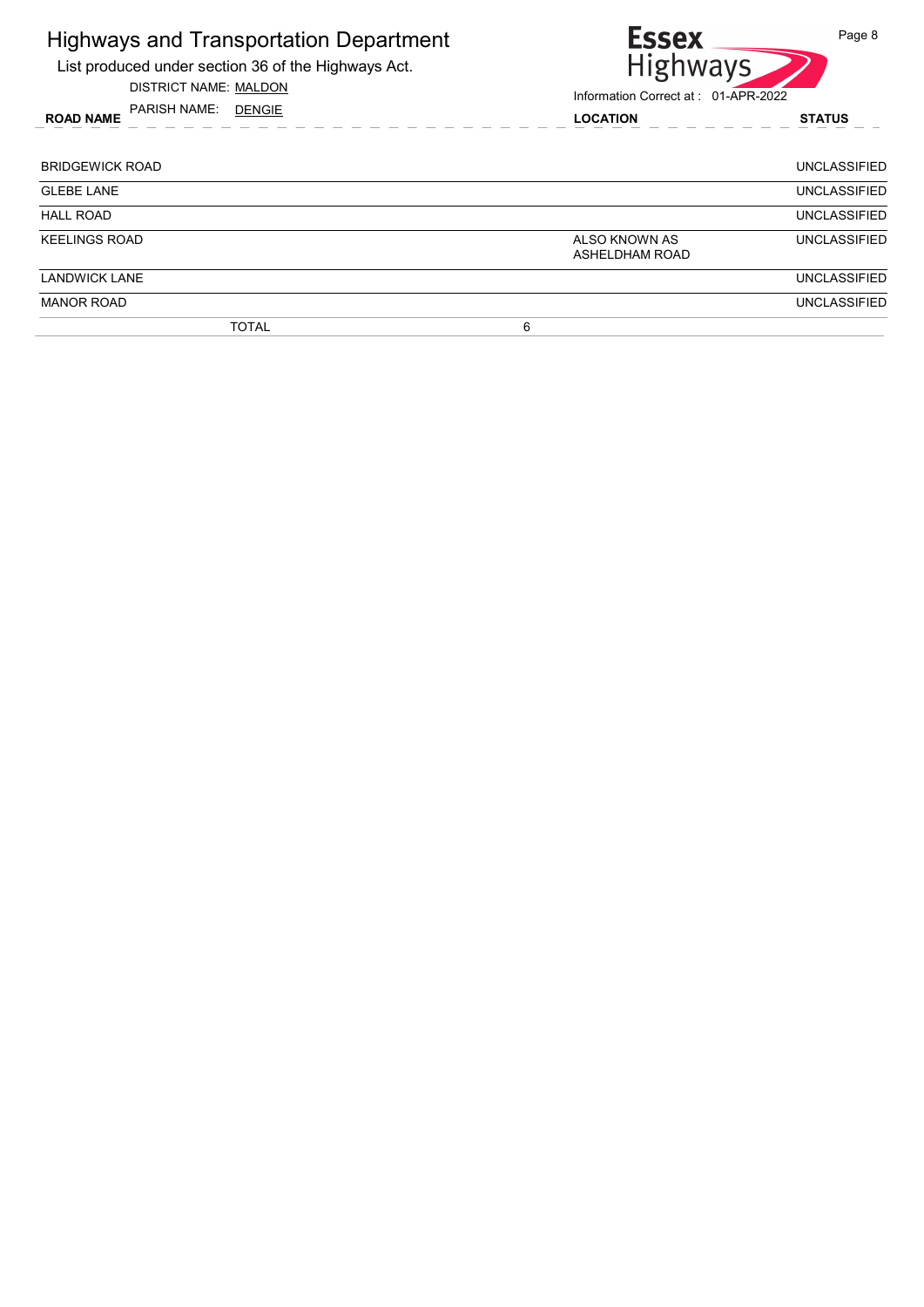List produced under section 36 of the Highways Act. DISTRICT NAME: MALDON

ROAD NAME LOCATION STATUS PARISH NAME: GOLDHANGER

# Essex<br>Highways Page 9

| <b>BAKERS GREEN</b>  |    | <b>CLASS III</b>    |
|----------------------|----|---------------------|
| <b>BENHAM CLOSE</b>  |    | PRIVATE STREET      |
| <b>BLIND LANE</b>    |    | UNCLASSIFIED        |
| <b>CHURCH STREET</b> |    | <b>CLASS III</b>    |
| <b>FISH STREET</b>   |    | <b>CLASS III</b>    |
| <b>HALL ESTATE</b>   |    | <b>UNCLASSIFIED</b> |
| <b>HEAD STREET</b>   |    | <b>UNCLASSIFIED</b> |
| LITTLE TOTHAM ROAD   |    | <b>CLASS III</b>    |
| <b>MALDON ROAD</b>   |    | <b>B ROAD</b>       |
| PEARTREE CLOSE       |    | <b>UNCLASSIFIED</b> |
| SORRELL CLOSE        |    | <b>UNCLASSIFIED</b> |
| ST PETER'S CLOSE     |    | <b>UNCLASSIFIED</b> |
| THISTLEY CLOSE       |    | <b>UNCLASSIFIED</b> |
| <b>WASH LANE</b>     |    | <b>UNCLASSIFIED</b> |
| <b>TOTAL</b>         | 14 |                     |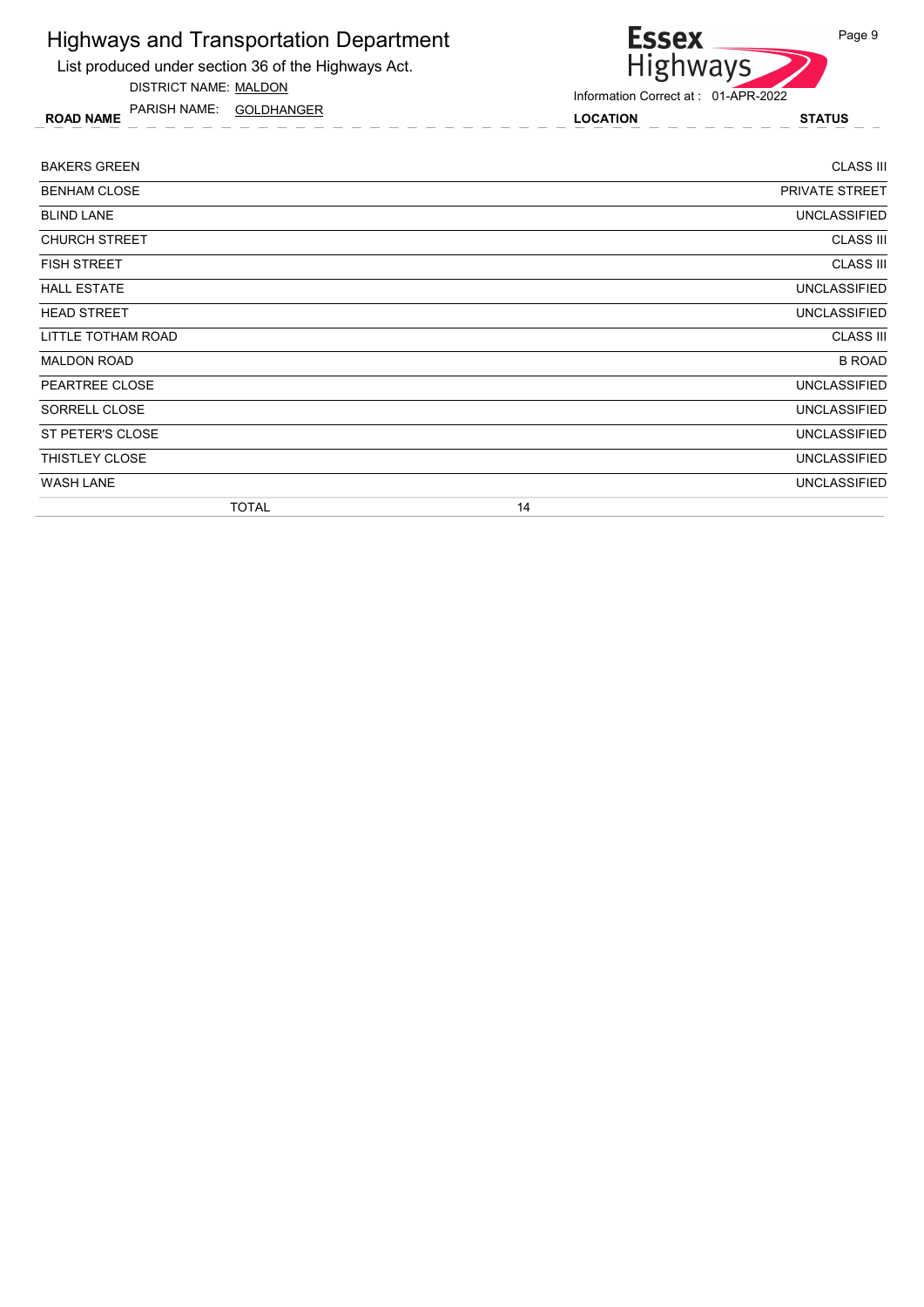List produced under section 36 of the Highways Act.

DISTRICT NAME: MALDON

ROAD NAME LOCATION STATUS PARISH NAME: GREAT BRAXTED



| <b>BRAXTED LANE</b>         |    | <b>UNCLASSIFIED</b> |
|-----------------------------|----|---------------------|
| <b>BRAXTED PARK ROAD</b>    |    | <b>CLASS III</b>    |
| <b>BRAXTED ROAD</b>         |    | <b>CLASS III</b>    |
| <b>BRICKHOUSE FARM ROAD</b> |    | <b>UNCLASSIFIED</b> |
| <b>BUNG ROW</b>             |    | <b>UNCLASSIFIED</b> |
| <b>GRANGE ROAD</b>          |    | <b>CLASS III</b>    |
| <b>HIGH RIDGE</b>           |    | PRIVATE ROAD        |
| <b>KELVEDON BYPASS</b>      |    | A ROAD              |
| KELVEDON HALL FARM ROAD     |    | <b>UNCLASSIFIED</b> |
| <b>LEA LANE</b>             |    | <b>CLASS III</b>    |
| <b>MALDON ROAD</b>          |    | <b>B ROAD</b>       |
| <b>MILL LANE</b>            |    | <b>UNCLASSIFIED</b> |
| <b>SEXTONS LANE</b>         |    | <b>UNCLASSIFIED</b> |
| <b>TIPTREE ROAD</b>         |    | <b>CLASS III</b>    |
| <b>TOTAL</b>                | 14 |                     |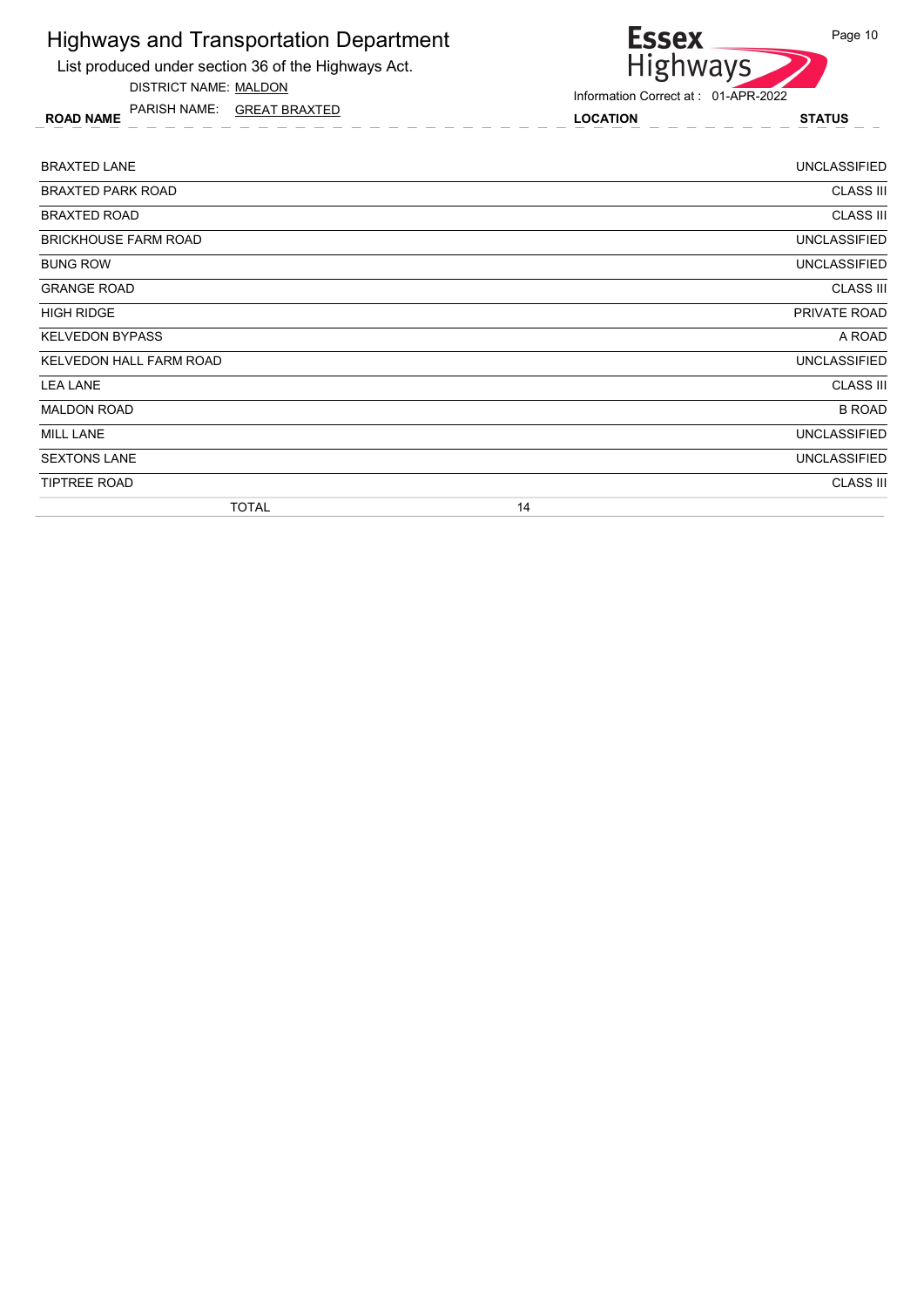List produced under section 36 of the Highways Act.

DISTRICT NAME: MALDON

ROAD NAME LOCATION STATUS PARISH NAME: GREAT TOTHAM



Highways

**Essex** 

| <b>BACK LANE</b>          | <b>UNCLASSIFIED</b> |
|---------------------------|---------------------|
| <b>BEACON HILL</b>        | <b>CLASS III</b>    |
| <b>BEACONS LANE</b>       | <b>UNCLASSIFIED</b> |
| <b>BEADLE PLACE</b>       | <b>UNCLASSIFIED</b> |
| <b>BECKINGHAM ROAD</b>    | <b>UNCLASSIFIED</b> |
| <b>BRAXTED LANE</b>       | <b>UNCLASSIFIED</b> |
| <b>BRAXTED ROAD</b>       | <b>CLASS III</b>    |
| <b>BRICK SPRING LANE</b>  | <b>UNCLASSIFIED</b> |
| BROAD STREET GREEN ROAD   | <b>B ROAD</b>       |
| <b>BROOK CLOSE</b>        | <b>UNCLASSIFIED</b> |
| <b>BURNS GREEN</b>        | PRIVATE ROAD        |
| <b>CAPTAINS WOOD ROAD</b> | <b>UNCLASSIFIED</b> |
| <b>CATCHPOLE LANE</b>     | <b>UNCLASSIFIED</b> |
| <b>CHAPEL ROAD</b>        | <b>CLASS III</b>    |
| <b>CHIGBOROUGH ROAD</b>   | <b>UNCLASSIFIED</b> |
| <b>CHURCH LANE</b>        | <b>UNCLASSIFIED</b> |
| CHURCH ROAD               | <b>UNCLASSIFIED</b> |
| <b>COLCHESTER ROAD</b>    | <b>B ROAD</b>       |
| <b>COLCHESTER ROAD</b>    | <b>UNCLASSIFIED</b> |
| <b>EATON WAY</b>          | <b>UNCLASSIFIED</b> |
| <b>FOSTER ROAD</b>        | <b>UNCLASSIFIED</b> |
| <b>GOAT LODGE ROAD</b>    | <b>UNCLASSIFIED</b> |
| <b>GREAT TOTHAM ROAD</b>  | <b>UNCLASSIFIED</b> |
| <b>HALL ROAD</b>          | <b>UNCLASSIFIED</b> |
| <b>HARVEY ROAD</b>        | <b>UNCLASSIFIED</b> |
| <b>HERIOT WAY</b>         | <b>UNCLASSIFIED</b> |
| <b>HERIOT WAY</b>         | PRIVATE ROAD        |
| <b>KELVEDON ROAD</b>      | <b>CLASS III</b>    |
| KINGS ROAD                | <b>UNCLASSIFIED</b> |
| <b>MACLARENS</b>          | <b>UNCLASSIFIED</b> |
| <b>MALDON ROAD</b>        | PRIVATE ROAD        |
| <b>MALDON ROAD</b>        | <b>B ROAD</b>       |
| <b>MAYPOLE ROAD</b>       | <b>CLASS III</b>    |
| <b>MILL ROAD</b>          | <b>UNCLASSIFIED</b> |
| <b>MILLWAYS</b>           | <b>UNCLASSIFIED</b> |
| <b>MORTON ROAD</b>        | <b>UNCLASSIFIED</b> |
| MOUNT LODGE CHASE         | <b>UNCLASSIFIED</b> |
| MOUNT PLEASANT            | <b>UNCLASSIFIED</b> |
| <b>MOUNTAINS ROAD</b>     | <b>CLASS III</b>    |
| PLAINS ROAD               | <b>CLASS III</b>    |
| PLAYLE CHASE              | <b>UNCLASSIFIED</b> |
| PRINCE OF WALES ROAD      | <b>UNCLASSIFIED</b> |
| RAVENSCROFT               | PRIVATE ROAD        |
| ROOKERY LANE              | PRIVATE ROAD        |
| SCHOOL ROAD               | <b>UNCLASSIFIED</b> |
| <b>SCRALEY ROAD</b>       | <b>UNCLASSIFIED</b> |
|                           |                     |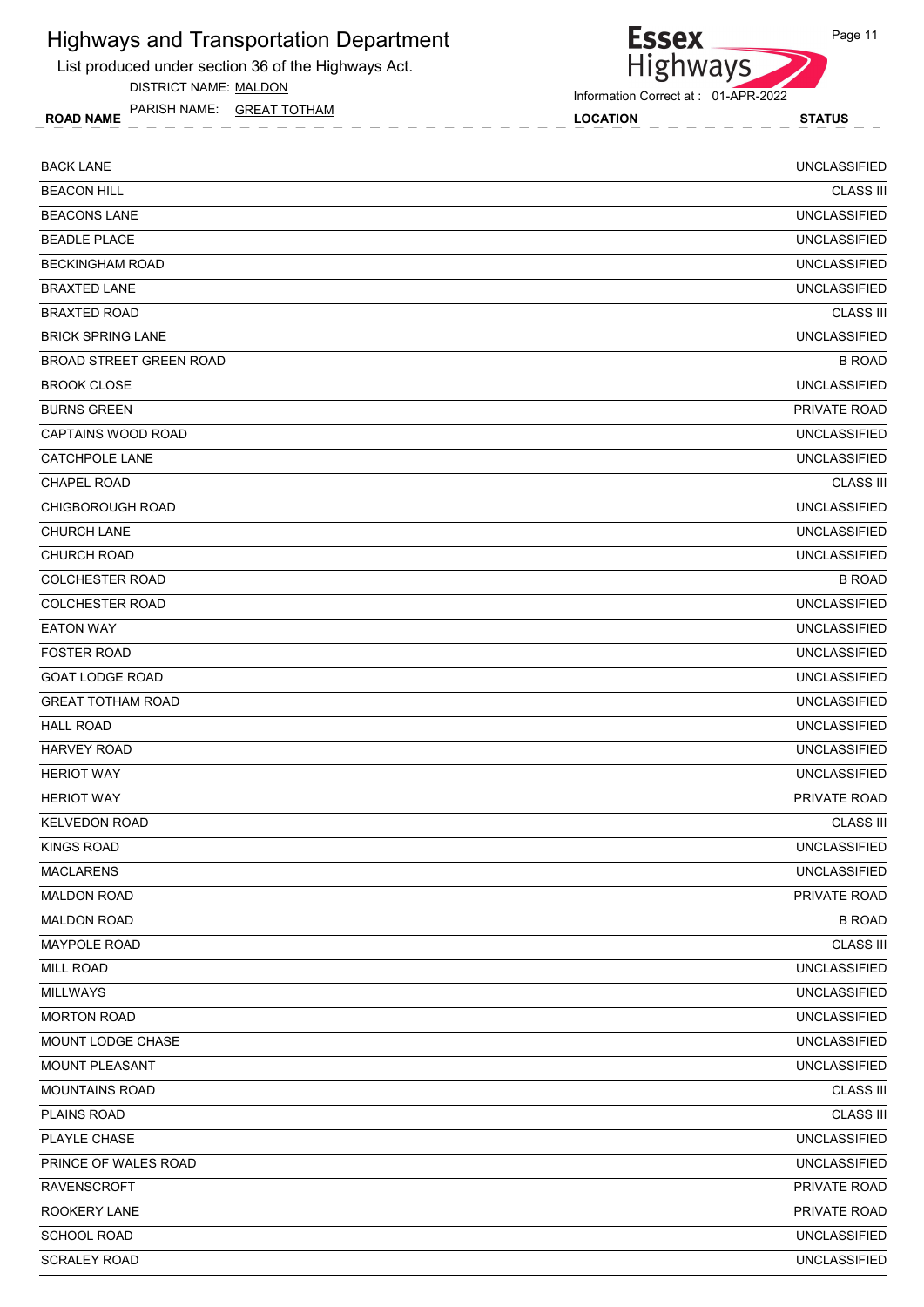List produced under section 36 of the Highways Act. DISTRICT NAME: MALDON

ROAD NAME LOCATION STATUS PARISH NAME: GREAT TOTHAM



Information Correct at : 01-APR-2022

**Essex** 

| <b>SEAGERS</b>           | <b>PRIVATE ROAD</b> |
|--------------------------|---------------------|
| <b>SEAGERS</b>           | <b>UNCLASSIFIED</b> |
| <b>SPRING LANE</b>       | <b>UNCLASSIFIED</b> |
| ST PETERS WALK           | PRIVATE ROAD        |
| ST PETERS WALK           | <b>UNCLASSIFIED</b> |
| STAPLERS CLOSE           | <b>UNCLASSIFIED</b> |
| <b>STAPLERS HEATH</b>    | <b>UNCLASSIFIED</b> |
| THE PADDOCKS             | <b>UNCLASSIFIED</b> |
| <b>TOTHAM HILL GREEN</b> | <b>CLASS III</b>    |
| <b>TOTHAM HILL GREEN</b> | <b>UNCLASSIFIED</b> |
| <b>WALDEN CLOSE</b>      | PRIVATE ROAD        |
| <b>WALDEN HOUSE ROAD</b> | <b>UNCLASSIFIED</b> |
| <b>WOODSIDE</b>          | PRIVATE ROAD        |
| <b>TOTAL</b>             | 59                  |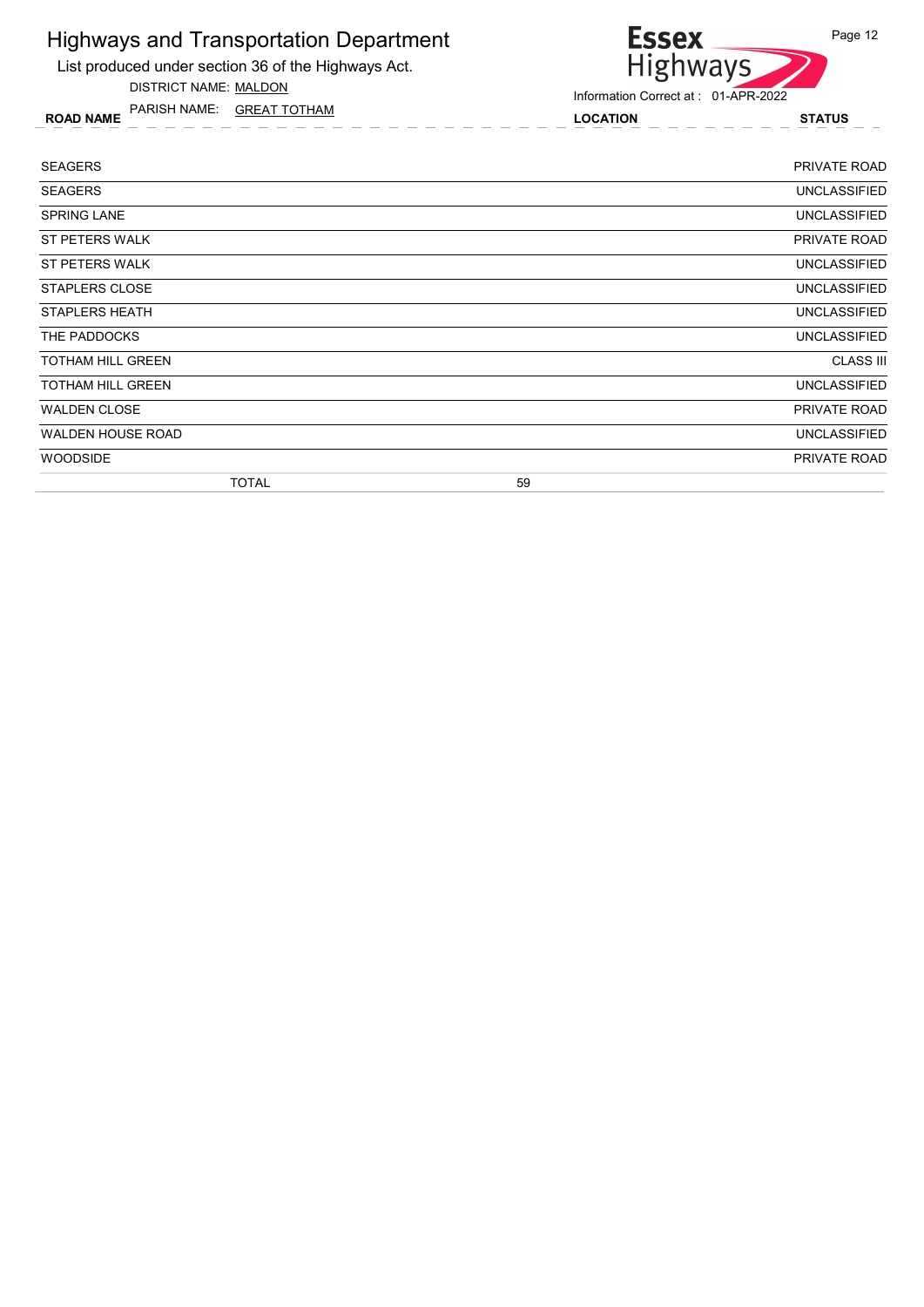| <b>Highways and Transportation Department</b><br>List produced under section 36 of the Highways Act.<br>DISTRICT NAME: MALDON | <b>Essex</b><br><b>Highways</b><br>Information Correct at: 01-APR-2022 | Page 13             |
|-------------------------------------------------------------------------------------------------------------------------------|------------------------------------------------------------------------|---------------------|
| PARISH NAME: HAZELEIGH<br><b>ROAD NAME</b>                                                                                    | <b>LOCATION</b>                                                        | <b>STATUS</b>       |
| <b>BURNHAM ROAD</b>                                                                                                           |                                                                        | <b>B ROAD</b>       |
| <b>CHIMNEY LANE</b>                                                                                                           |                                                                        | <b>UNCLASSIFIED</b> |
| <b>FAMBRIDGE ROAD</b>                                                                                                         |                                                                        | <b>B ROAD</b>       |
| <b>GOAT HOUSE LANE</b>                                                                                                        |                                                                        | <b>CLASS III</b>    |
| <b>HAZELEIGH HALL LANE</b>                                                                                                    |                                                                        | <b>UNCLASSIFIED</b> |
| LODGE ROAD                                                                                                                    |                                                                        | <b>CLASS III</b>    |
| <b>TOTAL</b>                                                                                                                  | 6                                                                      |                     |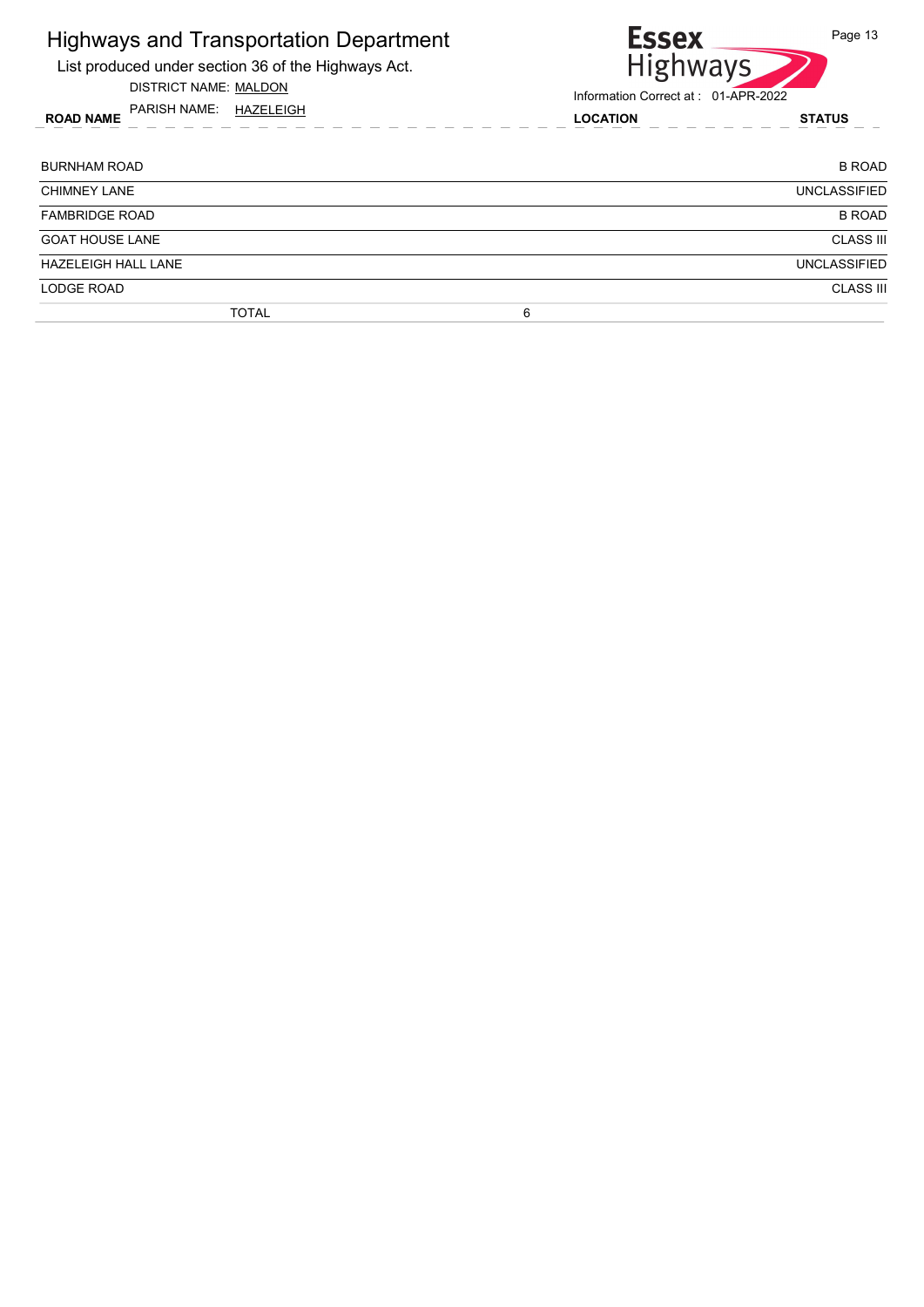List produced under section 36 of the Highways Act.

DISTRICT NAME: MALDON

ROAD NAME LOCATION STATUS PARISH NAME: HEYBRIDGE



| ABBOTSMEAD                     | <b>ELM PARK</b>        | <b>UNCLASSIFIED</b> |
|--------------------------------|------------------------|---------------------|
| <b>ACORN CLOSE</b>             |                        | <b>UNCLASSIFIED</b> |
| ALEXANDER MEWS                 |                        | <b>PRIVATE ROAD</b> |
| <b>ANCHOR LANE</b>             |                        | <b>UNCLASSIFIED</b> |
| <b>ASH GROVE</b>               |                        | <b>UNCLASSIFIED</b> |
| <b>AVOCET WAY</b>              |                        | <b>UNCLASSIFIED</b> |
| <b>BARBROOK AVENUE</b>         |                        | PRIVATE ROAD        |
| <b>BARNFIELD COTTAGES</b>      |                        | PRIVATE ROAD        |
| <b>BASIN ROAD</b>              |                        | <b>UNCLASSIFIED</b> |
| <b>BATTLE RISE</b>             |                        | <b>UNCLASSIFIED</b> |
| <b>BEECHES ROAD</b>            |                        | <b>UNCLASSIFIED</b> |
| <b>BENTALLS APPROACH</b>       |                        | PRIVATE ROAD        |
| <b>BLACKWATER CLOSE</b>        |                        | <b>UNCLASSIFIED</b> |
| <b>BRIDGE TERRACE</b>          |                        | <b>PRIVATE ROAD</b> |
| <b>BROAD STREET GREEN ROAD</b> |                        | <b>B ROAD</b>       |
| <b>BURRSWOOD PLACE</b>         |                        | <b>UNCLASSIFIED</b> |
| <b>CEDAR CHASE</b>             |                        | <b>UNCLASSIFIED</b> |
| <b>CHAPEL LANE</b>             | <b>HEYBRIDGE BASIN</b> | PRIVATE ROAD        |
| <b>CHELMER LANE</b>            |                        | <b>PRIVATE ROAD</b> |
| <b>CHIGBOROUGH ROAD</b>        |                        | <b>UNCLASSIFIED</b> |
| <b>COATES CLOSE</b>            |                        | PRIVATE ROAD        |
| <b>COLCHESTER ROAD</b>         |                        | <b>B ROAD</b>       |
| <b>COLCHESTER ROAD</b>         |                        | <b>UNCLASSIFIED</b> |
| <b>COOPERS AVENUE</b>          |                        | <b>UNCLASSIFIED</b> |
| <b>CREASEN BUTT CLOSE</b>      | <b>ELM PARK</b>        | <b>UNCLASSIFIED</b> |
| <b>CRESCENT COURT</b>          |                        | <b>PRIVATE ROAD</b> |
| <b>CRESCENT ROAD</b>           |                        | <b>FOOTPATH</b>     |
| <b>CRESCENT ROAD</b>           |                        | <b>UNCLASSIFIED</b> |
| <b>CURLEW CLOSE</b>            |                        | <b>UNCLASSIFIED</b> |
| DOUBLEDAY DRIVE                |                        | <b>UNCLASSIFIED</b> |
| DRAPERS CHASE                  |                        | PRIVATE ROAD        |
| <b>DUNLIN CLOSE</b>            |                        | <b>UNCLASSIFIED</b> |
| ELIZABETH WAY                  |                        | <b>UNCLASSIFIED</b> |
| <b>ELM AVENUE</b>              |                        | <b>UNCLASSIFIED</b> |
| <b>EMPEROR CLOSE</b>           |                        | <b>UNCLASSIFIED</b> |
| <b>EVEREST WAY</b>             |                        | <b>UNCLASSIFIED</b> |
| FIR TREE WALK                  |                        | <b>UNCLASSIFIED</b> |
| FRESHWATER CRESCENT            |                        | <b>UNCLASSIFIED</b> |
| <b>GILL CLOSE</b>              |                        | <b>UNCLASSIFIED</b> |
| <b>GLEBE ROAD</b>              |                        | <b>UNCLASSIFIED</b> |
| <b>GOLDHANGER ROAD</b>         |                        | <b>B ROAD</b>       |
| <b>HADRIANS WAY</b>            | <b>ELM PARK</b>        | <b>UNCLASSIFIED</b> |
| <b>HALL BRIDGE RISE</b>        | FOOTWAY ADOPTED        | PRIVATE ROAD        |
| <b>HALL ROAD</b>               |                        | <b>UNCLASSIFIED</b> |
| HARFRED AVENUE                 |                        | PRIVATE ROAD        |
| <b>HAROLD RISE</b>             | <b>ELM PARK</b>        | <b>UNCLASSIFIED</b> |
|                                |                        |                     |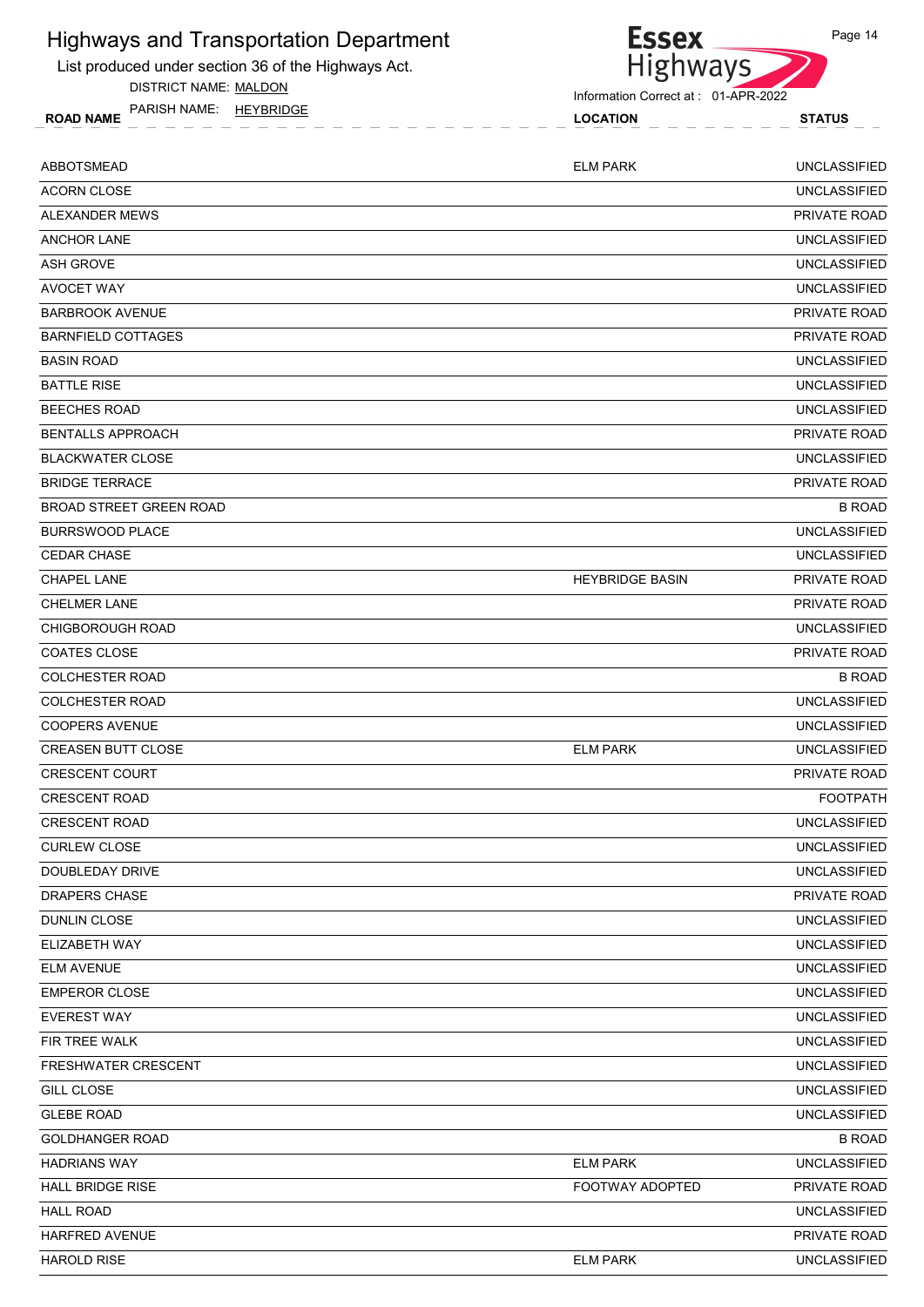List produced under section 36 of the Highways Act.

DISTRICT NAME: MALDON

ROAD NAME LOCATION STATUS PARISH NAME: HEYBRIDGE



| <b>HARVEST WAY</b>          | <b>ELM PARK</b>       | <b>UNCLASSIFIED</b> |
|-----------------------------|-----------------------|---------------------|
| HAZELWOOD COURT             |                       | PRIVATE ROAD        |
| <b>HERING DRIVE</b>         |                       | <b>PRIVATE ROAD</b> |
| <b>HERON WAY</b>            |                       | <b>UNCLASSIFIED</b> |
| <b>HEYBRIDGE APPROACH</b>   |                       | <b>B ROAD</b>       |
| HEYBRIDGE STREET ROUNDABOUT |                       | <b>B ROAD</b>       |
| <b>HEYWOOD WAY</b>          |                       | <b>UNCLASSIFIED</b> |
| <b>HILLARY CLOSE</b>        |                       | <b>UNCLASSIFIED</b> |
| <b>HINTON CLOSE</b>         |                       | PRIVATE ROAD        |
| <b>HOLLOWAY ROAD</b>        |                       | <b>CLASS III</b>    |
| <b>HUNT AVENUE</b>          |                       | <b>UNCLASSIFIED</b> |
| KINGFISHER CLOSE            |                       | <b>UNCLASSIFIED</b> |
| <b>KINGSTON CHASE</b>       |                       | <b>UNCLASSIFIED</b> |
| KITTIWAKE DRIVE             |                       | <b>UNCLASSIFIED</b> |
| <b>LAKE MEAD</b>            |                       | <b>UNCLASSIFIED</b> |
| <b>LANGFORD ROAD</b>        |                       | <b>B ROAD</b>       |
| <b>LANGFORD ROAD</b>        |                       | <b>CLASS III</b>    |
| LANGFORD ROAD ROUNDABOUT    |                       | <b>B ROAD</b>       |
| <b>LAPWING DRIVE</b>        |                       | <b>UNCLASSIFIED</b> |
| <b>LARCH WALK</b>           |                       | <b>UNCLASSIFIED</b> |
| <b>LAWLING AVENUE</b>       |                       | <b>UNCLASSIFIED</b> |
| <b>LEWIS WAY</b>            |                       | PRIVATE ROAD        |
| LIMBOURNE DRIVE             |                       | <b>UNCLASSIFIED</b> |
| LONG COMMON                 |                       | <b>UNCLASSIFIED</b> |
| <b>MALDON BYPASS</b>        |                       | A ROAD              |
| <b>MALDON ROAD</b>          |                       | <b>B ROAD</b>       |
| <b>MAPLE AVENUE</b>         |                       | <b>UNCLASSIFIED</b> |
| MARITIME AVENUE             |                       | <b>UNCLASSIFIED</b> |
| <b>MAYLAND CLOSE</b>        |                       | <b>UNCLASSIFIED</b> |
| <b>MAYPOLE ROAD</b>         |                       | <b>CLASS III</b>    |
| <b>MERCURY PLACE</b>        |                       | <b>UNCLASSIFIED</b> |
| <b>NORTHEY VIEW</b>         |                       | PRIVATE ROAD        |
| NORTHEY VIEW                |                       | <b>UNCLASSIFIED</b> |
| OAK ROAD                    |                       | UNCLASSIFIED        |
| OFF HEYBRIDGE APPROACH WEST |                       | <b>UNCLASSIFIED</b> |
| OLIVER CLOSE                |                       | <b>UNCLASSIFIED</b> |
| <b>OSEA ROAD</b>            |                       | PRIVATE ROAD        |
| POND ROUNDABOUT             | <b>MALDON BY-PASS</b> | A ROAD              |
| <b>RAINBOW MEWS</b>         |                       | PRIVATE ROAD        |
| <b>RAMSEY CLOSE</b>         |                       | <b>UNCLASSIFIED</b> |
| <b>REDSHANK DRIVE</b>       |                       | <b>UNCLASSIFIED</b> |
| <b>REGENCY COURT</b>        |                       | <b>UNCLASSIFIED</b> |
| <b>RENNIE WALK</b>          |                       | <b>UNCLASSIFIED</b> |
| ROMAN CLOSE                 | <b>ELM PARK</b>       | <b>UNCLASSIFIED</b> |
| <b>ROMANHURST</b>           | <b>ELM PARK</b>       | <b>UNCLASSIFIED</b> |
| <b>ROWAN DRIVE</b>          |                       | <b>UNCLASSIFIED</b> |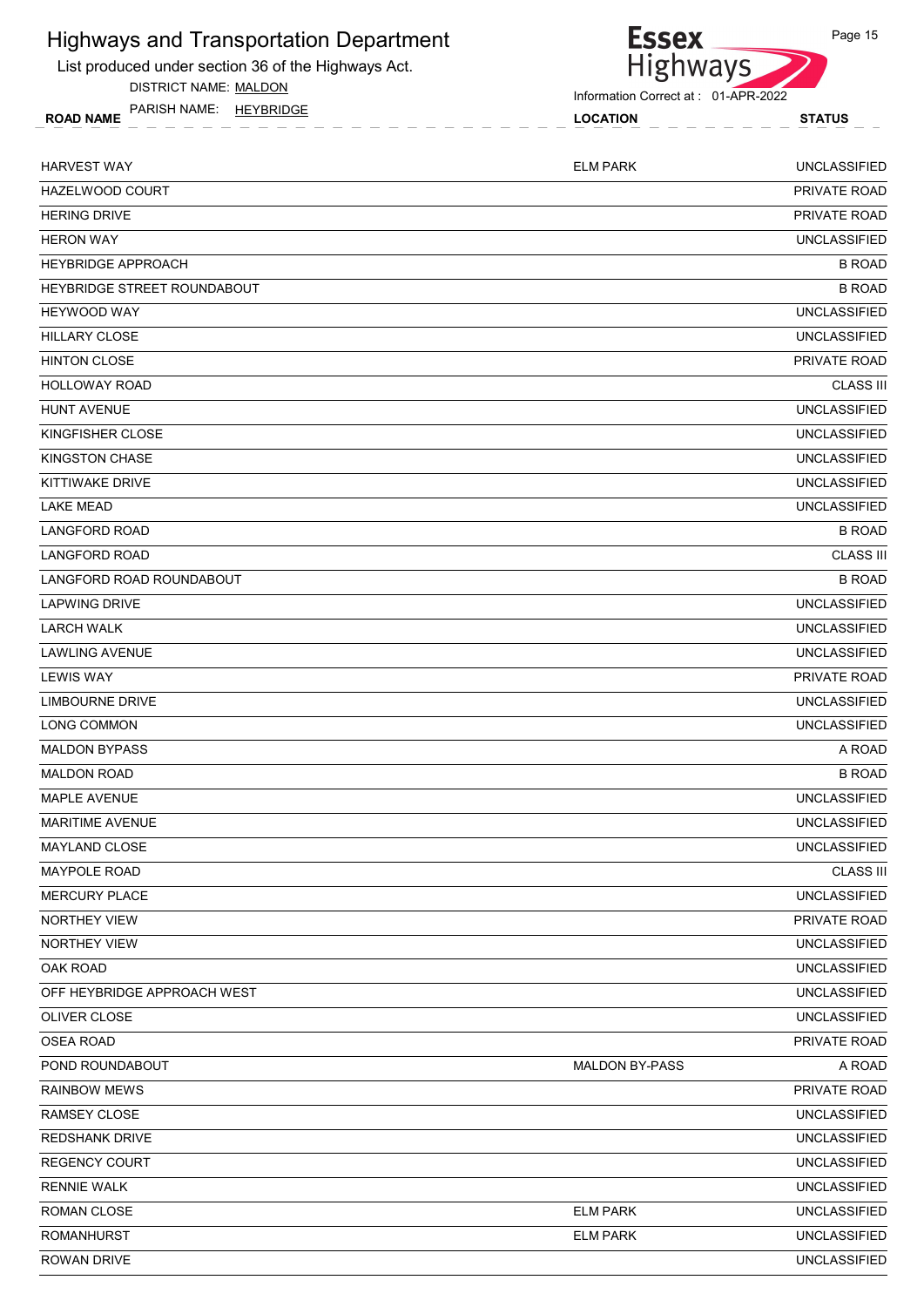List produced under section 36 of the Highways Act.

DISTRICT NAME: MALDON

ROAD NAME LOCATION STATUS PARISH NAME: HEYBRIDGE

Highways

Information Correct at : 01-APR-2022

**Essex** 

| SALTCOTE MALTINGS    |                 | PRIVATE ROAD        |
|----------------------|-----------------|---------------------|
| <b>SAMIAN CLOSE</b>  |                 | <b>UNCLASSIFIED</b> |
| SANDERLING GARDENS   |                 | <b>UNCLASSIFIED</b> |
| SANDPIPER CLOSE      |                 | <b>UNCLASSIFIED</b> |
| <b>SCRALEY ROAD</b>  |                 | <b>UNCLASSIFIED</b> |
| <b>SCYLLA CLOSE</b>  |                 | <b>UNCLASSIFIED</b> |
| SOUTHEY CLOSE        |                 | <b>UNCLASSIFIED</b> |
| SPINNAKER DRIVE      |                 | <b>UNCLASSIFIED</b> |
| SPRINGFIELD COTTAGES |                 | PRIVATE ROAD        |
| ST GEORGES CLOSE     |                 | <b>UNCLASSIFIED</b> |
| ST GEORGES CLOSE     |                 | PRIVATE ROAD        |
| <b>ST PAULS MEWS</b> |                 | <b>UNCLASSIFIED</b> |
| <b>STEBBENS WAY</b>  |                 | <b>UNCLASSIFIED</b> |
| STEEPLE CLOSE        |                 | <b>UNCLASSIFIED</b> |
| <b>STOCK CHASE</b>   |                 | PRIVATE ROAD        |
| <b>STOCK CHASE</b>   |                 | <b>UNCLASSIFIED</b> |
| <b>STOCK TERRACE</b> |                 | PRIVATE ROAD        |
| SWAN COURT           |                 | PRIVATE ROAD        |
| <b>SYCAMORE ROAD</b> |                 | <b>UNCLASSIFIED</b> |
| <b>TEMPLE WAY</b>    | <b>ELM PARK</b> | <b>UNCLASSIFIED</b> |
| TEN ACRE APPROACH    |                 | <b>UNCLASSIFIED</b> |
| THE CAUSEWAY         |                 | <b>B ROAD</b>       |
| THE COLLIERS         |                 | <b>UNCLASSIFIED</b> |
| THE ORCHARD          |                 | <b>UNCLASSIFIED</b> |
| THE ROOTHINGS        |                 | <b>UNCLASSIFIED</b> |
| THE ROOTHINGS        |                 | PRIVATE ROAD        |
| THE SQUARE           |                 | <b>CLASS III</b>    |
| THE STILES           |                 | <b>UNCLASSIFIED</b> |
| THE STREET           |                 | <b>B ROAD</b>       |
| THIRSLET DRIVE       |                 | UNCLASSIFIED        |
| <b>TOWERS ROAD</b>   |                 | <b>UNCLASSIFIED</b> |
| <b>VIRLEY CLOSE</b>  |                 | UNCLASSIFIED        |
| <b>WAGTAIL DRIVE</b> |                 | <b>UNCLASSIFIED</b> |
| <b>WAVE BRIDGE</b>   |                 | PRIVATE ROAD        |
| WAVE BRIDGE COURT    |                 | PRIVATE ROAD        |
| <b>WELL TERRACE</b>  |                 | PRIVATE ROAD        |
| <b>WHARF ROAD</b>    |                 | PRIVATE ROAD        |
| <b>WILLOW WALK</b>   |                 | <b>FOOTPATH</b>     |
| WOOD LANE            |                 | <b>UNCLASSIFIED</b> |
| WOOD LANE            |                 | PRIVATE ROAD        |
| WOOD ROAD            |                 | <b>UNCLASSIFIED</b> |
| WOODFIELD COTTAGES   |                 | PRIVATE ROAD        |
| <b>TOTAL</b>         | 134             |                     |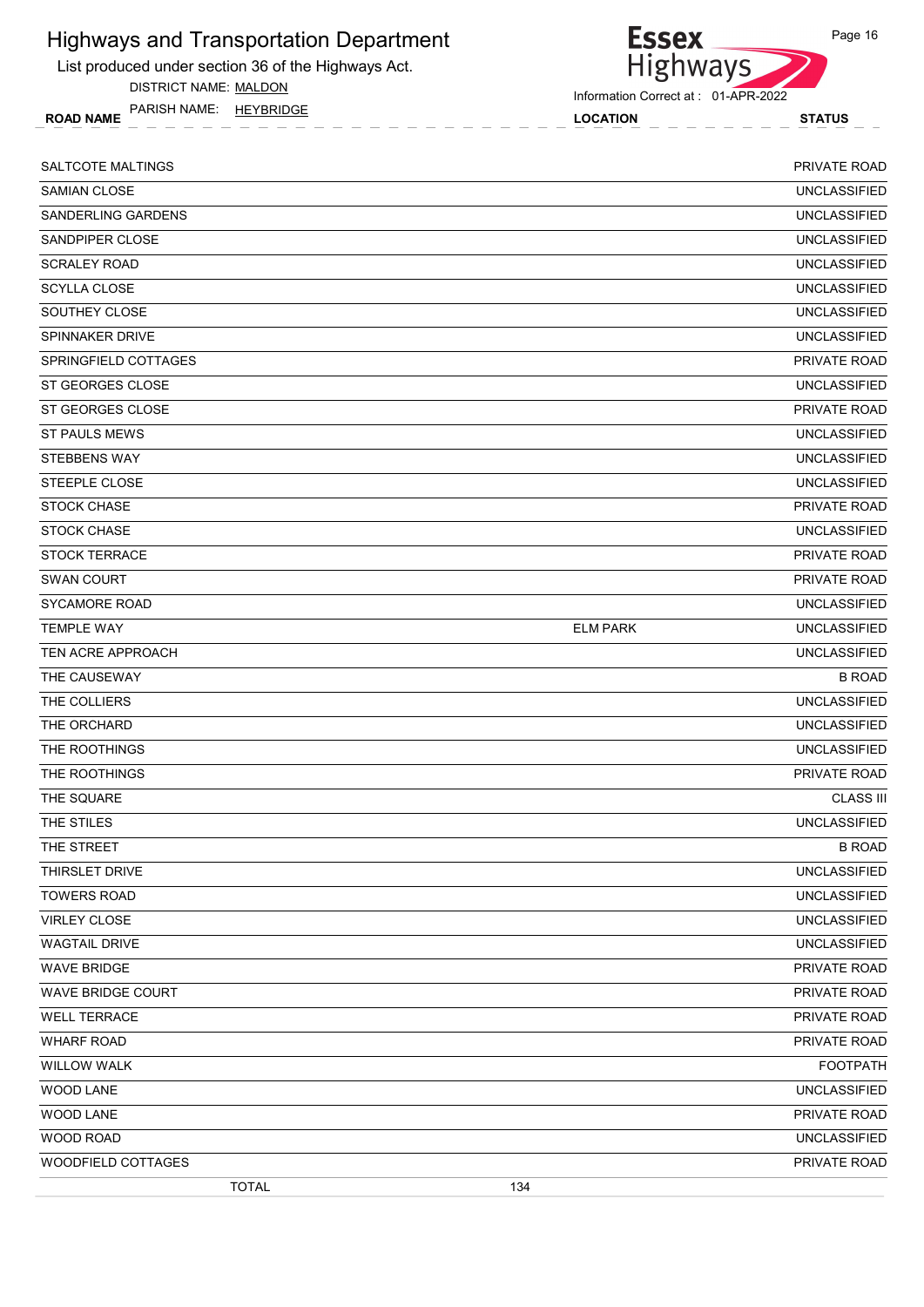| <b>Highways and Transportation Department</b><br>List produced under section 36 of the Highways Act.<br>DISTRICT NAME: MALDON<br>PARISH NAME: LANGFORD<br><b>ROAD NAME</b> |                 | <b>Essex</b><br>Page 17<br><b>Highways</b><br>Information Correct at: 01-APR-2022 |  |
|----------------------------------------------------------------------------------------------------------------------------------------------------------------------------|-----------------|-----------------------------------------------------------------------------------|--|
|                                                                                                                                                                            | <b>LOCATION</b> | <b>STATUS</b>                                                                     |  |
| HATFIELD ROAD                                                                                                                                                              |                 | <b>B ROAD</b>                                                                     |  |
| <b>LANGFORD ROAD</b>                                                                                                                                                       |                 | <b>B ROAD</b>                                                                     |  |
| <b>MALDON ROAD</b>                                                                                                                                                         |                 | <b>B ROAD</b>                                                                     |  |
| <b>ULTING LANE</b>                                                                                                                                                         |                 | <b>UNCLASSIFIED</b>                                                               |  |
| <b>WITHAM ROAD</b>                                                                                                                                                         |                 | <b>B ROAD</b>                                                                     |  |
| TOTAL                                                                                                                                                                      | 5               |                                                                                   |  |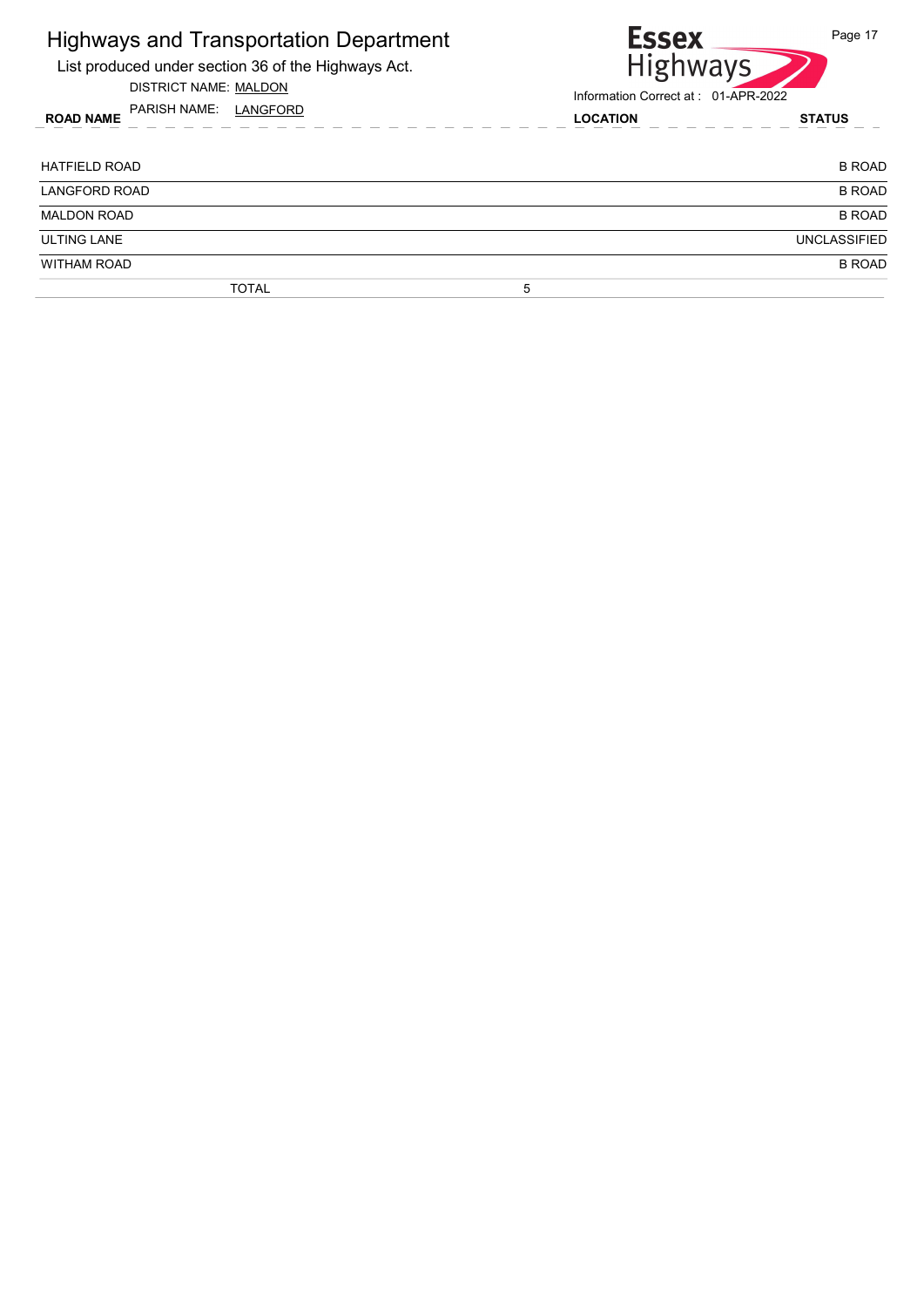List produced under section 36 of the Highways Act.

DISTRICT NAME: MALDON

ROAD NAME LOCATION STATUS PARISH NAME: LATCHINGDON

Information Correct at : 01-APR-2022

Essex<br>Highways

| <b>BRIDGEMANS GREEN</b>   | <b>UNCLASSIFIED</b> |
|---------------------------|---------------------|
| <b>BUCHANAN WAY</b>       | <b>UNCLASSIFIED</b> |
| <b>BURNHAM ROAD</b>       | <b>B ROAD</b>       |
| <b>BUTTERFIELD CHASE</b>  | PRIVATE ROAD        |
| <b>GRANARY CLOSE</b>      | PRIVATE ROAD        |
| <b>GRANARY CLOSE</b>      | <b>UNCLASSIFIED</b> |
| <b>GREEN LANE</b>         | <b>CLASS III</b>    |
| <b>HERITAGE WAY</b>       | <b>UNCLASSIFIED</b> |
| <b>LAWLINGE ROAD</b>      | <b>UNCLASSIFIED</b> |
| <b>LOWER BURNHAM ROAD</b> | <b>B ROAD</b>       |
| <b>LUDGROVE</b>           | <b>UNCLASSIFIED</b> |
| <b>MALDON ROAD</b>        | <b>CLASS III</b>    |
| <b>MEADOW WAY</b>         | PRIVATE ROAD        |
| OLD STEEPLE ROAD          | <b>UNCLASSIFIED</b> |
| <b>RAMSEY CHASE</b>       | PRIVATE ROAD        |
| <b>RAMSEY CHASE</b>       | <b>UNCLASSIFIED</b> |
| <b>RECTORY LANE</b>       | <b>UNCLASSIFIED</b> |
| SNOREHAM GARDENS          | <b>UNCLASSIFIED</b> |
| ST MICHAELS CLOSE         | <b>UNCLASSIFIED</b> |
| STEEPLE ROAD              | <b>CLASS III</b>    |
| THE STREET                | <b>B ROAD</b>       |
| <b>TOTAL</b>              | 21                  |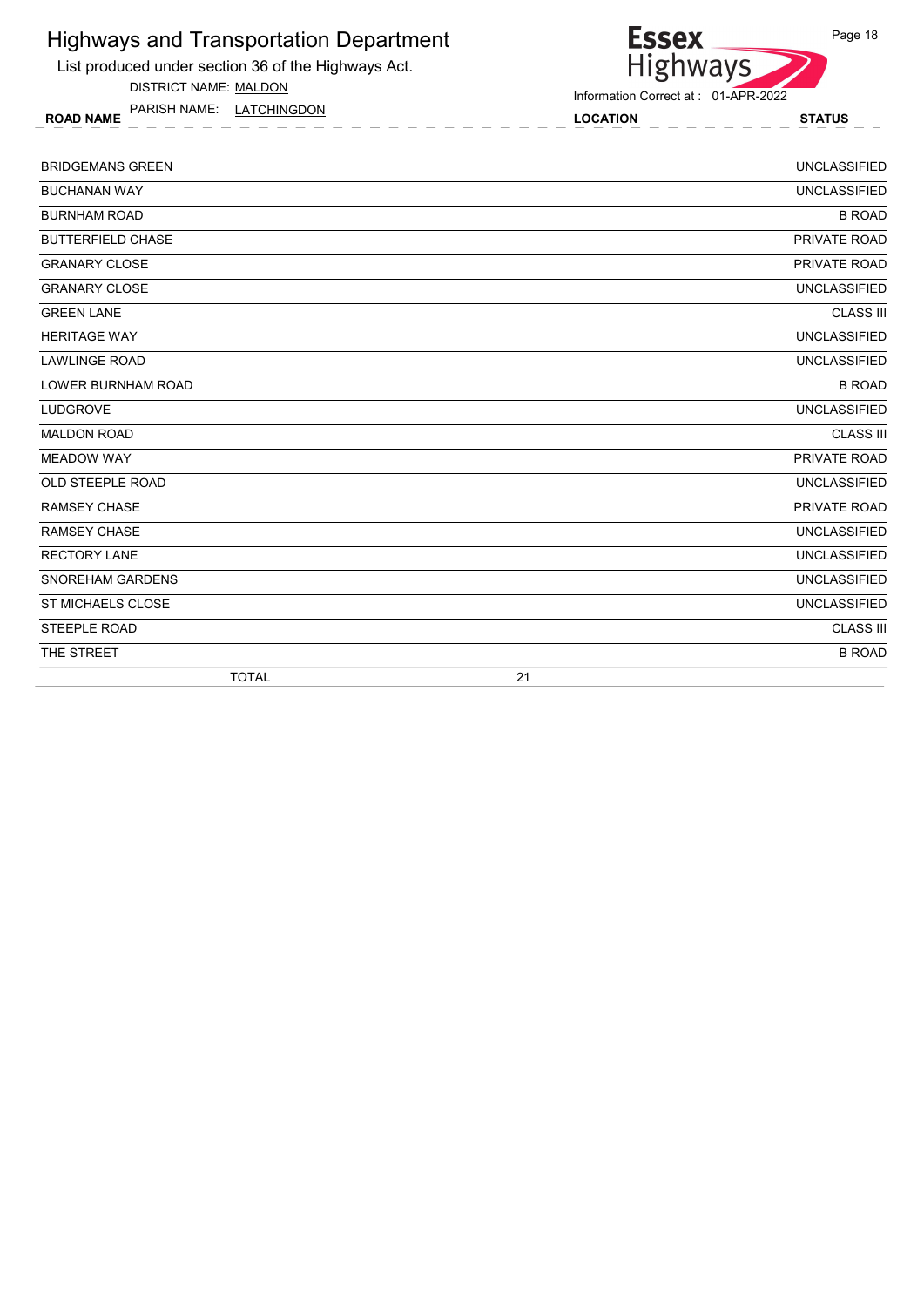List produced under section 36 of the Highways Act.

DISTRICT NAME: MALDON

ROAD NAME LOCATION STATUS PARISH NAME: LITTLE BRAXTED



| <b>BEACON HILL</b>    | <b>CLASS III</b>    |
|-----------------------|---------------------|
| <b>BRAXTED ROAD</b>   | <b>CLASS III</b>    |
| <b>BRAXTED ROAD</b>   | <b>UNCLASSIFIED</b> |
| <b>CARTERS LANE</b>   | <b>UNCLASSIFIED</b> |
| <b>GREEN MAN LANE</b> | PRIVATE ROAD        |
| <b>KELVEDON ROAD</b>  | <b>CLASS III</b>    |
| <b>WITHAM ROAD</b>    | <b>UNCLASSIFIED</b> |
| <b>TOTAL</b>          |                     |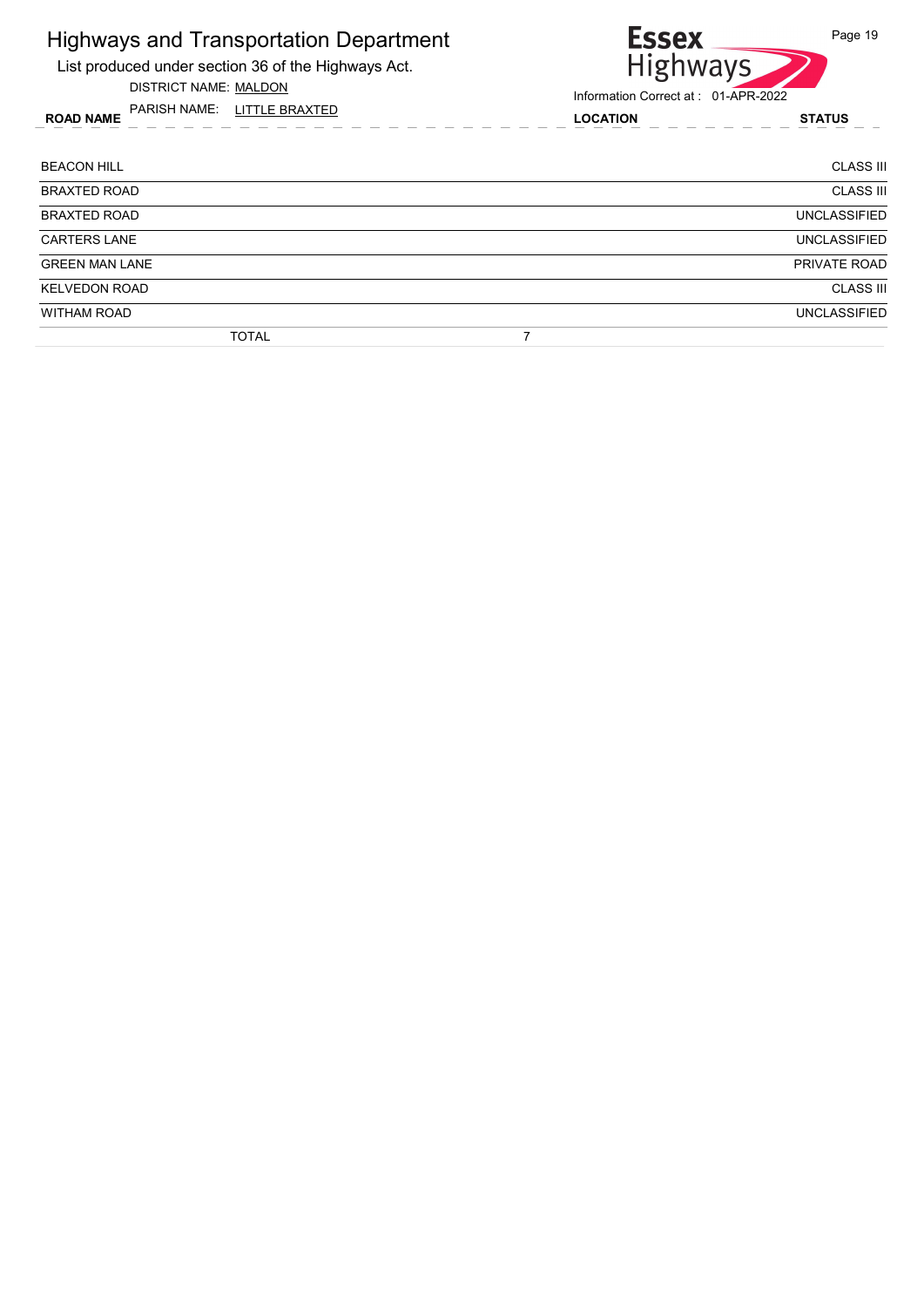List produced under section 36 of the Highways Act.

DISTRICT NAME: MALDON

ROAD NAME LOCATION STATUS PARISH NAME: LITTLE TOTHAM



| <b>BECKINGHAM STREET</b> | <b>UNCLASSIFIED</b> |
|--------------------------|---------------------|
| <b>CHELMER CLOSE</b>     | PRIVATE ROAD        |
| <b>CHIGBOROUGH ROAD</b>  | <b>UNCLASSIFIED</b> |
| <b>CHURCH LANE</b>       | <b>UNCLASSIFIED</b> |
| <b>CHURCH ROAD</b>       | <b>UNCLASSIFIED</b> |
| <b>FIELD VIEW DRIVE</b>  | <b>UNCLASSIFIED</b> |
| <b>GREEN LANE</b>        | PRIVATE ROAD        |
| LITTLE TOTHAM ROAD       | <b>CLASS III</b>    |
| <b>MOORS FARM CHASE</b>  | PRIVATE ROAD        |
| OFFICE LANE              | <b>UNCLASSIFIED</b> |
| PARK WOOD LANE           | <b>UNCLASSIFIED</b> |
| PLAINS ROAD              | <b>CLASS III</b>    |
| POST OFFICE LANE         | PRIVATE ROAD        |
| POST OFFICE LANE         | PRIVATE STREET      |
| <b>SAWYERS ROAD</b>      | <b>UNCLASSIFIED</b> |
| <b>SCHOOL ROAD</b>       | <b>CLASS III</b>    |
| SHEEPCOATES LANE         | <b>UNCLASSIFIED</b> |
| THE STREET               | <b>CLASS III</b>    |
| <b>WASH LANE</b>         | <b>UNCLASSIFIED</b> |
| <b>TOTAL</b>             | 19                  |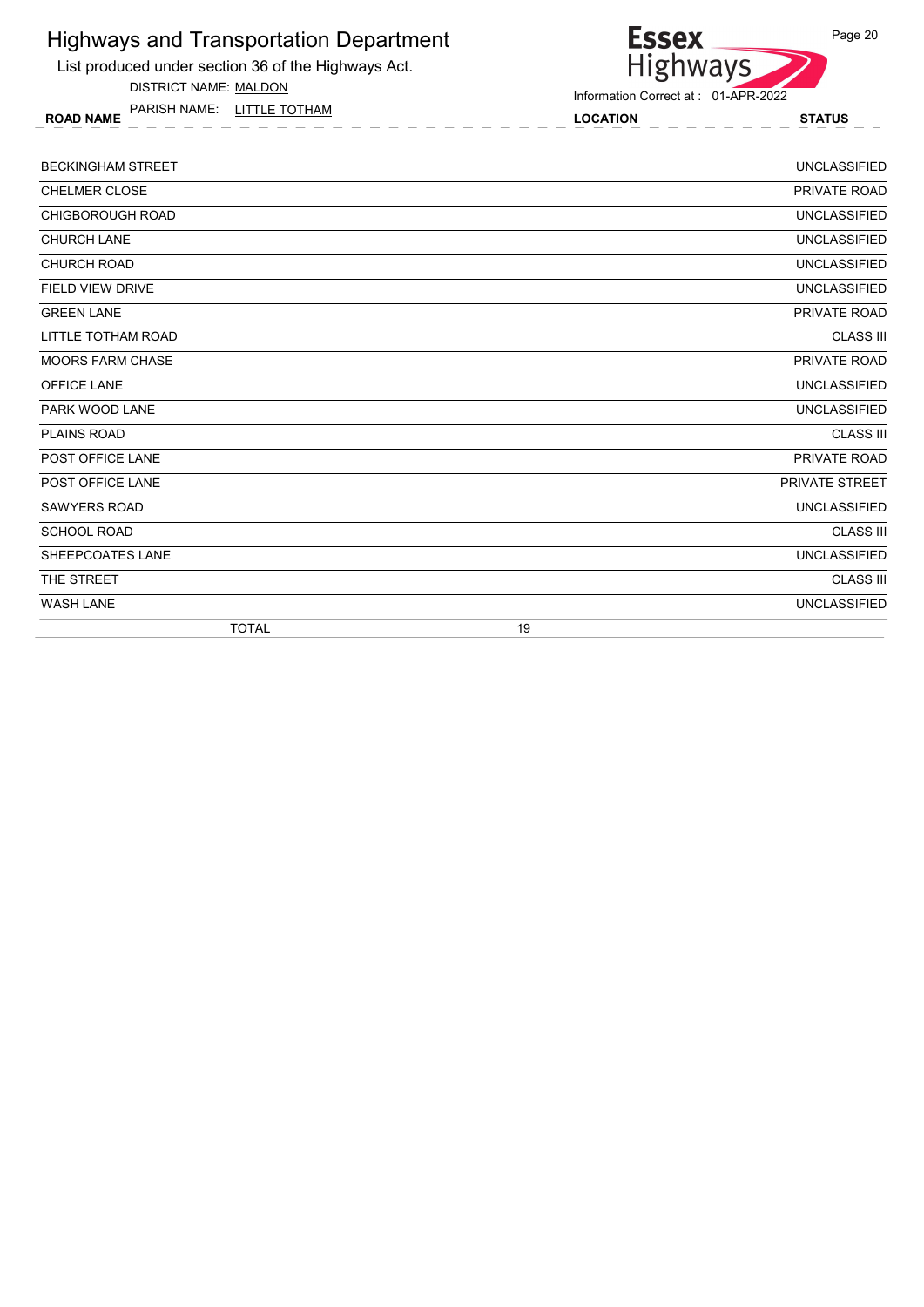List produced under section 36 of the Highways Act.

DISTRICT NAME: MALDON

ROAD NAME LOCATION STATUS PARISH NAME: MALDON

Highways Information Correct at : 01-APR-2022

| <b>ABBEY TURNING</b>    |                   | <b>UNCLASSIFIED</b> |
|-------------------------|-------------------|---------------------|
| <b>ACACIA DRIVE</b>     |                   | <b>UNCLASSIFIED</b> |
| <b>AMERICA STREET</b>   |                   | <b>UNCLASSIFIED</b> |
| <b>ANCHORAGE HILL</b>   |                   | PRIVATE ROAD        |
| ANSON CLOSE             |                   | PRIVATE ROAD        |
| <b>AVELEY WAY</b>       |                   | <b>UNCLASSIFIED</b> |
| <b>BAKER MEWS</b>       |                   | PRIVATE ROAD        |
| <b>BATES ROAD</b>       |                   | <b>UNCLASSIFIED</b> |
| <b>BEACON HILL</b>      |                   | <b>UNCLASSIFIED</b> |
| <b>BEAUMONT WAY</b>     |                   | <b>UNCLASSIFIED</b> |
| <b>BEELEIGH ROAD</b>    |                   | <b>UNCLASSIFIED</b> |
| <b>BELVEDERE PLACE</b>  |                   | <b>UNCLASSIFIED</b> |
| <b>BERGEN COURT</b>     |                   | <b>UNCLASSIFIED</b> |
| <b>BLYTHE WAY</b>       |                   | <b>UNCLASSIFIED</b> |
| <b>BOWER GARDENS</b>    |                   | PRIVATE ROAD        |
| <b>BROMPTON GARDENS</b> |                   | <b>UNCLASSIFIED</b> |
| <b>BROOKE SQUARE</b>    |                   | <b>UNCLASSIFIED</b> |
| <b>BROWNING ROAD</b>    |                   | <b>UNCLASSIFIED</b> |
| <b>BULL LANE</b>        |                   | PRIVATE ROAD        |
| <b>BURNS CLOSE</b>      |                   | <b>UNCLASSIFIED</b> |
| <b>BUTT LANE</b>        |                   | <b>UNCLASSIFIED</b> |
| <b>CARMELITE WAY</b>    |                   | PRIVATE ROAD        |
| CAUSEWAY TIMBER YARD    |                   | <b>UNCLASSIFIED</b> |
| <b>CENTAUR WAY</b>      |                   | <b>UNCLASSIFIED</b> |
| <b>CHANDLERS QUAY</b>   |                   | PRIVATE ROAD        |
| <b>CHANDLERS REACH</b>  |                   | <b>UNCLASSIFIED</b> |
| <b>CHARTER HOUSE</b>    |                   | PRIVATE ROAD        |
| <b>CHAUCER CLOSE</b>    |                   | <b>UNCLASSIFIED</b> |
| <b>CHELMER TERRACE</b>  |                   | <b>UNCLASSIFIED</b> |
| <b>CHELMER TERRACE</b>  |                   | PRIVATE ROAD        |
| CHEQUERS LANE           |                   | <b>UNCLASSIFIED</b> |
| CHERRY GARDEN ROAD      |                   | UNCLASSIFIED        |
| <b>CHICHESTER WAY</b>   |                   | <b>UNCLASSIFIED</b> |
| CHURCH STREET           |                   | UNCLASSIFIED        |
| <b>CLAYTON WAY</b>      |                   | <b>UNCLASSIFIED</b> |
| <b>COACH LANE</b>       |                   | UNCLASSIFIED        |
| COALYARD                | <b>FULLBRIDGE</b> | <b>UNCLASSIFIED</b> |
| <b>COLERIDGE ROAD</b>   |                   | UNCLASSIFIED        |
| CONYER CLOSE            |                   | UNCLASSIFIED        |
| <b>COURTLAND MEWS</b>   |                   | <b>UNCLASSIFIED</b> |
| <b>COURTLAND PLACE</b>  |                   | <b>UNCLASSIFIED</b> |
| CRAYFORD CLOSE          |                   | <b>UNCLASSIFIED</b> |
| <b>CROMWELL HILL</b>    |                   | <b>UNCLASSIFIED</b> |
| <b>CROMWELL LANE</b>    |                   | UNCLASSIFIED        |
| CROMWELL LANE           |                   | PRIVATE ROAD        |
| CROSS ROAD              |                   | UNCLASSIFIED        |

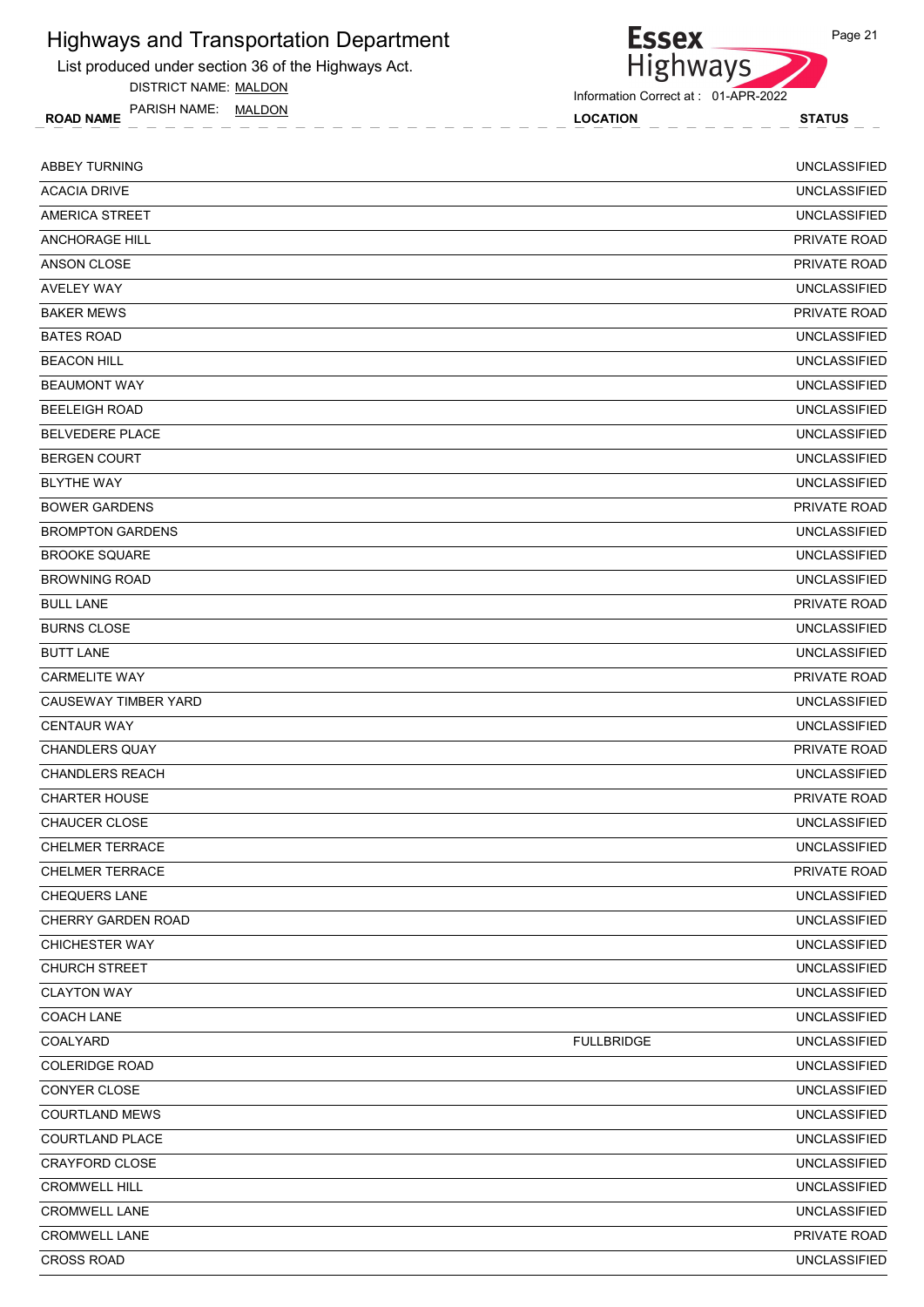List produced under section 36 of the Highways Act.

DISTRICT NAME: MALDON

ROAD NAME LOCATION STATUS PARISH NAME: MALDON

Information Correct at : 01-APR-2022

| <b>CUMBERLAND AVENUE</b>          |                       | <b>UNCLASSIFIED</b> |
|-----------------------------------|-----------------------|---------------------|
| <b>CUT A THWART LANE</b>          |                       | <b>CLASS III</b>    |
| <b>D'ARCY AVENUE</b>              |                       | <b>UNCLASSIFIED</b> |
| DAWN CLOSE                        |                       | <b>UNCLASSIFIED</b> |
| DE VERE AVENUE                    |                       | <b>UNCLASSIFIED</b> |
| DEFIANT DRIVE                     |                       | PRIVATE ROAD        |
| <b>DORSET ROAD</b>                |                       | <b>UNCLASSIFIED</b> |
| DOWNS FOOTPATH                    |                       | <b>UNCLASSIFIED</b> |
| DOWNS ROAD                        |                       | <b>UNCLASSIFIED</b> |
| DRAYTON CLOSE                     |                       | <b>UNCLASSIFIED</b> |
| DRYDEN CLOSE                      |                       | PRIVATE ROAD        |
| <b>DYERS ROAD</b>                 |                       | <b>UNCLASSIFIED</b> |
| <b>DYKES CHASE</b>                |                       | PRIVATE ROAD        |
| EDWARD BRIGHT CLOSE               |                       | PRIVATE ROAD        |
| <b>ELIOT WAY</b>                  |                       | <b>UNCLASSIFIED</b> |
| <b>EMBASSY COURT</b>              |                       | PRIVATE ROAD        |
| <b>ESSEX ROAD</b>                 |                       | <b>UNCLASSIFIED</b> |
| <b>FALCON FIELDS</b>              |                       | <b>UNCLASSIFIED</b> |
| <b>FALCON MEWS</b>                |                       | <b>UNCLASSIFIED</b> |
| <b>FAMBRIDGE CLOSE</b>            |                       | <b>UNCLASSIFIED</b> |
| <b>FAMBRIDGE ROAD</b>             |                       | <b>B ROAD</b>       |
| <b>FAMBRIDGE ROAD</b>             |                       | <b>CLASS III</b>    |
| <b>FAMBRIDGE ROAD</b>             |                       | <b>PRIVATE ROAD</b> |
| FAMBRIDGE ROAD REAR SERVICE ROAD  | 99-129                | PRIVATE ROAD        |
| <b>FITCH'S CRESCENT</b>           |                       | <b>UNCLASSIFIED</b> |
| <b>FITCHS MEWS</b>                |                       | <b>PRIVATE ROAD</b> |
| <b>FRANCIS MEWS</b>               |                       | <b>UNCLASSIFIED</b> |
| <b>FRIARS LANE</b>                |                       | <b>UNCLASSIFIED</b> |
| <b>FRIARY FIELDS</b>              |                       | <b>UNCLASSIFIED</b> |
| <b>FROBISHER CLOSE</b>            |                       | <b>UNCLASSIFIED</b> |
| <b>FULLBRIDGE</b>                 |                       | <b>CLASS III</b>    |
| <b>FULLBRIDGE ROUNDABOUT</b>      | <b>MALDON BY PASS</b> | A ROAD              |
| <b>GALLIFORD ROAD</b>             |                       | PRIVATE ROAD        |
| <b>GATE STREET</b>                |                       | <b>UNCLASSIFIED</b> |
| <b>GATE STREET MEWS</b>           |                       | <b>UNCLASSIFIED</b> |
| <b>GLADIATOR CLOSE</b>            |                       | PRIVATE STREET      |
| <b>GLADIATOR CLOSE</b>            |                       | PRIVATE ROAD        |
| <b>GLENWAY CLOSE</b>              |                       | PRIVATE ROAD        |
| <b>GLOUCESTER AVENUE</b>          |                       | <b>UNCLASSIFIED</b> |
| <b>GRANGER AVENUE</b>             |                       | <b>UNCLASSIFIED</b> |
| <b>GREENWAYS</b>                  |                       | <b>UNCLASSIFIED</b> |
| <b>HALSTON PLACE</b>              |                       | <b>UNCLASSIFIED</b> |
| <b>HEMMINGS COURT</b>             |                       | <b>UNCLASSIFIED</b> |
| HEREFORD PLACE                    |                       | PRIVATE STREET      |
| HEREFORD PLACE                    |                       | PRIVATE ROAD        |
| HEYBRIDGE HOUSE INDUSTRIAL ESTATE |                       | PRIVATE ROAD        |



Highways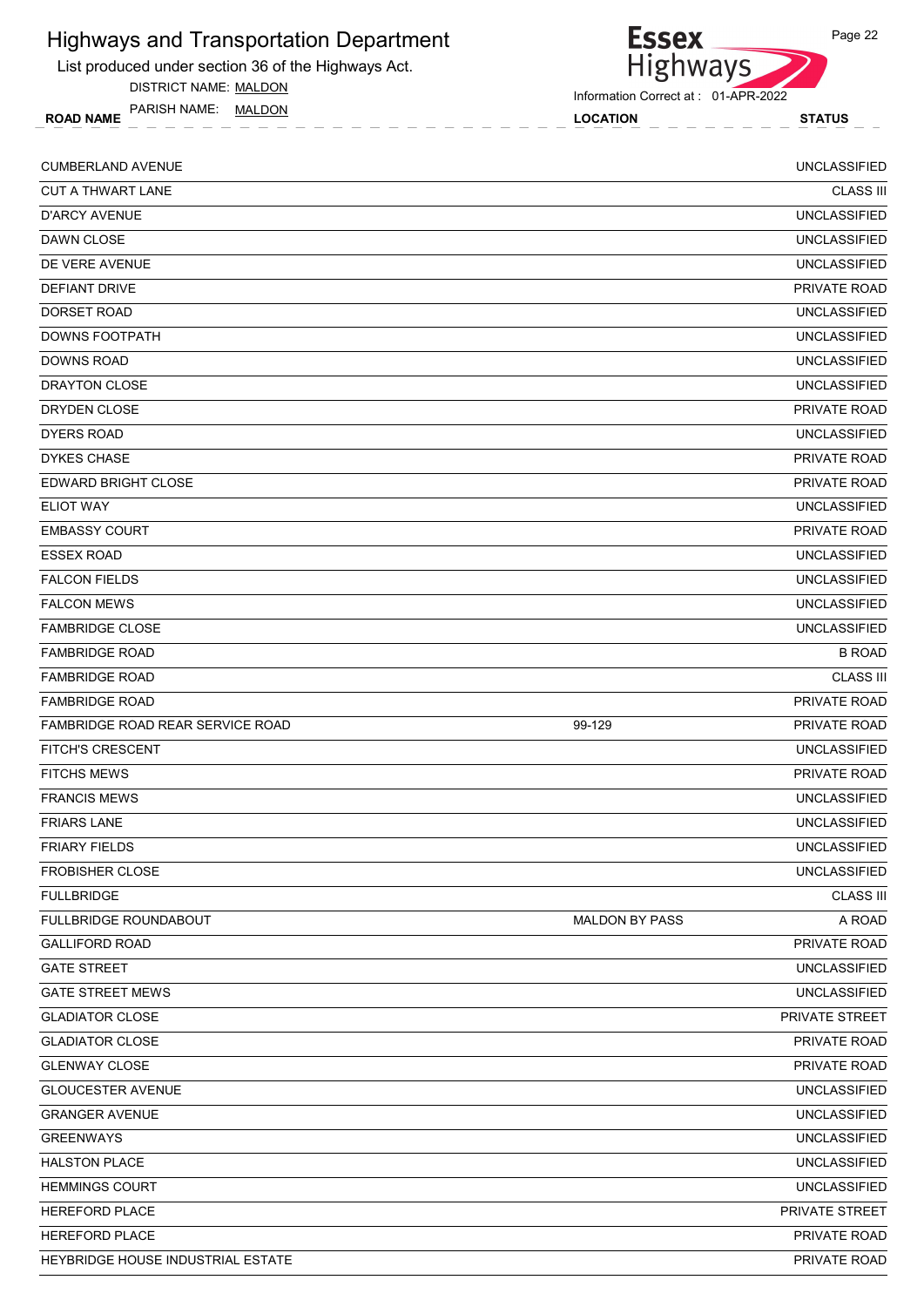List produced under section 36 of the Highways Act.

DISTRICT NAME: MALDON

ROAD NAME LOCATION STATUS PARISH NAME: MALDON



| <b>HIGH STREET</b>       |                     | <b>CLASS III</b>    |
|--------------------------|---------------------|---------------------|
| <b>HIGHLANDS DRIVE</b>   |                     | <b>UNCLASSIFIED</b> |
| <b>JERSEY ROAD</b>       |                     | <b>UNCLASSIFIED</b> |
| <b>JOHNSTON WAY</b>      |                     | <b>UNCLASSIFIED</b> |
| <b>KEATS CLOSE</b>       |                     | <b>UNCLASSIFIED</b> |
| <b>KEEBLE PARK</b>       |                     | <b>UNCLASSIFIED</b> |
| <b>KESTREL MEWS</b>      |                     | <b>UNCLASSIFIED</b> |
| KING GEORGES PLACE       | <b>REAR ACCESS</b>  | <b>PRIVATE ROAD</b> |
| KING STREET              |                     | <b>UNCLASSIFIED</b> |
| <b>KNOX CLOSE</b>        |                     | <b>UNCLASSIFIED</b> |
| <b>LAMBOURNE GROVE</b>   |                     | <b>UNCLASSIFIED</b> |
| <b>LANCASTER AVENUE</b>  |                     | PRIVATE STREET      |
| LANCASTER AVENUE         |                     | <b>UNCLASSIFIED</b> |
| LANCASTER AVENUE         |                     | <b>PRIVATE ROAD</b> |
| LIMEBROOK ROUNDABOUT     |                     | A ROAD              |
| LIMEBROOK WAY            |                     | <b>CLASS III</b>    |
| LIMEBROOK WAY            |                     | <b>B ROAD</b>       |
| LIMEBROOK WAY ROUNDABOUT |                     | <b>CLASS III</b>    |
| <b>LINCOLN WAY</b>       |                     | PRIVATE STREET      |
| <b>LINCOLN WAY</b>       |                     | PRIVATE ROAD        |
| LINDISFARNE COURT        |                     | <b>UNCLASSIFIED</b> |
| <b>LINFORD MEWS</b>      |                     | <b>UNCLASSIFIED</b> |
| LODGE ROAD               |                     | PRIVATE ROAD        |
| <b>LONDON ROAD</b>       |                     | <b>CLASS III</b>    |
| LONGFELLOW ROAD          |                     | <b>UNCLASSIFIED</b> |
| <b>LONGFIELD</b>         | <b>FAMBRIDGE CL</b> | <b>PRIVATE ROAD</b> |
| <b>LONGSHIP WAY</b>      |                     | <b>UNCLASSIFIED</b> |
| <b>MALDON BYPASS</b>     |                     | A ROAD              |
| <b>MANSE CHASE</b>       |                     | PRIVATE ROAD        |
| <b>MARINERS WAY</b>      |                     | <b>UNCLASSIFIED</b> |
| <b>MARKET HILL</b>       |                     | <b>CLASS III</b>    |
| <b>MARKLAND DRIVE</b>    |                     | <b>UNCLASSIFIED</b> |
| MARLOWE CLOSE            |                     | <b>UNCLASSIFIED</b> |
| <b>MASEFIELD ROAD</b>    |                     | <b>UNCLASSIFIED</b> |
| MAYFLOWER DRIVE          |                     | <b>UNCLASSIFIED</b> |
| <b>MEADWAY</b>           |                     | <b>UNCLASSIFIED</b> |
| MEESON MEADOWS           |                     | <b>UNCLASSIFIED</b> |
| MEMORY CLOSE             |                     | <b>UNCLASSIFIED</b> |
| <b>MERMAID WAY</b>       |                     | <b>UNCLASSIFIED</b> |
| <b>METEOR DRIVE</b>      |                     | PRIVATE ROAD        |
| MIDGUARD WAY             |                     | <b>UNCLASSIFIED</b> |
| MILL LANE                |                     | <b>UNCLASSIFIED</b> |
| MILL LANE                |                     | PRIVATE ROAD        |
| <b>MILL ROAD</b>         |                     | <b>CLASS III</b>    |
| <b>MILTON ROAD</b>       |                     | <b>UNCLASSIFIED</b> |
| MINSTER WAY              |                     | <b>UNCLASSIFIED</b> |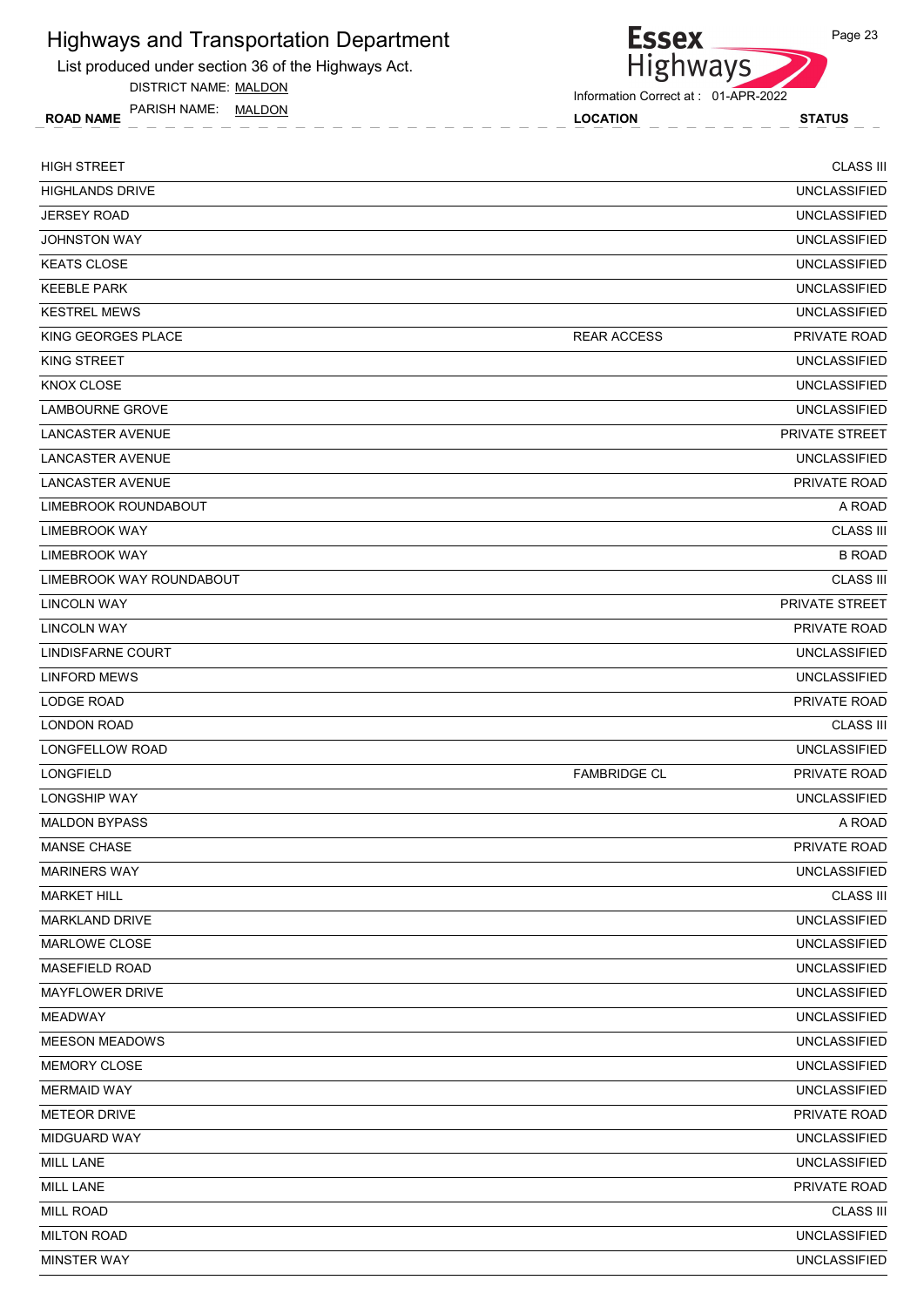List produced under section 36 of the Highways Act.

DISTRICT NAME: MALDON

ROAD NAME LOCATION STATUS PARISH NAME: MALDON



| <b>MIROSA DRIVE</b>      |                       | <b>UNCLASSIFIED</b> |
|--------------------------|-----------------------|---------------------|
| <b>MIROSA REACH</b>      |                       | <b>UNCLASSIFIED</b> |
| <b>MOUNT PLEASANT</b>    |                       | <b>UNCLASSIFIED</b> |
| <b>MUNDON ROAD</b>       |                       | <b>CLASS III</b>    |
| <b>NARVIK CLOSE</b>      |                       | <b>UNCLASSIFIED</b> |
| <b>NELSON CRESCENT</b>   |                       | <b>UNCLASSIFIED</b> |
| <b>NEW STREET</b>        |                       | <b>UNCLASSIFIED</b> |
| <b>NEWNHAM GREEN</b>     |                       | <b>UNCLASSIFIED</b> |
| NORFOLK CLOSE            |                       | <b>UNCLASSIFIED</b> |
| NORFOLK ROAD             |                       | <b>UNCLASSIFIED</b> |
| NORTH STREET             |                       | <b>UNCLASSIFIED</b> |
| OAK CLOSE                |                       | <b>UNCLASSIFIED</b> |
| OLD MILL CLOSE           |                       | PRIVATE ROAD        |
| ORCHARD CLOSE            |                       | PRIVATE ROAD        |
| ORCHARD ROAD             |                       | <b>UNCLASSIFIED</b> |
| <b>PARK DRIVE</b>        |                       | <b>UNCLASSIFIED</b> |
| PARK ROAD                |                       | <b>UNCLASSIFIED</b> |
| PEMBROKE AVENUE          |                       | <b>UNCLASSIFIED</b> |
| PLUME AVENUE             |                       | <b>UNCLASSIFIED</b> |
| POULTON CLOSE            |                       | PRIVATE ROAD        |
| POULTON CLOSE            |                       | <b>UNCLASSIFIED</b> |
| <b>PRINCES ROAD</b>      |                       | PRIVATE ROAD        |
| PRINCES ROAD             |                       | <b>UNCLASSIFIED</b> |
| <b>PRINCES STREET</b>    |                       | <b>UNCLASSIFIED</b> |
| <b>QUEEN STREET</b>      |                       | <b>UNCLASSIFIED</b> |
| <b>QUEENS AVENUE</b>     |                       | <b>UNCLASSIFIED</b> |
| RANDOLPH CLOSE           | <b>BEAUMONT WICK</b>  | <b>UNCLASSIFIED</b> |
| <b>REGATTA WAY</b>       |                       | <b>PRIVATE ROAD</b> |
| <b>REMINDER CLOSE</b>    |                       | <b>PRIVATE ROAD</b> |
| <b>REPERTOR DRIVE</b>    |                       | PRIVATE ROAD        |
| <b>RIDGEWAY</b>          |                       | <b>UNCLASSIFIED</b> |
| ROPE WALK                |                       | <b>UNCLASSIFIED</b> |
| ROYAL COURT              |                       | <b>UNCLASSIFIED</b> |
| <b>RURIK COURT</b>       |                       | <b>UNCLASSIFIED</b> |
| <b>RYDAL DRIVE</b>       |                       | <b>UNCLASSIFIED</b> |
| SASSOON WAY              |                       | <b>UNCLASSIFIED</b> |
| <b>SAXON COURT</b>       |                       | PRIVATE ROAD        |
| SAXON WAY                |                       | <b>UNCLASSIFIED</b> |
| <b>SHAKESPEARE DRIVE</b> |                       | <b>UNCLASSIFIED</b> |
| SHELLEY CLOSE            |                       | <b>UNCLASSIFIED</b> |
| SILVER STREET            |                       | <b>UNCLASSIFIED</b> |
| SOUTH HOUSE CHASE        |                       | PRIVATE ROAD        |
| SPENCER CLOSE            |                       | <b>UNCLASSIFIED</b> |
| SPITAL ROAD              |                       | A ROAD              |
| SPITAL ROAD              |                       | <b>CLASS III</b>    |
| SPITAL ROAD ROUNDABOUT   | <b>MALDON BY-PASS</b> | A ROAD              |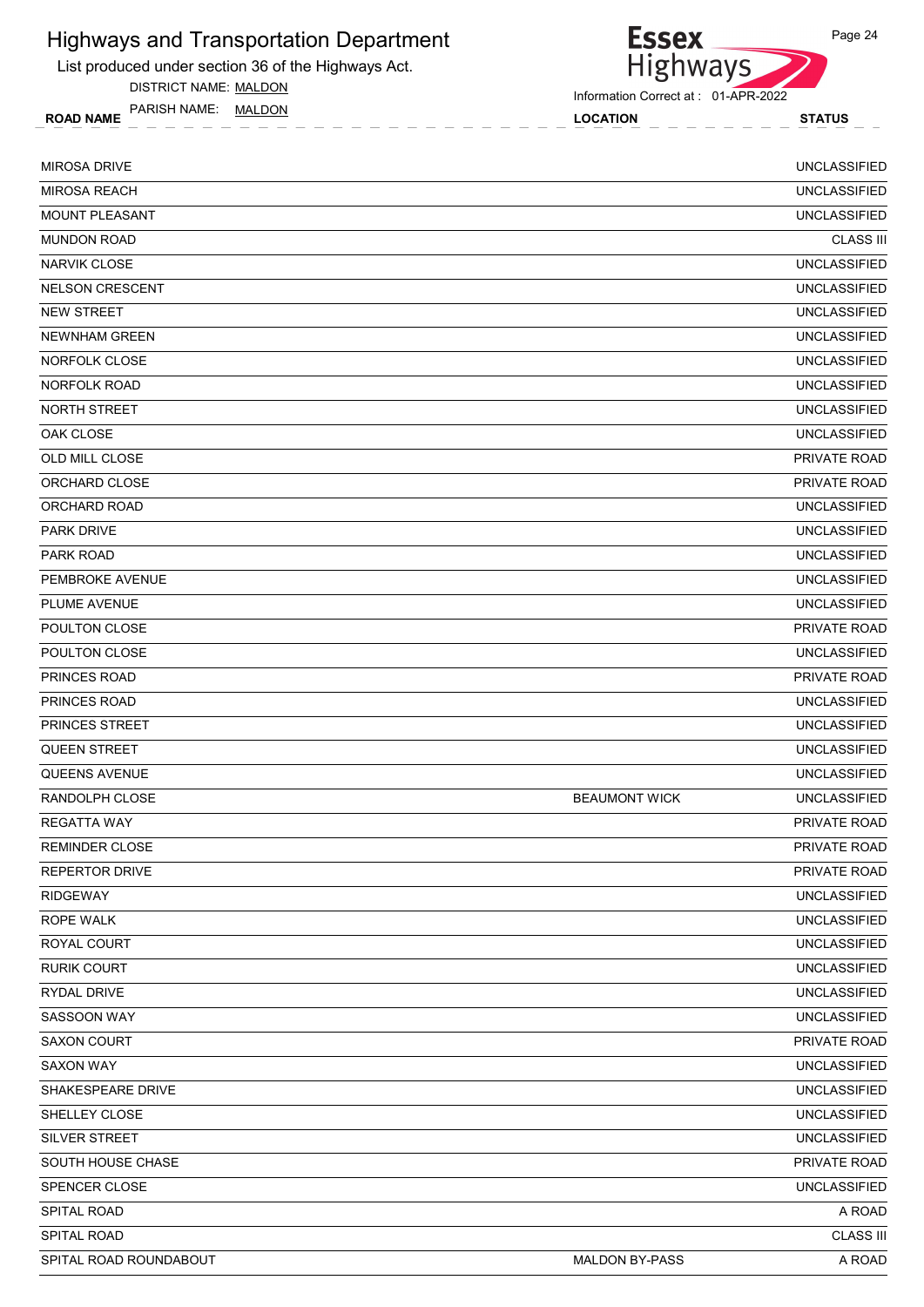List produced under section 36 of the Highways Act.

DISTRICT NAME: MALDON

ROAD NAME TANISH IVAIVIE. I<u>WALDON</u> NAME **ROAD NAME STATUS** PARISH NAME: MALDON



Information Correct at : 01-APR-2022

SPITFIRE ROAD PRIVATE STREET ST GILES CLOSE UNCLASSIFIED UNCLASSIFIED ST GILES CRESCENT UNCLASSIFIED ST MARYS LANE UNCLASSIFIED ST PETERS AVENUE UNCLASSIFIED STATION ROAD PRIVATE ROAD AND STATION ROAD AND STATION ROAD PRIVATE ROAD AND STATION ROAD PRIVATE ROAD AND STATION ROAD AND STATION ROAD AND STATION ROAD AND STATION ROAD AND STATION ROAD AND STATION ROAD AND STATION ROAD STATION ROAD UNCLASSIFIED STIRLING CLOSE PRIVATE STREET SUFFOLK CRESCENT UNCLASSIFIED SUFFOLK ROAD UNCLASSIFIED SUNBURY WAY UNCLASSIFIED SUNDERLAND AVENUE UNCLASSIFIED SUNDERLAND AVENUE TRANSMISSION CONTRACT AND A SUNDERLAND AVENUE TO A SUNDERLAND AVENUE TO A DESCRIPTION OF PRIVATE ROAD TENNYSON ROAD UNCLASSIFIED TENTERFIELD ROAD UNCLASSIFIED TESCO ACCESS ROAD UNCLASSIFIED THALATTA CLOSE PRIVATE ROAD THE CAUSEWAY TO RET AT A414 B ROAD B ROAD AND ROAD TO RET AT A414 THE HYTHE UNCLASSIFIED TIDEWAY UNCLASSIFIED TINTAGEL WAY UNCLASSIFIED VENTA WAY UNCLASSIFIED VIBORG GARDENS UNCLASSIFIED VICTORIA ROAD UNCLASSIFIED VICTORIA ROAD PRIVATE STREET VIKING ROAD UNCLASSIFIED VOLWYCKE AVENUE PRIVATE ROAD WALLACE BINDER CLOSE UNCLASSIFIED wantz chase which is a series of the control of the control of the control of the control of the control of the control of the control of the control of the control of the control of the control of the control of the contr wantz haven we have the state of the state of the state of the state of the state of the private road private  $\sim$  PRIVATE ROAD WANTZ ROAD CLASS III WARWICK CLOSE PRIVATE ROAD NATURAL CONSERVATION OF THE SERVICE OF THE SERVICE OF THE SERVICE OF THE SERVICE OF THE SERVICE OF THE SERVICE OF THE SERVICE OF THE SERVICE OF THE SERVICE OF THE SERVICE OF THE SERVICE OF THE SE WARWICK CRESCENT UNCLASSIFIED WARWICK CRESCENT **EXAMPLEMENT CONTROL** WARWICK DRIVE UNCLASSIFIED WASHINGTON CLOSE UNCLASSIFIED WASHINGTON ROAD UNCLASSIFIED WELLINGTON ROAD UNCLASSIFIED WENLOCK WAY FOOTPATH WENTWORTH MEADOWS **WENTWORTH MEADOWS UNCLASSIFIED** WEST CHASE PRIVATE STREET AND INTERNATIONAL STREET AND INTERNATIONAL STREET AND INTERNATIONAL STREET AND INTERNATIONAL STREET WEST SQUARE CLASS III AND A STREET SOLUTION OF THE STREET SQUARE CLASS III WEST STATION YARD UNCLASSIFIED WEST STATION YARD GENERAL RESERVE TO A SPITAL RD SPITAL RD PRIVATE ROAD PRIVATE ROAD WHITE HORSE LANE UNCLASSIFIED WHITLEY PLACE PRIVATE STREET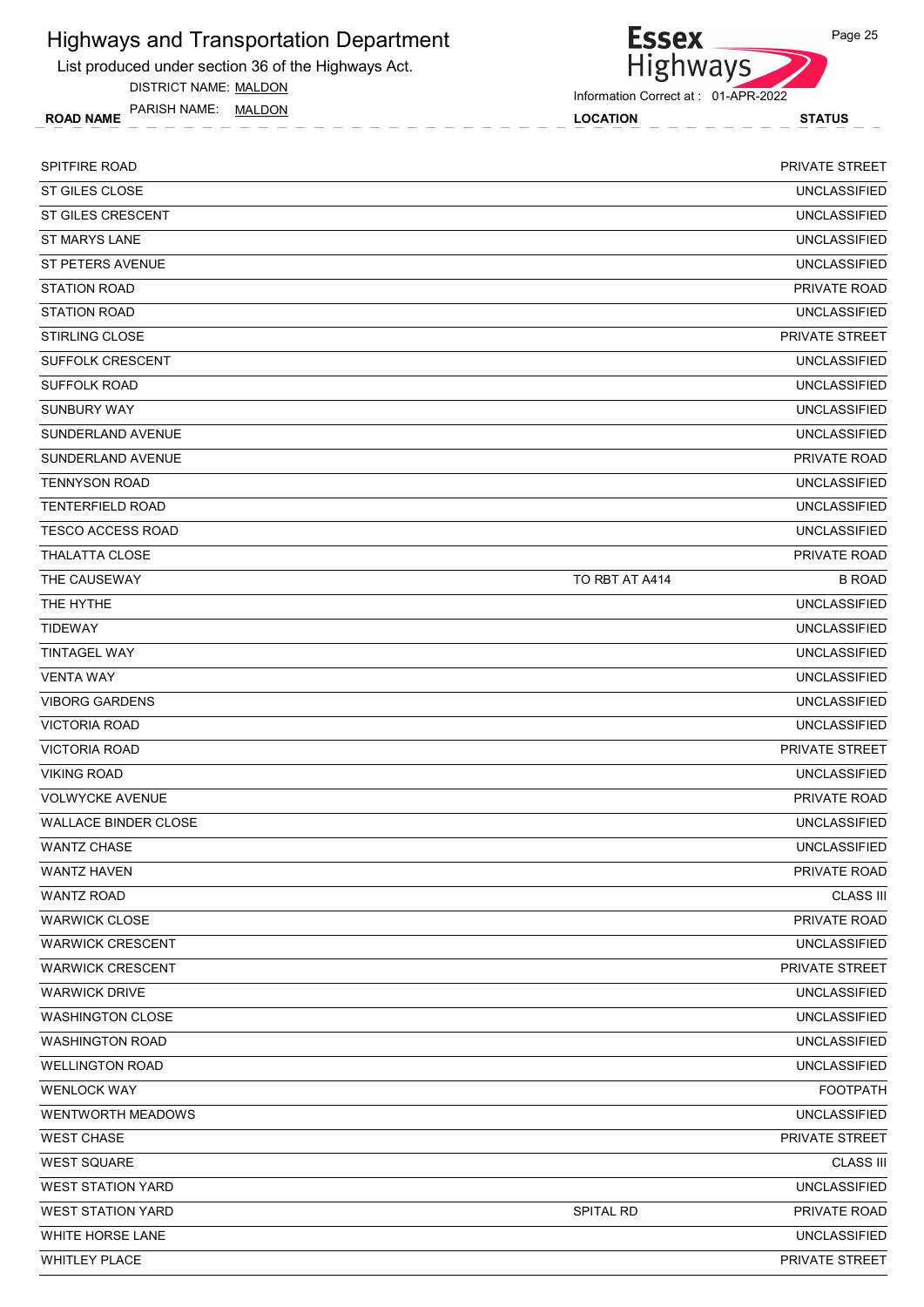| <b>Highways and Transportation Department</b><br>List produced under section 36 of the Highways Act.<br>DISTRICT NAME: MALDON | <b>Essex</b><br><b>Highways</b><br>Information Correct at: 01-APR-2022 | Page 26             |
|-------------------------------------------------------------------------------------------------------------------------------|------------------------------------------------------------------------|---------------------|
| PARISH NAME: MALDON<br><b>ROAD NAME</b>                                                                                       | <b>LOCATION</b>                                                        | <b>STATUS</b>       |
| <b>WORDSWORTH AVENUE</b>                                                                                                      |                                                                        | <b>UNCLASSIFIED</b> |
| <b>WYCKE HILL</b>                                                                                                             |                                                                        | A ROAD              |
| <b>WYCKE HILL</b>                                                                                                             |                                                                        | <b>UNCLASSIFIED</b> |
| <b>WYCKE HILL BUSINESS PARK</b>                                                                                               |                                                                        | <b>UNCLASSIFIED</b> |
| <b>WYCKE HILL BUSINESS PARK</b>                                                                                               |                                                                        | PRIVATE ROAD        |
| <b>TOTAL</b>                                                                                                                  | 235                                                                    |                     |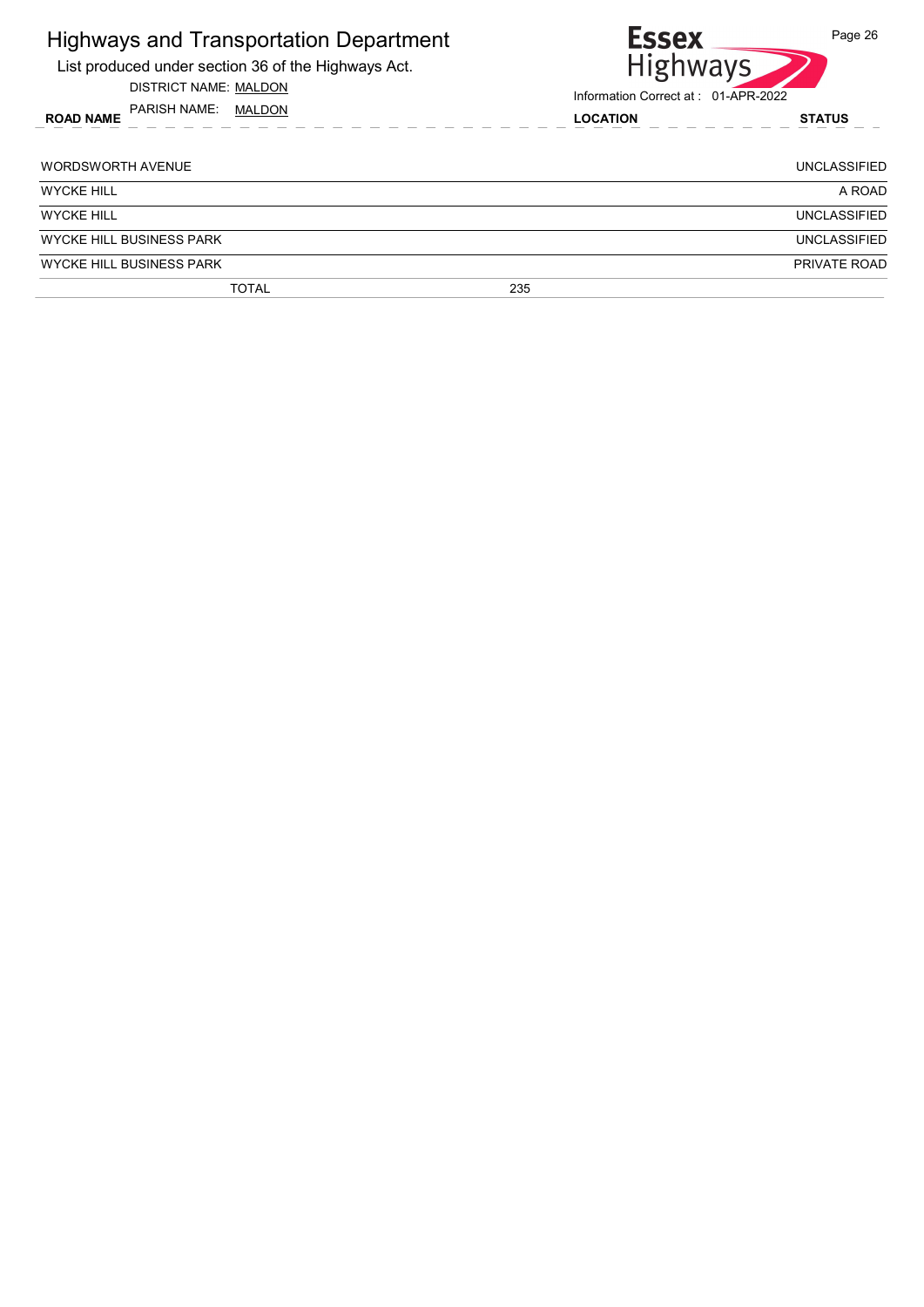List produced under section 36 of the Highways Act.

DISTRICT NAME: MALDON

ROAD NAME LOCATION STATUS PARISH NAME: MAYLAND

Highways

Information Correct at : 01-APR-2022

**Essex** 

| <b>BALMORAL ROAD</b>            |                      | PRIVATE ROAD        |
|---------------------------------|----------------------|---------------------|
| <b>BARTLETT CLOSE</b>           |                      | <b>UNCLASSIFIED</b> |
| <b>BLENHEIM GARDENS</b>         |                      | <b>UNCLASSIFIED</b> |
| <b>BRAMLEY WAY</b>              |                      | <b>UNCLASSIFIED</b> |
| <b>BUS TURNING POINT</b>        |                      | <b>UNCLASSIFIED</b> |
| <b>CURLEW AVENUE</b>            |                      | <b>UNCLASSIFIED</b> |
| DERBY CLOSE                     |                      | <b>UNCLASSIFIED</b> |
| <b>DOCK ROAD</b>                |                      | PRIVATE ROAD        |
| DRAKE AVENUE                    |                      | <b>UNCLASSIFIED</b> |
| <b>ESPLANADE</b>                |                      | <b>UNCLASSIFIED</b> |
| <b>ESPLANADE</b>                |                      | PRIVATE STREET      |
| <b>FOXHALL ROAD</b>             |                      | <b>CLASS III</b>    |
| <b>GEORGE CARDNELL WAY</b>      |                      | <b>UNCLASSIFIED</b> |
| <b>GRANGE AVENUE</b>            |                      | <b>UNCLASSIFIED</b> |
| <b>GREBE CLOSE</b>              |                      | <b>UNCLASSIFIED</b> |
| <b>GREEN LANE</b>               |                      | <b>CLASS III</b>    |
| <b>HERON WAY</b>                |                      | <b>UNCLASSIFIED</b> |
| <b>HIGHLANDS HILL</b>           |                      | <b>CLASS III</b>    |
| <b>HILLCREST</b>                |                      | <b>UNCLASSIFIED</b> |
| <b>IMPERIAL AVENUE</b>          |                      | <b>UNCLASSIFIED</b> |
| <b>IMPERIAL AVENUE</b>          |                      | PRIVATE ROAD        |
| <b>KATONIA AVENUE</b>           |                      | <b>UNCLASSIFIED</b> |
| <b>MALDON ROAD</b>              |                      | <b>CLASS III</b>    |
| <b>MALLARDS</b>                 |                      | <b>UNCLASSIFIED</b> |
| <b>MARINE PARADE</b>            |                      | <b>UNCLASSIFIED</b> |
| <b>MAYLAND CLOSE</b>            |                      | <b>CLASS III</b>    |
| <b>MAYLAND GARAGE</b>           |                      | <b>UNCLASSIFIED</b> |
| <b>MAYLAND GREEN</b>            |                      | <b>CLASS III</b>    |
| <b>MAYLAND GREEN</b>            |                      | <b>UNCLASSIFIED</b> |
| MAYLAND GREEN INDUSTRIAL ESTATE |                      | PRIVATE ROAD        |
| <b>MAYLAND HILL</b>             |                      | <b>UNCLASSIFIED</b> |
| <b>MAYLAND QUAY</b>             |                      | UNCLASSIFIED        |
| MILL ROAD                       |                      | PRIVATE ROAD        |
| NIPSELLS CHASE                  |                      | <b>UNCLASSIFIED</b> |
| NIPSELLS CHASE                  | <b>MAYLAND GREEN</b> | <b>CLASS III</b>    |
| NIPSELLS CHASE                  |                      | PRIVATE ROAD        |
| NORTH DRIVE                     |                      | <b>UNCLASSIFIED</b> |
| OLD HEATH ROAD                  |                      | <b>CLASS III</b>    |
| ORCHARD DRIVE                   |                      | <b>UNCLASSIFIED</b> |
| PRINCES AVENUE                  |                      | <b>UNCLASSIFIED</b> |
| PROMENADE                       |                      | <b>UNCLASSIFIED</b> |
| <b>RENEVAT</b>                  |                      | PRIVATE ROAD        |
| SEA VIEW PARADE                 |                      | PRIVATE ROAD        |
| <b>SMITHS AVENUE</b>            |                      | PRIVATE ROAD        |
| SOUTHMINSTER ROAD               |                      | <b>B ROAD</b>       |
| ST JOHNS COURT                  |                      | PRIVATE ROAD        |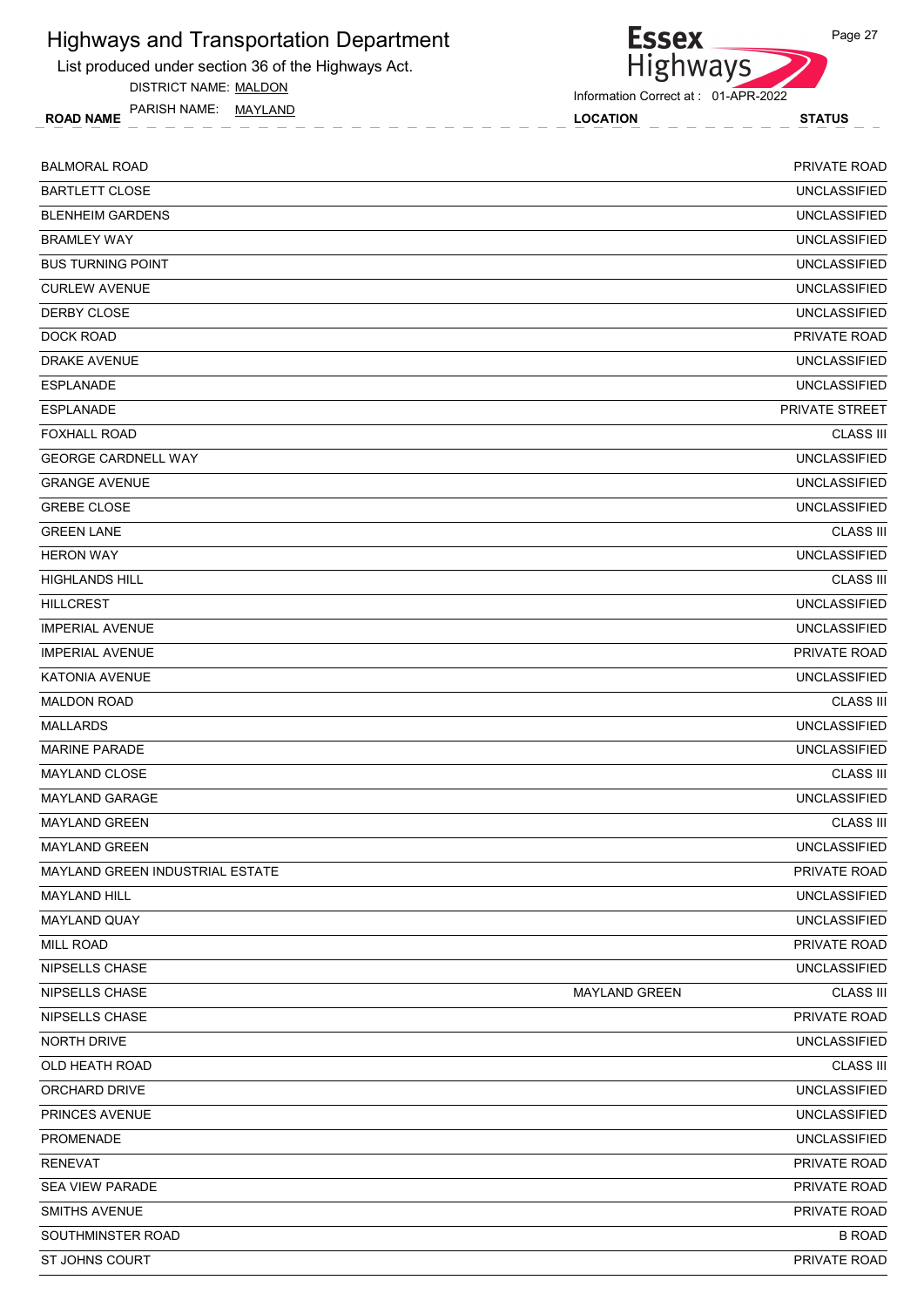| <b>Highways and Transportation Department</b><br>List produced under section 36 of the Highways Act.<br><b>DISTRICT NAME: MALDON</b> | <b>Essex</b><br><b>Highways</b>     | Page 28             |
|--------------------------------------------------------------------------------------------------------------------------------------|-------------------------------------|---------------------|
| PARISH NAME: MAYLAND                                                                                                                 | Information Correct at: 01-APR-2022 |                     |
| <b>ROAD NAME</b><br><u> 2020 - 2020 - 2020</u>                                                                                       | <b>LOCATION</b>                     | <b>STATUS</b>       |
|                                                                                                                                      |                                     |                     |
| ST STEPHENS COURT                                                                                                                    |                                     | <b>PRIVATE ROAD</b> |
| <b>STEEPLE ROAD</b>                                                                                                                  |                                     | <b>CLASS III</b>    |
| <b>TEAL AVENUE</b>                                                                                                                   |                                     | <b>UNCLASSIFIED</b> |
| <b>TERN CLOSE</b>                                                                                                                    |                                     | <b>UNCLASSIFIED</b> |
| THE DRIVE                                                                                                                            |                                     | <b>UNCLASSIFIED</b> |
| THE ENDWAY                                                                                                                           |                                     | <b>CLASS III</b>    |
| <b>TUDOR PLACE</b>                                                                                                                   |                                     | PRIVATE ROAD        |
| <b>WEMBLEY AVENUE</b>                                                                                                                |                                     | <b>UNCLASSIFIED</b> |
| <b>WEST AVENUE</b>                                                                                                                   |                                     | <b>UNCLASSIFIED</b> |
| <b>WHITEFIELD COURT</b>                                                                                                              |                                     | PRIVATE ROAD        |
| <b>WOODLAND PARK CHASE</b>                                                                                                           |                                     | PRIVATE ROAD        |
| <b>WORCESTER CLOSE</b>                                                                                                               |                                     | <b>UNCLASSIFIED</b> |

TOTAL 58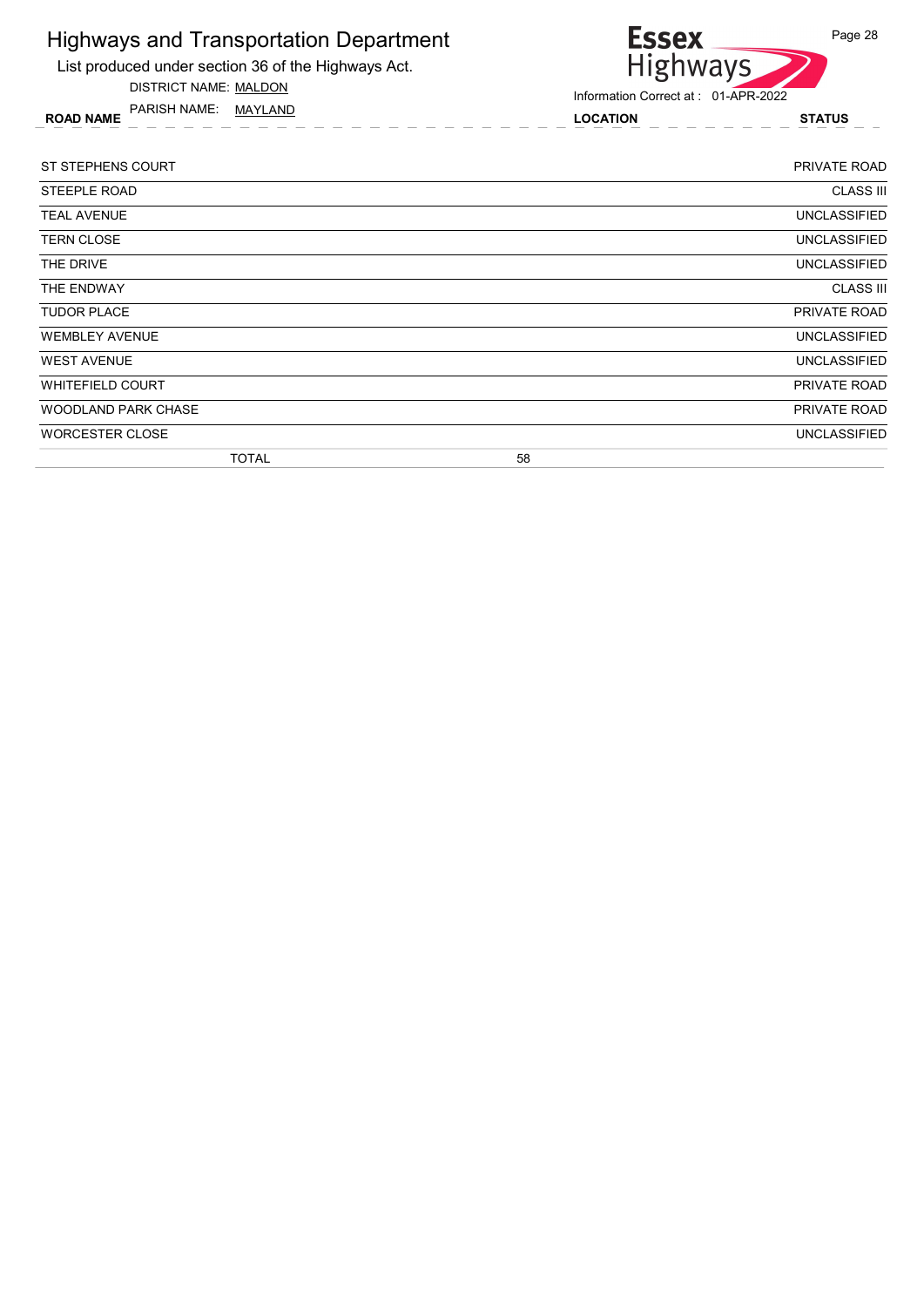| <b>Highways and Transportation Department</b><br>List produced under section 36 of the Highways Act.<br>DISTRICT NAME: MALDON | <b>Essex</b><br><b>Highways</b><br>Information Correct at: 01-APR-2022 | Page 29             |
|-------------------------------------------------------------------------------------------------------------------------------|------------------------------------------------------------------------|---------------------|
| PARISH NAME: MUNDON<br><b>ROAD NAME</b><br><u>a a a a a a a a</u> shekar                                                      | <b>LOCATION</b>                                                        | <b>STATUS</b>       |
| <b>BLIND LANE</b>                                                                                                             |                                                                        | <b>UNCLASSIFIED</b> |
| <b>MAIN ROAD</b>                                                                                                              |                                                                        | <b>CLASS III</b>    |
| <b>MUNDON ROAD</b>                                                                                                            |                                                                        | <b>CLASS III</b>    |
| <b>NEW HALL LANE</b>                                                                                                          |                                                                        | UNCLASSIFIED        |
| <b>VICARAGE LANE</b>                                                                                                          |                                                                        | UNCLASSIFIED        |
| <b>WEST CHASE</b>                                                                                                             |                                                                        | PRIVATE ROAD        |
| <b>TOTAL</b>                                                                                                                  | 6                                                                      |                     |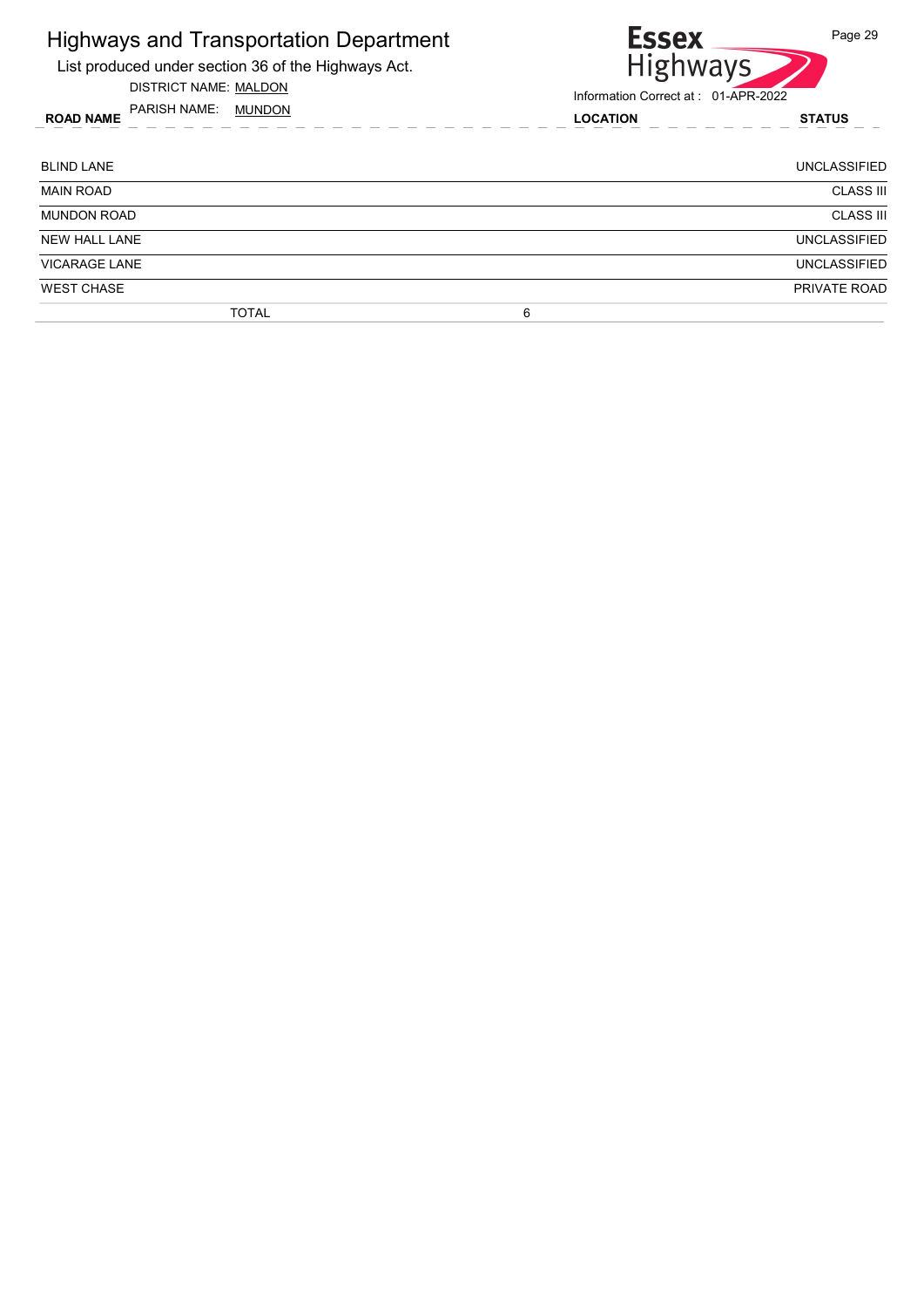List produced under section 36 of the Highways Act.

DISTRICT NAME: MALDON

ROAD NAME LOCATION STATUS PARISH NAME: NORTH FAMBRIDGE



| <b>BLUE HOUSE FARM CHASE</b> | PRIVATE ROAD        |
|------------------------------|---------------------|
| <b>BRABANT ROAD</b>          | PRIVATE ROAD        |
| <b>BULLER ROAD</b>           | PRIVATE ROAD        |
| <b>CHURCH ROAD</b>           | <b>UNCLASSIFIED</b> |
| <b>FAMBRIDGE ROAD</b>        | <b>CLASS III</b>    |
| <b>FERRY ROAD</b>            | <b>CLASS III</b>    |
| <b>FRANKLIN ROAD</b>         | PRIVATE ROAD        |
| <b>FRENCH ROAD</b>           | PRIVATE ROAD        |
| <b>HAINAULT ROAD</b>         | PRIVATE ROAD        |
| KITCHENER ROAD               | PRIVATE ROAD        |
| <b>LOWER BURNHAM ROAD</b>    | <b>B ROAD</b>       |
| <b>RECTORY ROAD</b>          | PRIVATE ROAD        |
| <b>RECTORY ROAD</b>          | <b>UNCLASSIFIED</b> |
| <b>ROBERTS ROAD</b>          | PRIVATE ROAD        |
| <b>ROOKERY LANE</b>          | <b>UNCLASSIFIED</b> |
| <b>RUSSELL ROAD</b>          | PRIVATE ROAD        |
| <b>RUTLAND ROAD</b>          | PRIVATE ROAD        |
| <b>STATION APPROACH</b>      | PRIVATE ROAD        |
| <b>STATION ROAD</b>          | <b>CLASS III</b>    |
| <b>STEPHENSON ROAD</b>       | PRIVATE ROAD        |
| <b>STRATHMORE ROAD</b>       | PRIVATE ROAD        |
| THE AVENUE                   | <b>CLASS III</b>    |
| <b>VERNON ROAD</b>           | PRIVATE ROAD        |
| <b>TOTAL</b>                 | 23                  |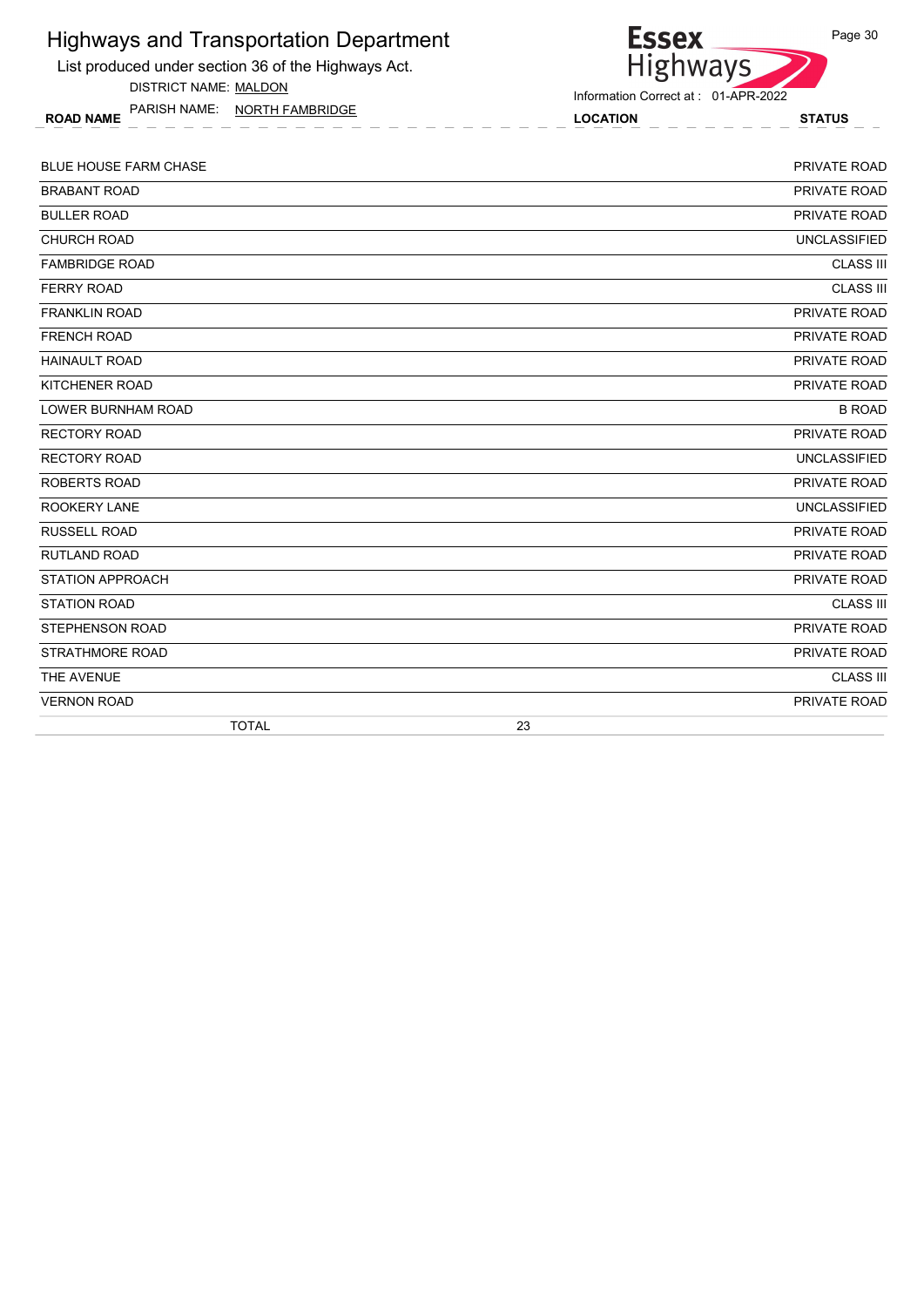List produced under section 36 of the Highways Act.

DISTRICT NAME: MALDON

ROAD NAME LOCATION STATUS PARISH NAME: PURLEIGH



| <b>BARONS LANE</b>      | <b>B ROAD</b>       |
|-------------------------|---------------------|
| <b>BELL LANE</b>        | <b>UNCLASSIFIED</b> |
| <b>BIRCHWOOD ROAD</b>   | <b>CLASS III</b>    |
| <b>BLIND LANE</b>       | <b>UNCLASSIFIED</b> |
| <b>BURNHAM ROAD</b>     | <b>CLASS III</b>    |
| CALLOWOOD CROFT         | <b>UNCLASSIFIED</b> |
| <b>CHAPEL LANE</b>      | PRIVATE ROAD        |
| CHELMSFORD ROAD         | <b>B ROAD</b>       |
| <b>CHIMNEY LANE</b>     | <b>UNCLASSIFIED</b> |
| <b>CHURCH HILL</b>      | <b>CLASS III</b>    |
| COLD NORTON ROAD        | <b>B ROAD</b>       |
| <b>CROWN ROAD</b>       | PRIVATE ROAD        |
| <b>FAIRFIELDS</b>       | PRIVATE ROAD        |
| <b>FAMBRIDGE ROAD</b>   | <b>B ROAD</b>       |
| <b>FLAMBIRDS LANE</b>   | PRIVATE ROAD        |
| <b>GOAT HOUSE LANE</b>  | <b>CLASS III</b>    |
| <b>HACKMANS LANE</b>    | <b>CLASS III</b>    |
| <b>HAWKINS CLOSE</b>    | PRIVATE ROAD        |
| <b>HAWTHORNES</b>       | <b>UNCLASSIFIED</b> |
| <b>HOWE GREEN ROAD</b>  | <b>CLASS III</b>    |
| <b>HYDE CHASE</b>       | PRIVATE ROAD        |
| <b>LODGE LANE</b>       | <b>UNCLASSIFIED</b> |
| LOWER BURNHAM ROAD      | <b>B ROAD</b>       |
| <b>MARLPITS ROAD</b>    | <b>CLASS III</b>    |
| MILL HILL               | <b>CLASS III</b>    |
| MILL LANE               | <b>UNCLASSIFIED</b> |
| <b>PUMP LANE</b>        | <b>CLASS III</b>    |
| ROUNDBUSH ROAD          | <b>CLASS III</b>    |
| RUDLEY GREEN LANE       | PRIVATE ROAD        |
| <b>SIMMONS LANE</b>     | <b>UNCLASSIFIED</b> |
| <b>SLOUGH LANE</b>      | <b>CLASS III</b>    |
| SPAR LANE               | <b>UNCLASSIFIED</b> |
| <b>THATCHERS CROFT</b>  | <b>UNCLASSIFIED</b> |
| THE GLEBE               | <b>CLASS III</b>    |
| THE GLEBE               | <b>UNCLASSIFIED</b> |
| THE STREET              | <b>CLASS III</b>    |
| <b>THORNHILL</b>        | <b>UNCLASSIFIED</b> |
| <b>WALTON HALL LANE</b> | <b>CLASS III</b>    |
| <b>WESTERINGS</b>       | <b>UNCLASSIFIED</b> |
| <b>WICKHAMS CHASE</b>   | PRIVATE ROAD        |
| <b>TOTAL</b>            | 40                  |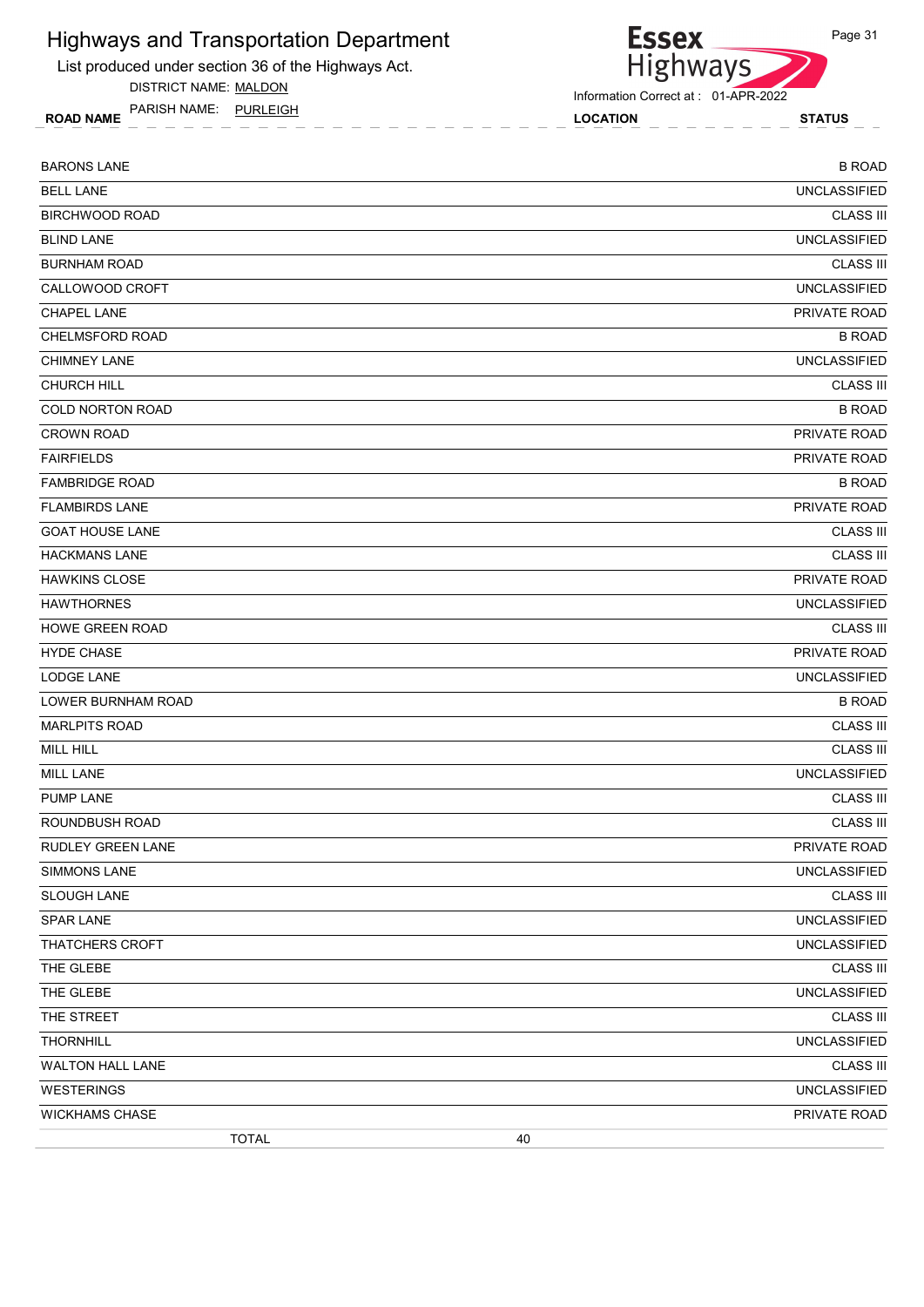List produced under section 36 of the Highways Act.

DISTRICT NAME: MALDON

ROAD NAME LOCATION STATUS PARISH NAME: SOUTHMINSTER

Essex<br>Highways

Information Correct at : 01-APR-2022

| <b>ANN DRIVE</b>         | <b>UNCLASSIFIED</b> |
|--------------------------|---------------------|
| <b>ASCOT MEWS</b>        | <b>UNCLASSIFIED</b> |
| <b>BREWERS YARD</b>      | PRIVATE ROAD        |
| <b>BURNHAM ROAD</b>      | <b>B ROAD</b>       |
| BURNHAM ROAD ROUNDABOUT  | <b>B ROAD</b>       |
| <b>BUTTERCUP WAY</b>     | <b>UNCLASSIFIED</b> |
| <b>CHERRY ORCHARD</b>    | <b>UNCLASSIFIED</b> |
| <b>COOMBE ROAD</b>       | <b>UNCLASSIFIED</b> |
| <b>CRIPPLEGATE</b>       | <b>B ROAD</b>       |
| <b>CROWN WAY</b>         | <b>UNCLASSIFIED</b> |
| DAVID FISHER WAY         | PRIVATE ROAD        |
| DEVONSHIRE ROAD          | <b>UNCLASSIFIED</b> |
| DOW COURT                | PRIVATE ROAD        |
| <b>DUKES AVENUE</b>      | <b>UNCLASSIFIED</b> |
| <b>ELM REACH</b>         | <b>UNCLASSIFIED</b> |
| <b>ELSDEN CHASE</b>      | <b>UNCLASSIFIED</b> |
| <b>ELY CLOSE</b>         | <b>UNCLASSIFIED</b> |
| <b>EPSOM MEWS</b>        | <b>UNCLASSIFIED</b> |
| <b>FALCON ROAD</b>       | PRIVATE ROAD        |
| FIELD FARE ROAD          | PRIVATE ROAD        |
| <b>FILEY ROAD</b>        | PRIVATE ROAD        |
| <b>FOXHALL ROAD</b>      | <b>CLASS III</b>    |
| <b>GOLDSANDS ROAD</b>    | <b>UNCLASSIFIED</b> |
| <b>HALL ROAD</b>         | <b>UNCLASSIFIED</b> |
| <b>HARE GROVE</b>        | PRIVATE ROAD        |
| <b>HIGH BROOKE DRIVE</b> | PRIVATE ROAD        |
| <b>HIGH STREET</b>       | <b>B ROAD</b>       |
| <b>HILLSIDE ROAD</b>     | <b>UNCLASSIFIED</b> |
| <b>HOMEFIELD</b>         | <b>UNCLASSIFIED</b> |
| <b>KINGS CROFT</b>       | <b>UNCLASSIFIED</b> |
| <b>KINGS ROAD</b>        | <b>UNCLASSIFIED</b> |
| <b>LARCH GROVE</b>       | <b>UNCLASSIFIED</b> |
| <b>LAVENDER DRIVE</b>    | <b>UNCLASSIFIED</b> |
| MUNSONS ALLEY            | PRIVATE ROAD        |
| <b>NEW MOOR CLOSE</b>    | <b>UNCLASSIFIED</b> |
| <b>NEW MOOR CRESCENT</b> | <b>UNCLASSIFIED</b> |
| <b>NORTH END</b>         | <b>B ROAD</b>       |
| <b>NORTH STREET</b>      | <b>B ROAD</b>       |
| <b>NORTHWYCKE</b>        | <b>UNCLASSIFIED</b> |
| OAK DRIVE                | <b>UNCLASSIFIED</b> |
| OLD HEATH ROAD           | <b>CLASS III</b>    |
| ORCHARD CLOSE            | <b>UNCLASSIFIED</b> |
| ORCHARD ROAD             | <b>UNCLASSIFIED</b> |
| PANTILE HILL             | <b>B ROAD</b>       |
| PRIMROSE WALK            | <b>UNCLASSIFIED</b> |
| PRINCES AVENUE           | <b>UNCLASSIFIED</b> |
|                          |                     |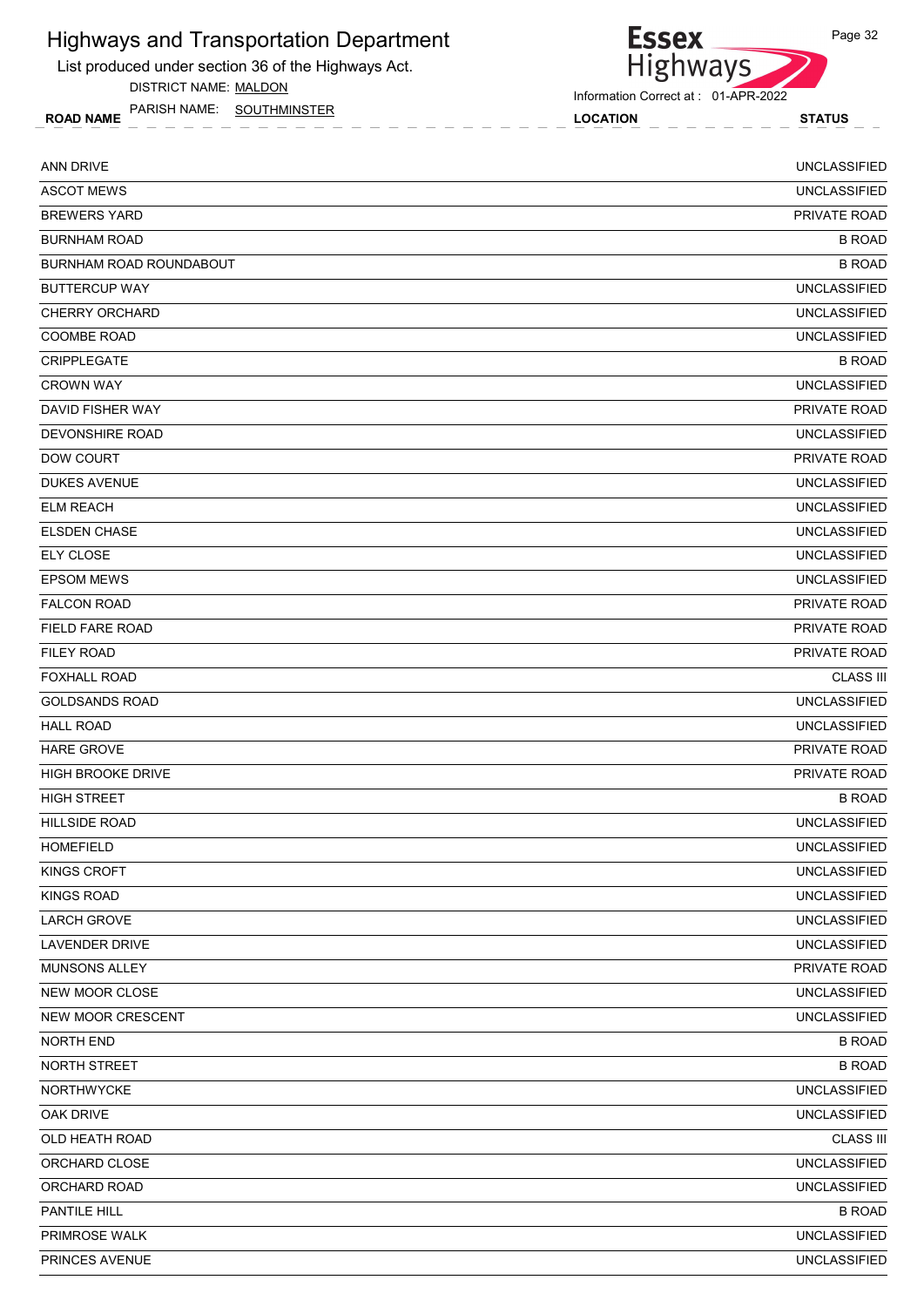List produced under section 36 of the Highways Act.

DISTRICT NAME: MALDON

ROAD NAME LOCATION STATUS PARISH NAME: SOUTHMINSTER



Information Correct at : 01-APR-2022

| <b>PRINCES GATE</b>      |                     | PRIVATE ROAD        |
|--------------------------|---------------------|---------------------|
| <b>PRIORS WAY</b>        |                     | <b>UNCLASSIFIED</b> |
| PUMPMEAD CLOSE           |                     | <b>UNCLASSIFIED</b> |
| <b>QUEEN STREET</b>      |                     | <b>B ROAD</b>       |
| QUEENBOROUGH ROAD        |                     | <b>UNCLASSIFIED</b> |
| RATSBOROUGH CHASE        |                     | PRIVATE ROAD        |
| <b>REGENTS CLOSE</b>     |                     | PRIVATE ROAD        |
| ROBINSONS CLOSE          |                     | <b>UNCLASSIFIED</b> |
| ROSE DRIVE               | <b>SMYATTS FARM</b> | <b>UNCLASSIFIED</b> |
| <b>RUPERT ROAD</b>       |                     | <b>UNCLASSIFIED</b> |
| <b>SCALBY ROAD</b>       |                     | PRIVATE ROAD        |
| <b>SCARBOROUGH ROAD</b>  |                     | PRIVATE ROAD        |
| <b>SCOTTS HILL</b>       |                     | <b>B ROAD</b>       |
| <b>SCOTTS HILL</b>       |                     | <b>B ROAD</b>       |
| <b>SEAMER ROAD</b>       |                     | PRIVATE ROAD        |
| SHEEPCOTES LANE          |                     | <b>UNCLASSIFIED</b> |
| <b>SKYLARK AVENUE</b>    |                     | PRIVATE ROAD        |
| SMYATTS CLOSE            | <b>SMYATTS FARM</b> | <b>UNCLASSIFIED</b> |
| SOUTHFIELD WAY           |                     | <b>UNCLASSIFIED</b> |
| <b>SPELLS CLOSE</b>      |                     | <b>UNCLASSIFIED</b> |
| <b>STATION ROAD</b>      |                     | <b>CLASS III</b>    |
| <b>STEEPLE ROAD</b>      |                     | <b>CLASS III</b>    |
| <b>TATTERSALLS CHASE</b> |                     | <b>UNCLASSIFIED</b> |
| THE BRAMBLES             | <b>SMYATTS FARM</b> | <b>UNCLASSIFIED</b> |
| THE CHASE                |                     | PRIVATE ROAD        |
| THE FIRS                 |                     | <b>UNCLASSIFIED</b> |
| THE HAWTHORNS            |                     | PRIVATE ROAD        |
| THE MALTINGS             |                     | PRIVATE ROAD        |
| THE MARSHES              |                     | <b>UNCLASSIFIED</b> |
| THE PANTILES             |                     | PRIVATE ROAD        |
| THE WELLINGTONS          |                     | <b>UNCLASSIFIED</b> |
| <b>TILLINGHAM ROAD</b>   |                     | <b>B ROAD</b>       |
| <b>TINKERS HOLE ROAD</b> |                     | <b>UNCLASSIFIED</b> |
| <b>VICARAGE COURT</b>    |                     | <b>UNCLASSIFIED</b> |
| VICARAGE MEADOW          |                     | <b>UNCLASSIFIED</b> |
| <b>WALNUT END</b>        |                     | <b>UNCLASSIFIED</b> |
| WEST HOUSE ESTATE        |                     | <b>UNCLASSIFIED</b> |
| <b>WHITBY ROAD</b>       |                     | PRIVATE ROAD        |
| <b>WONSTON ROAD</b>      |                     | PRIVATE ROAD        |
| <b>WOODSIDE</b>          |                     | <b>UNCLASSIFIED</b> |
| <b>TOTAL</b>             | 86                  |                     |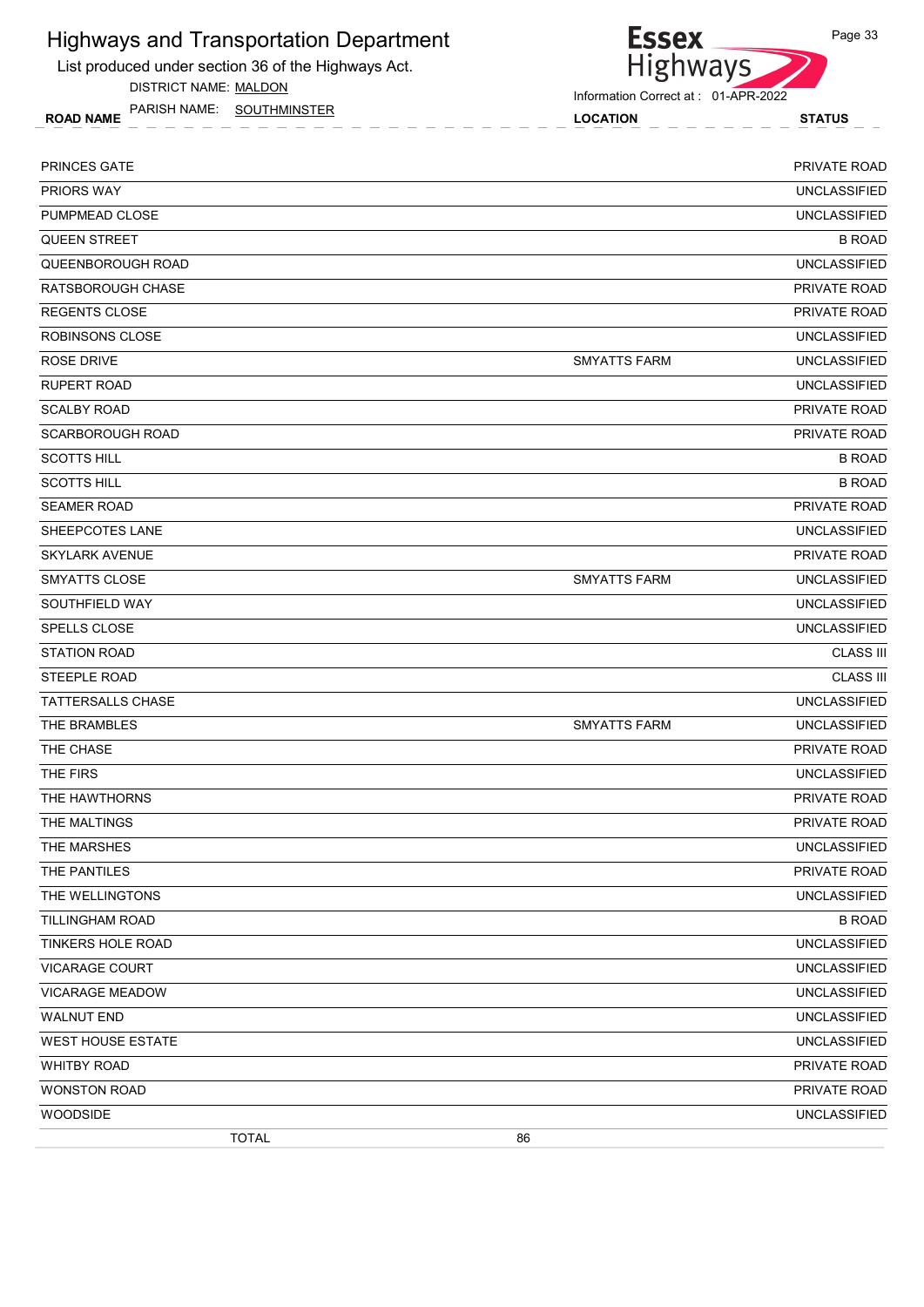List produced under section 36 of the Highways Act.

DISTRICT NAME: MALDON

ROAD NAME LOCATION STATUS PARISH NAME: ST LAWRENCE



| <b>ANCHORAGE VIEW</b>           | <b>UNCLASSIFIED</b> |
|---------------------------------|---------------------|
| <b>BAY VIEW</b>                 | PRIVATE ROAD        |
| <b>BEACHY DRIVE</b>             | <b>PRIVATE ROAD</b> |
| <b>BEACON HILL CARAVANS</b>     | PRIVATE ROAD        |
| <b>BRADWELL ROAD</b>            | <b>CLASS III</b>    |
| <b>CHURCH ROAD</b>              | <b>UNCLASSIFIED</b> |
| <b>HIGH VIEW</b>                | PRIVATE ROAD        |
| <b>MAIN ROAD</b>                | <b>UNCLASSIFIED</b> |
| <b>MEDLEY WAY</b>               | <b>UNCLASSIFIED</b> |
| <b>MOORHEN AVENUE</b>           | <b>PRIVATE ROAD</b> |
| <b>MOTTS FARM STONE ROAD</b>    | <b>UNCLASSIFIED</b> |
| MOUNTVIEW CRESCENT              | PRIVATE STREET      |
| MOUNTVIEW CRESCENT              | PRIVATE ROAD        |
| <b>RIVERTON DRIVE</b>           | PRIVATE ROAD        |
| <b>SCARLETTS</b>                | <b>PRIVATE ROAD</b> |
| <b>SEA VIEW PROMENADE</b>       | PRIVATE ROAD        |
| <b>SEAVIEW PARADE</b>           | PRIVATE ROAD        |
| <b>SEAWAY</b>                   | PRIVATE ROAD        |
| SOUTHMINSTER ROAD               | <b>UNCLASSIFIED</b> |
| <b>SPA DRIVE</b>                | PRIVATE ROAD        |
| <b>ST LAWRENCE DRIVE</b>        | <b>PRIVATE ROAD</b> |
| ST LAWRENCE DRIVE               | PRIVATE STREET      |
| ST LAWRENCE HALL ROAD           | <b>UNCLASSIFIED</b> |
| ST LAWRENCE HILL                | <b>CLASS III</b>    |
| <b>STEEPLE ROAD</b>             | <b>CLASS III</b>    |
| STEEPLE ROAD                    | <b>UNCLASSIFIED</b> |
| <b>SUNNY WAY</b>                | PRIVATE ROAD        |
| THE PLOVERS                     | <b>UNCLASSIFIED</b> |
| THE PLOVERS                     | PRIVATE ROAD        |
| THE SPINNAKER                   | <b>UNCLASSIFIED</b> |
| <b>TINNOCKS LANE</b>            | PRIVATE ROAD        |
| WEST NEWLANDS FARM              | <b>UNCLASSIFIED</b> |
| <b>WEST OF BLACK HOUSE FARM</b> | <b>UNCLASSIFIED</b> |
| <b>WICK FARM ROAD</b>           | <b>UNCLASSIFIED</b> |
| <b>TOTAL</b>                    | 34                  |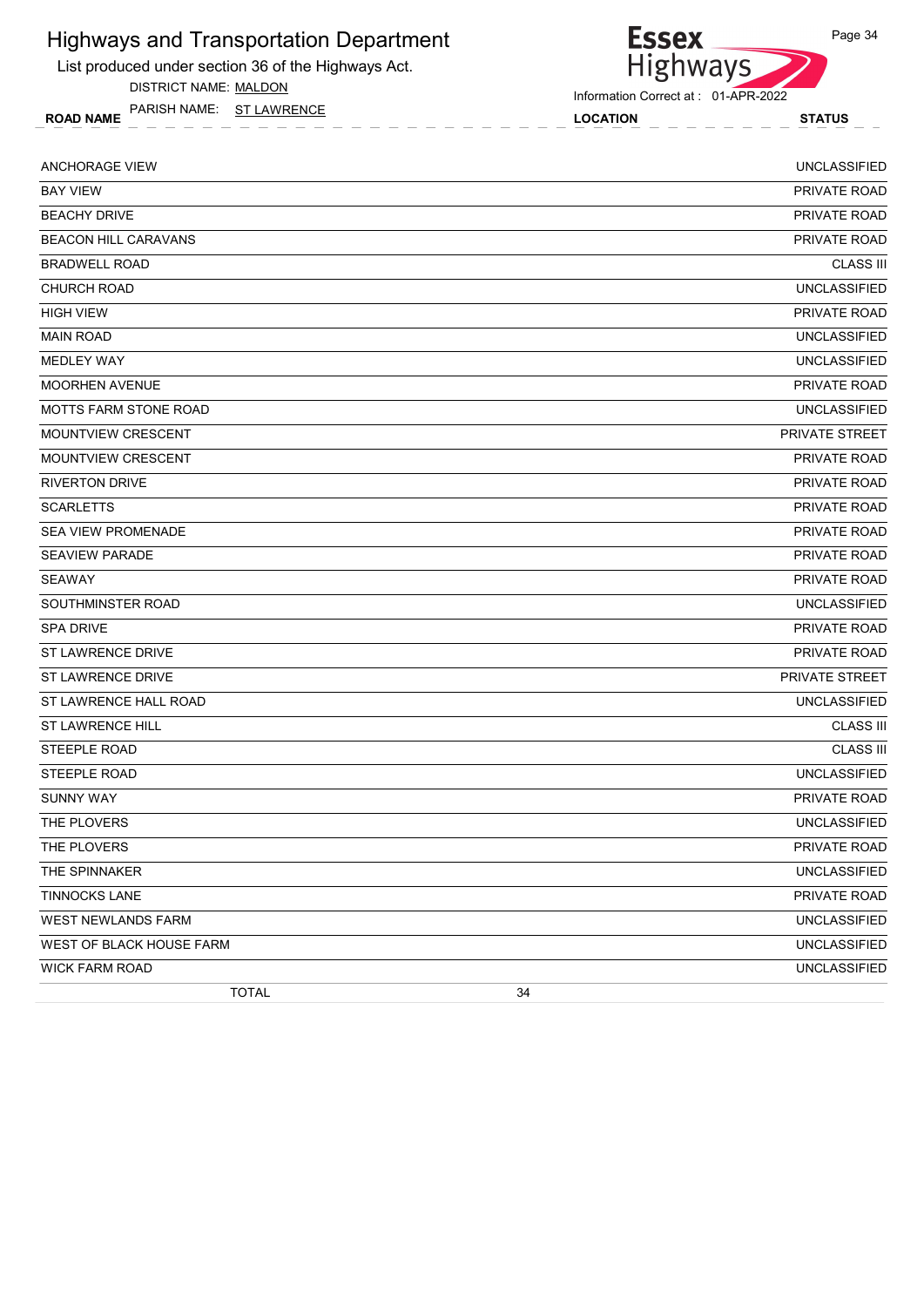List produced under section 36 of the Highways Act.

DISTRICT NAME: MALDON

ROAD NAME LOCATION STATUS PARISH NAME: STEEPLE



| <b>BATTS ROAD</b>      |    | <b>CLASS III</b>    |
|------------------------|----|---------------------|
| <b>BLACKWATER MEWS</b> |    | <b>UNCLASSIFIED</b> |
| <b>CANNEY ROAD</b>     |    | UNCLASSIFIED        |
| <b>CHAPEL CORNER</b>   |    | <b>CLASS III</b>    |
| <b>FOXHALL ROAD</b>    |    | <b>CLASS III</b>    |
| <b>GARDEN FIELDS</b>   |    | UNCLASSIFIED        |
| <b>GOSPEL CORNER</b>   |    | <b>CLASS III</b>    |
| <b>GOSPEL CORNER</b>   |    | UNCLASSIFIED        |
| <b>JEAGOR FARM</b>     |    | <b>UNCLASSIFIED</b> |
| <b>MALDON ROAD</b>     |    | <b>CLASS III</b>    |
| <b>STANSGATE ROAD</b>  |    | <b>UNCLASSIFIED</b> |
| THE STREET             |    | <b>CLASS III</b>    |
| <b>TOTAL</b>           | 12 |                     |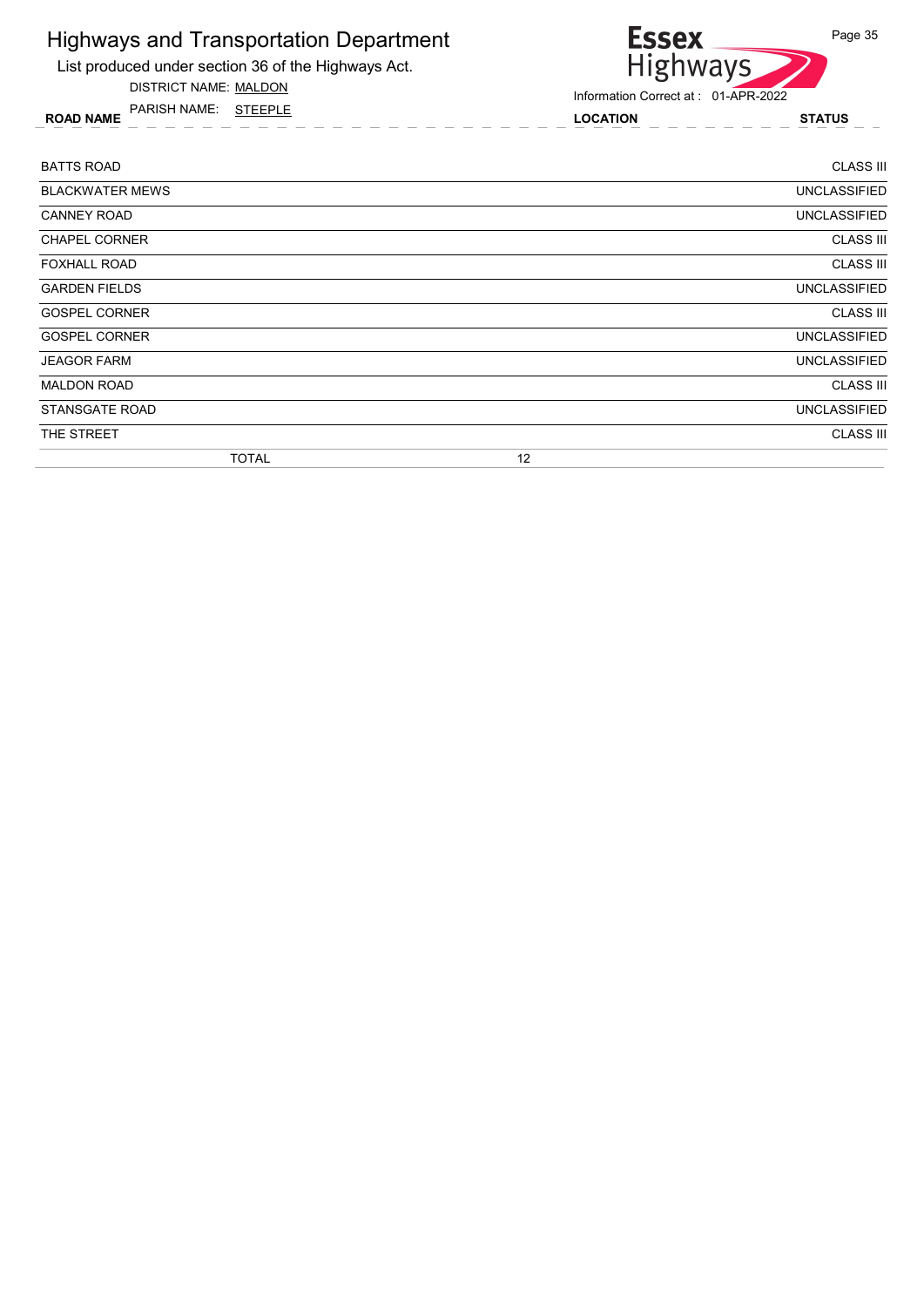List produced under section 36 of the Highways Act.

DISTRICT NAME: MALDON

ROAD NAME LOCATION STATUS PARISH NAME: STOW MARIES



| <b>CHURCH LANE</b>   |                    | <b>UNCLASSIFIED</b> |
|----------------------|--------------------|---------------------|
| <b>CROWS LANE</b>    | <b>WELLINDITCH</b> | <b>UNCLASSIFIED</b> |
| <b>CROWS LANE</b>    |                    | <b>UNCLASSIFIED</b> |
| <b>HOGWELL CHASE</b> |                    | <b>UNCLASSIFIED</b> |
| <b>HONEYPOT LANE</b> |                    | UNCLASSIFIED        |
| LITTLE HAYES CHASE   |                    | <b>UNCLASSIFIED</b> |
| LOWER BURNHAM ROAD   |                    | <b>B ROAD</b>       |
| <b>MARTINS LANE</b>  |                    | <b>UNCLASSIFIED</b> |
| <b>STOW ROAD</b>     |                    | <b>CLASS III</b>    |
| THE STREET           |                    | <b>CLASS III</b>    |
| <b>WOODHAM ROAD</b>  |                    | <b>CLASS III</b>    |
| WOODHAM ROAD         |                    | <b>B ROAD</b>       |
| <b>TOTAL</b>         | 12                 |                     |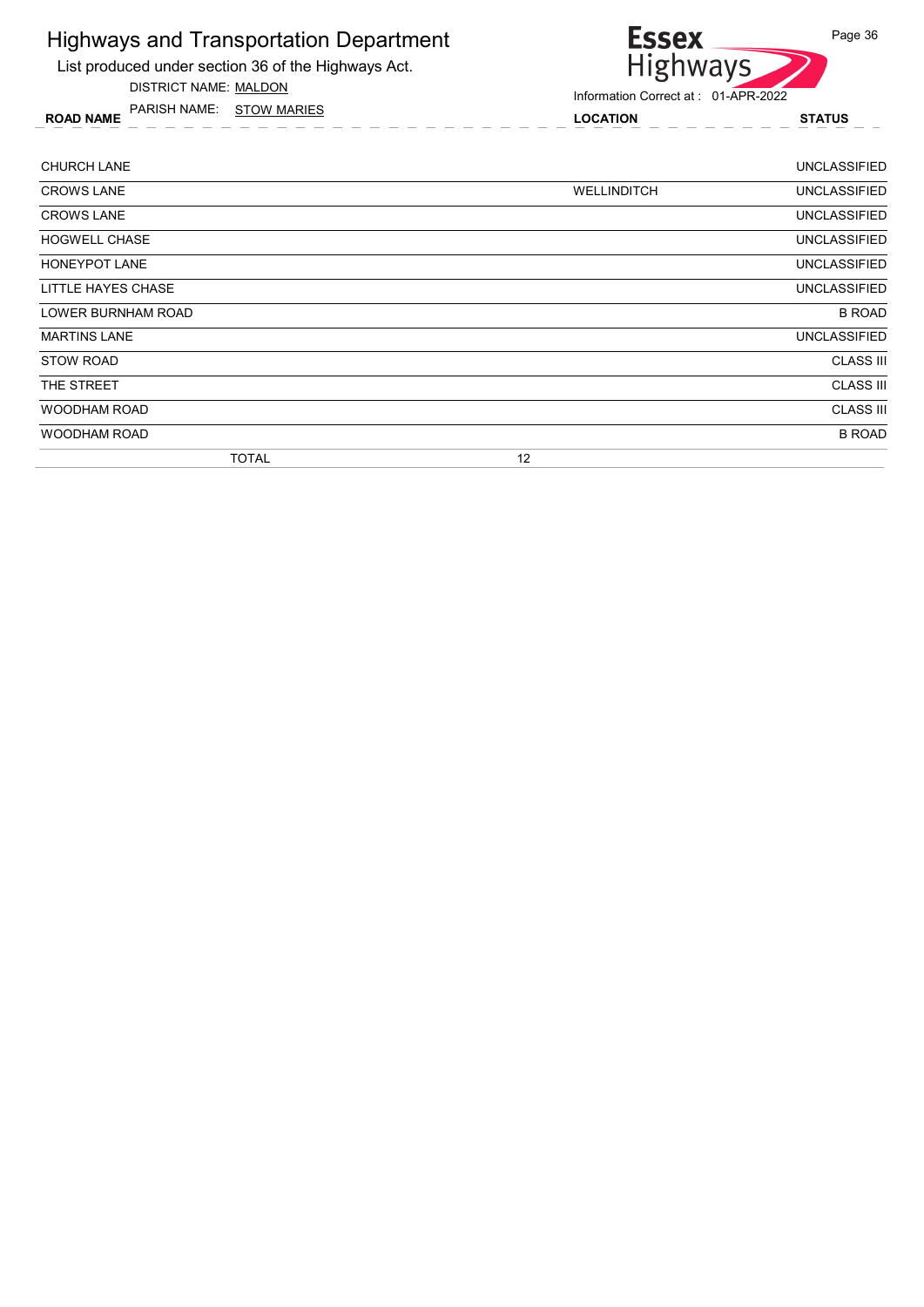List produced under section 36 of the Highways Act.

DISTRICT NAME: MALDON

ROAD NAME LOCATION STATUS PARISH NAME: TILLINGHAM



| <b>BAKERY CLOSE</b>    | PRIVATE ROAD        |
|------------------------|---------------------|
| <b>BIRCH ROAD</b>      | <b>UNCLASSIFIED</b> |
| <b>BRADWELL ROAD</b>   | <b>B ROAD</b>       |
| <b>BRIDGEMANS LANE</b> | <b>UNCLASSIFIED</b> |
| <b>BRIDGEWICK ROAD</b> | <b>UNCLASSIFIED</b> |
| <b>BROOK ROAD</b>      | <b>CLASS III</b>    |
| <b>CASEY LANE</b>      | PRIVATE ROAD        |
| CHANCEL CLOSE          | <b>UNCLASSIFIED</b> |
| <b>CHAPEL LANE</b>     | PRIVATE ROAD        |
| DOTS AND MELONS ROAD   | <b>UNCLASSIFIED</b> |
| <b>ENGLEFIELDS</b>     | PRIVATE ROAD        |
| <b>GRANGE LANE</b>     | <b>UNCLASSIFIED</b> |
| <b>GRANGE ROAD</b>     | <b>UNCLASSIFIED</b> |
| <b>MARK ROAD</b>       | <b>UNCLASSIFIED</b> |
| MARLBOROUGH AVENUE     | PRIVATE ROAD        |
| <b>MARSH ROAD</b>      | <b>UNCLASSIFIED</b> |
| <b>MILL CLOSE</b>      | <b>UNCLASSIFIED</b> |
| <b>MILL ROAD</b>       | <b>UNCLASSIFIED</b> |
| NORTH STREET           | <b>B ROAD</b>       |
| <b>REDDINGS LANE</b>   | <b>UNCLASSIFIED</b> |
| SOUTH STREET           | <b>B ROAD</b>       |
| <b>SOUTHFIELDS</b>     | <b>UNCLASSIFIED</b> |
| ST NICHOLAS ROAD       | <b>UNCLASSIFIED</b> |
| THE SQUARE             | <b>UNCLASSIFIED</b> |
| <b>TILLINGHAM ROAD</b> | <b>B ROAD</b>       |
| <b>VICARAGE LANE</b>   | <b>UNCLASSIFIED</b> |
| <b>TOTAL</b>           | 26                  |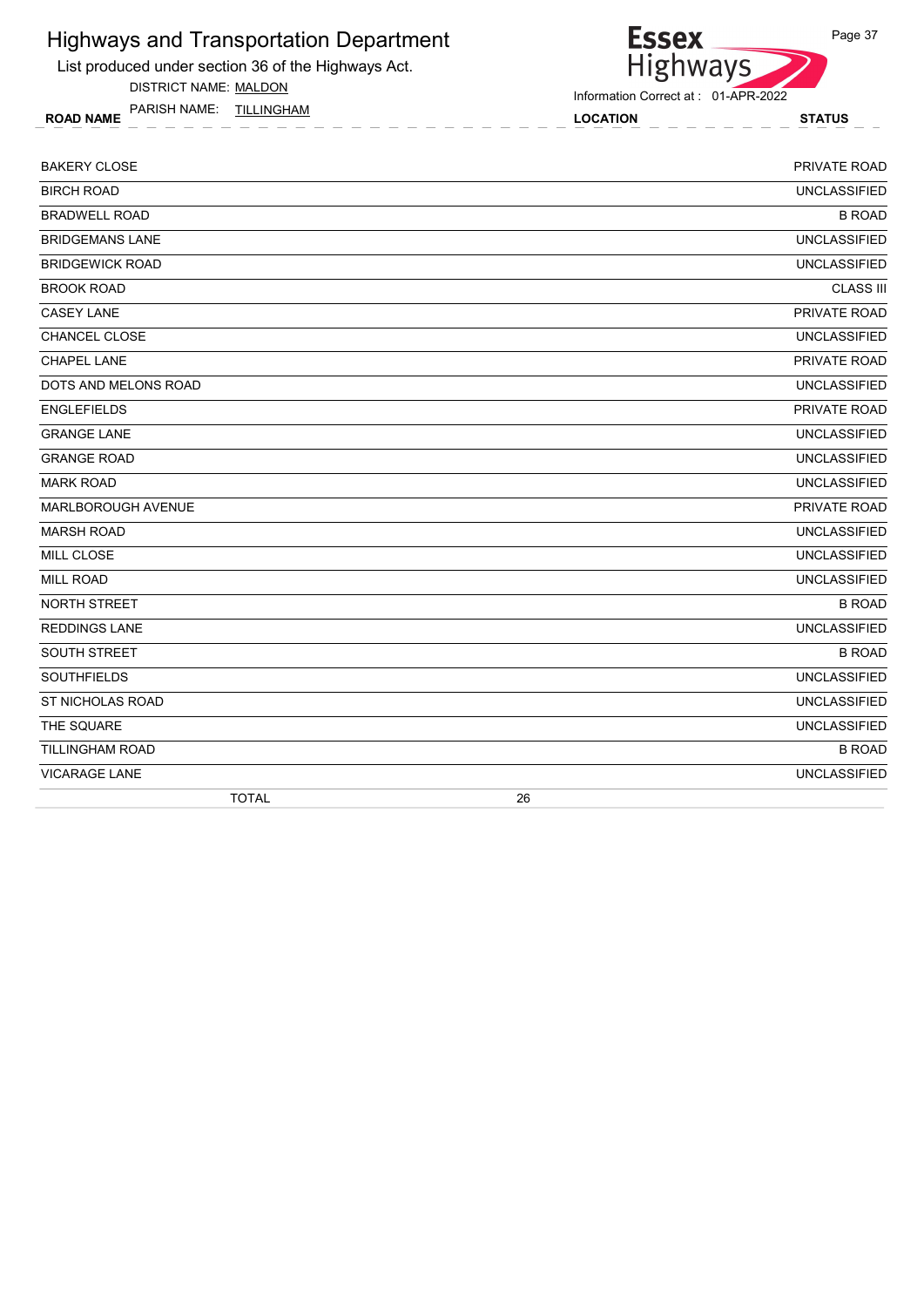List produced under section 36 of the Highways Act.

DISTRICT NAME: MALDON

ROAD NAME LOCATION STATUS PARISH NAME: TOLLESBURY



Information Correct at : 01-APR-2022

**Essex** 

| <b>BACK ROAD</b>        |           | <b>UNCLASSIFIED</b> |
|-------------------------|-----------|---------------------|
| <b>CHAPEL ROAD</b>      |           | <b>UNCLASSIFIED</b> |
| <b>CHURCH STREET</b>    | THE GREEN | <b>UNCLASSIFIED</b> |
| <b>COLCHESTER ROAD</b>  |           | <b>UNCLASSIFIED</b> |
| <b>CRESCENT ROAD</b>    |           | <b>UNCLASSIFIED</b> |
| DARNET ROAD             |           | <b>UNCLASSIFIED</b> |
| <b>EAST STREET</b>      |           | <b>B ROAD</b>       |
| <b>ELYSIAN GARDENS</b>  |           | <b>UNCLASSIFIED</b> |
| <b>ENDEAVOUR CLOSE</b>  |           | <b>UNCLASSIFIED</b> |
| <b>ESTUARY MEWS</b>     |           | <b>UNCLASSIFIED</b> |
| <b>GENESTA CLOSE</b>    |           | <b>UNCLASSIFIED</b> |
| <b>HALL ROAD</b>        |           | PRIVATE ROAD        |
| <b>HASLER ROAD</b>      |           | <b>UNCLASSIFIED</b> |
| <b>HIGH STREET</b>      |           | <b>B ROAD</b>       |
| <b>HUNTS FARM CLOSE</b> |           | <b>UNCLASSIFIED</b> |
| <b>HYACINTH CLOSE</b>   |           | <b>UNCLASSIFIED</b> |
| <b>KENTS GRASS</b>      |           | PRIVATE ROAD        |
| <b>KINGS WALK</b>       |           | <b>PRIVATE ROAD</b> |
| <b>MALLARD CLOSE</b>    |           | <b>UNCLASSIFIED</b> |
| <b>MELL ROAD</b>        |           | <b>UNCLASSIFIED</b> |
| <b>MONKS WALK</b>       |           | <b>PRIVATE ROAD</b> |
| <b>NEW ROAD</b>         |           | <b>UNCLASSIFIED</b> |
| <b>NORTH ROAD</b>       |           | <b>UNCLASSIFIED</b> |
| ORCHARD CLOSE           |           | <b>UNCLASSIFIED</b> |
| PRENTICE HALL LANE      |           | <b>UNCLASSIFIED</b> |
| <b>SCEPTRE CLOSE</b>    |           | <b>UNCLASSIFIED</b> |
| SHAMROCK CLOSE          |           | <b>UNCLASSIFIED</b> |
| <b>ST JOHNS COURT</b>   |           | <b>UNCLASSIFIED</b> |
| <b>STATION ROAD</b>     |           | <b>UNCLASSIFIED</b> |
| THE CHASE               |           | <b>UNCLASSIFIED</b> |
| THE MOUNT               |           | PRIVATE ROAD        |
| THURSTABLE CLOSE        |           | <b>UNCLASSIFIED</b> |
| THURSTABLE ROAD         |           | <b>UNCLASSIFIED</b> |
| THURSTABLE WAY          |           | PRIVATE ROAD        |
| <b>TOLLESBURY ROAD</b>  |           | <b>B ROAD</b>       |
| <b>VALKYRIE CLOSE</b>   |           | <b>UNCLASSIFIED</b> |
| <b>WATERWORKS ROAD</b>  |           | PRIVATE STREET      |
| <b>WEST STREET</b>      |           | <b>B ROAD</b>       |
| WOODROLFE FARM LANE     |           | PRIVATE ROAD        |
| WOODROLFE FARM LANE     |           | PRIVATE STREET      |
| <b>WOODROLFE PARK</b>   |           | PRIVATE ROAD        |
| WOODROLFE ROAD          |           | <b>CLASS III</b>    |
| <b>WYCKE LANE</b>       |           | PRIVATE ROAD        |
| <b>TOTAL</b>            | 43        |                     |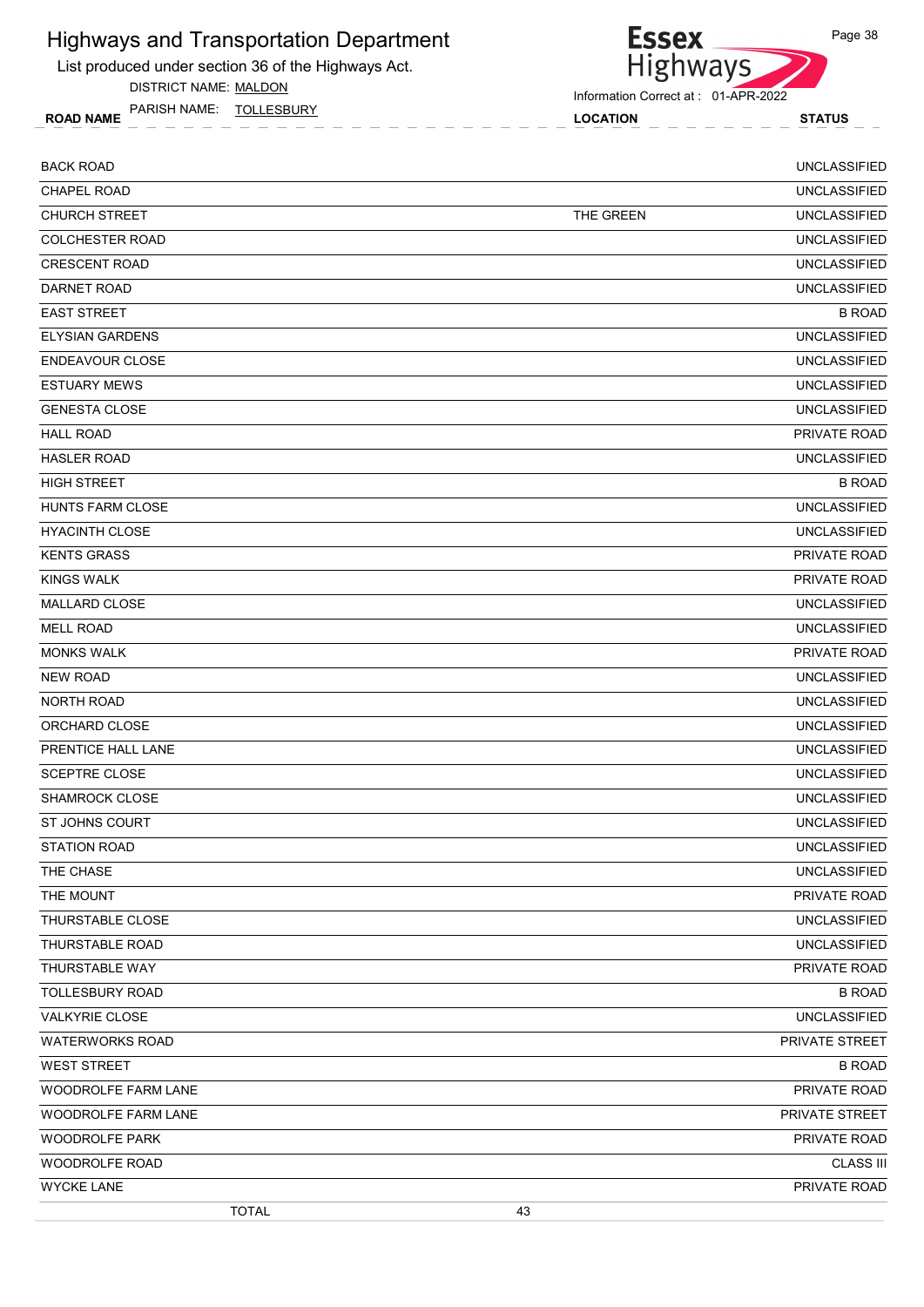List produced under section 36 of the Highways Act.

DISTRICT NAME: MALDON

ROAD NAME LOCATION STATUS PARISH NAME: TOLLESHUNT D'ARCY

# Essex<br>Highways

Information Correct at : 01-APR-2022

| <b>TOTAL</b>            | 23                  |
|-------------------------|---------------------|
| <b>WHITEHOUSE HILL</b>  | <b>B ROAD</b>       |
| VICARAGE CLOSE          | <b>UNCLASSIFIED</b> |
| <b>TUDWICK ROAD</b>     | <b>UNCLASSIFIED</b> |
| TUDWICK HALL ROAD       | <b>UNCLASSIFIED</b> |
| <b>TOP ROAD</b>         | <b>CLASS III</b>    |
| <b>TOLLESBURY ROAD</b>  | <b>B ROAD</b>       |
| <b>STATION ROAD</b>     | <b>B ROAD</b>       |
| SOUTH STREET            | <b>B ROAD</b>       |
| <b>SALTERS MEADOW</b>   | PRIVATE ROAD        |
| PAGES LANE              | PRIVATE ROAD        |
| <b>OXLEY HILL</b>       | <b>B ROAD</b>       |
| <b>NORTH STREET</b>     | <b>B ROAD</b>       |
| MARGERY ALLINGHAM PLACE | <b>UNCLASSIFIED</b> |
| <b>MALDON ROAD</b>      | <b>B ROAD</b>       |
| <b>KELVEDON ROAD</b>    | <b>B ROAD</b>       |
| <b>GROVE FARM ROAD</b>  | <b>UNCLASSIFIED</b> |
| <b>FESTIVAL GARDENS</b> | <b>UNCLASSIFIED</b> |
| <b>D'ARCY WAY</b>       | <b>UNCLASSIFIED</b> |
| <b>CHURCH STREET</b>    | <b>B ROAD</b>       |
| <b>CHAPEL ROAD</b>      | <b>UNCLASSIFIED</b> |
| <b>BRICK HOUSE ROAD</b> | <b>UNCLASSIFIED</b> |
| <b>BLIND LANE</b>       | <b>UNCLASSIFIED</b> |
| <b>BECKINGHAM ROAD</b>  | <b>CLASS III</b>    |
|                         |                     |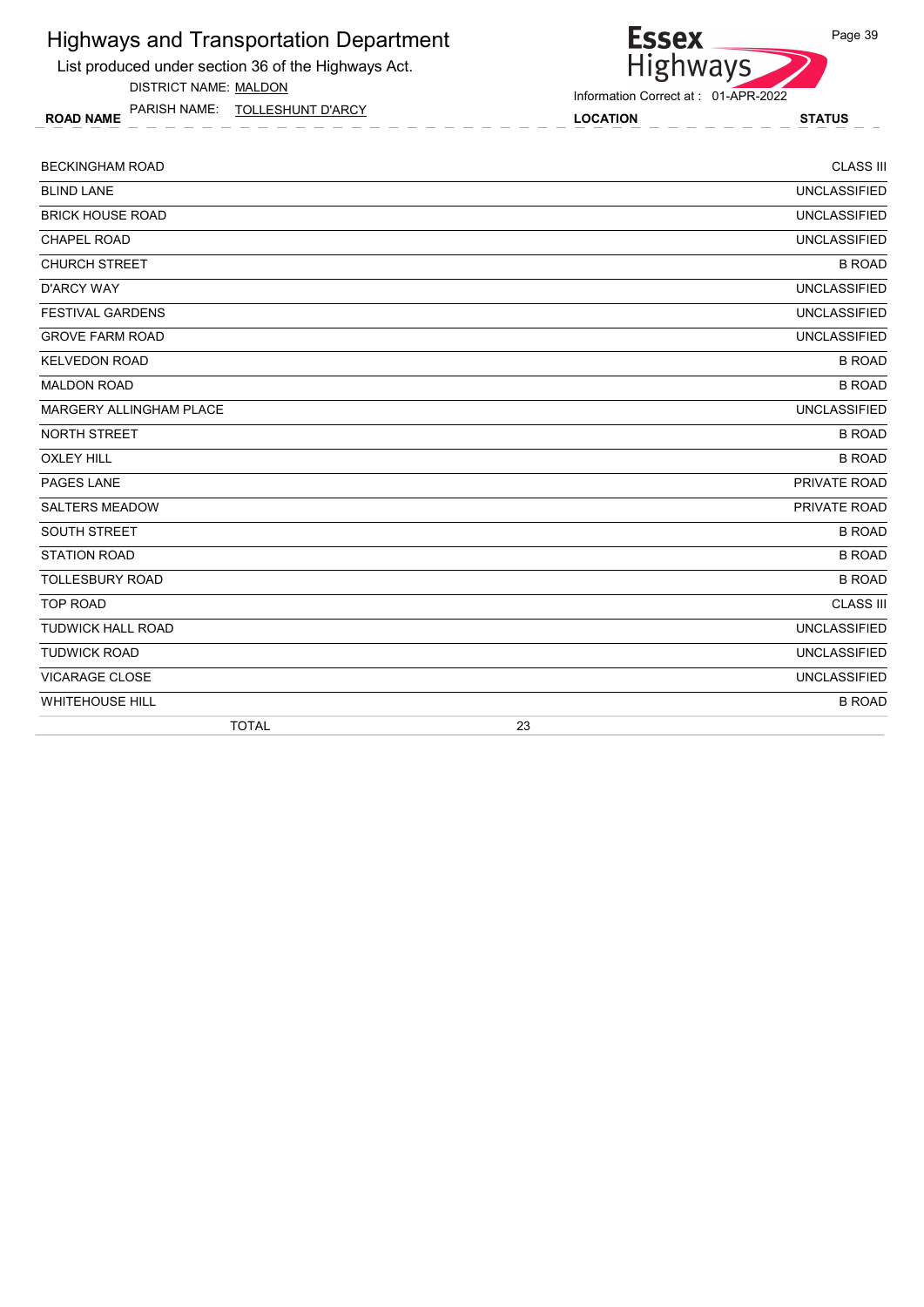List produced under section 36 of the Highways Act.

DISTRICT NAME: MALDON

ROAD NAME LOCATION STATUS PARISH NAME: TOLLESHUNT KNIGHTS



| <b>BARNHALL ROAD</b>   | <b>CLASS III</b>    |
|------------------------|---------------------|
| <b>BLACKTHORN WAY</b>  | <b>UNCLASSIFIED</b> |
| <b>BLIND LANE</b>      | <b>UNCLASSIFIED</b> |
| <b>BROOK CLOSE</b>     | <b>UNCLASSIFIED</b> |
| <b>BROOK ROAD</b>      | <b>CLASS III</b>    |
| <b>D'ARCY ROAD</b>     | <b>B ROAD</b>       |
| <b>FACTORY HILL</b>    | <b>B ROAD</b>       |
| <b>HAWTHORN ROAD</b>   | <b>UNCLASSIFIED</b> |
| <b>HONEYPOT LANE</b>   | PRIVATE ROAD        |
| <b>KNIGHTS CLOSE</b>   | <b>UNCLASSIFIED</b> |
| <b>KNIGHTS CLOSE</b>   | PRIVATE ROAD        |
| <b>PARK LANE</b>       | <b>UNCLASSIFIED</b> |
| <b>RECTORY ROAD</b>    | <b>UNCLASSIFIED</b> |
| STOCKHOUSE CLOSE       | <b>UNCLASSIFIED</b> |
| <b>STRAWBERRY LANE</b> | <b>UNCLASSIFIED</b> |
| THE FOLLY              | <b>UNCLASSIFIED</b> |
| <b>TOP ROAD</b>        | <b>CLASS III</b>    |
| <b>TUDWICK ROAD</b>    | <b>UNCLASSIFIED</b> |
| <b>WHITEHOUSE HILL</b> | <b>B ROAD</b>       |
| <b>TOTAL</b>           | 19                  |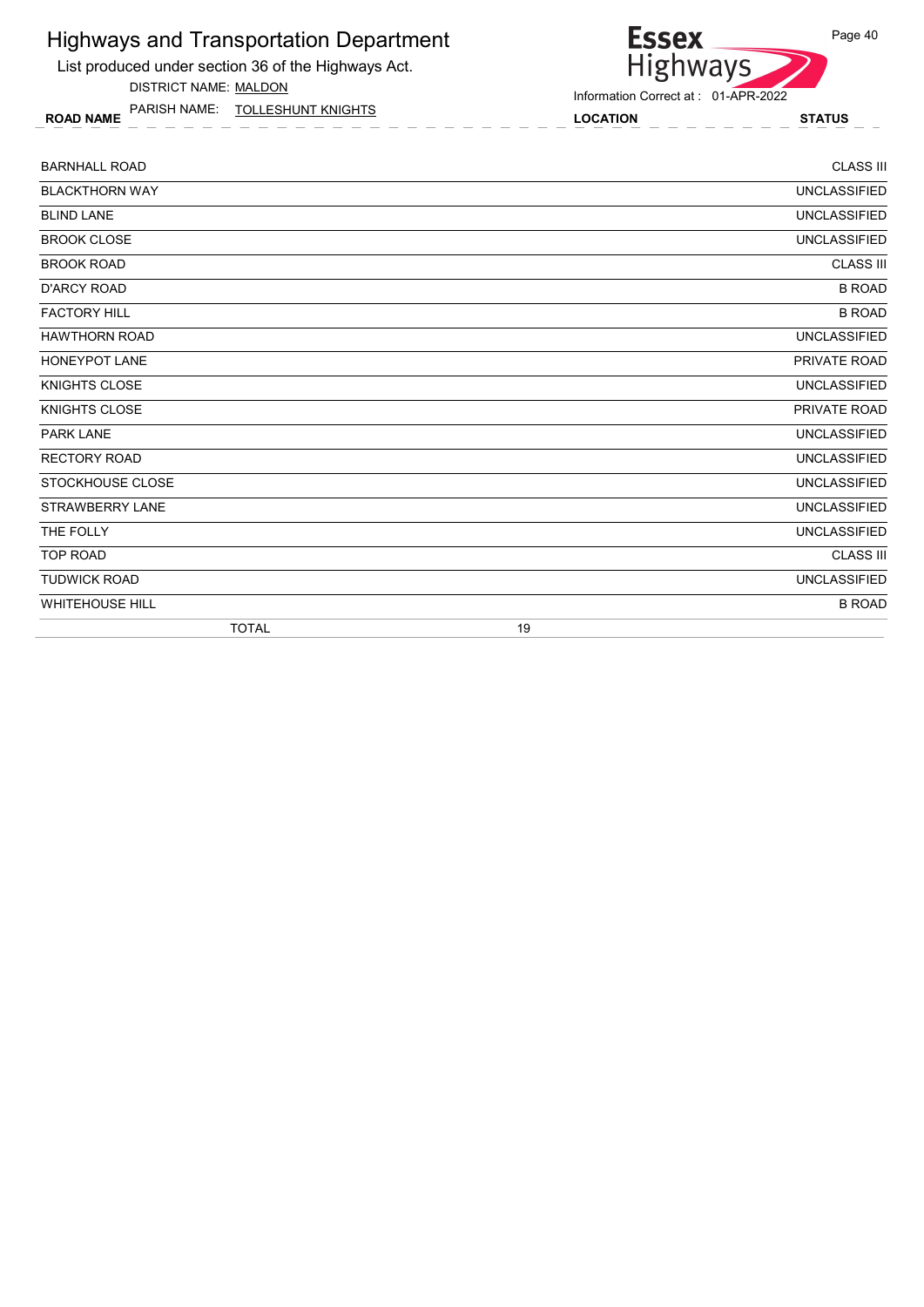List produced under section 36 of the Highways Act.

DISTRICT NAME: MALDON

ROAD NAME LOCATION STATUS PARISH NAME: TOLLESHUNT MAJOR

## Highways Information Correct at : 01-APR-2022

| <b>UNCLASSIFIED</b> |
|---------------------|
| <b>UNCLASSIFIED</b> |
| <b>UNCLASSIFIED</b> |
| <b>UNCLASSIFIED</b> |
| <b>UNCLASSIFIED</b> |
| PRIVATE ROAD        |
| PRIVATE ROAD        |
| <b>CLASS III</b>    |
| <b>B ROAD</b>       |
| <b>UNCLASSIFIED</b> |
| <b>CLASS III</b>    |
| <b>UNCLASSIFIED</b> |
| <b>CLASS III</b>    |
| <b>CLASS III</b>    |
| <b>UNCLASSIFIED</b> |
| <b>CLASS III</b>    |
| 16                  |
|                     |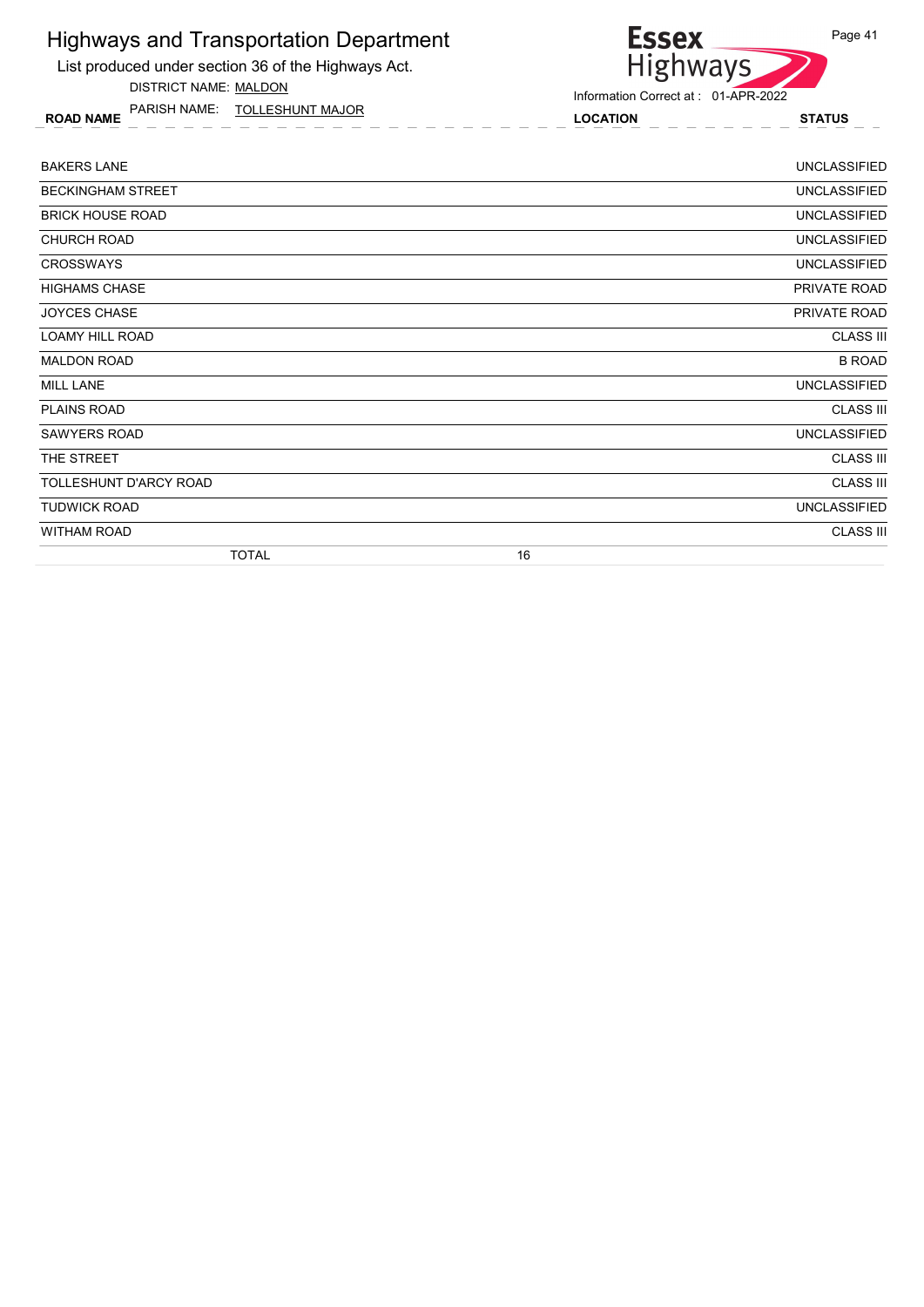

DISTRICT NAME: MALDON

ROAD NAME LOCATION STATUS PARISH NAME: ULTING



| ASHFIELD FARM ROAD          |    | UNCLASSIFIED        |
|-----------------------------|----|---------------------|
| <b>BUMFORDS LANE</b>        |    | UNCLASSIFIED        |
| <b>CROUCHMANS FARM ROAD</b> |    | <b>CLASS III</b>    |
| <b>HATFIELD ROAD</b>        |    | <b>B ROAD</b>       |
| <b>LANGFORD ROAD</b>        |    | <b>UNCLASSIFIED</b> |
| <b>MALDON ROAD</b>          |    | <b>B ROAD</b>       |
| THE CAUSEWAY                |    | <b>CLASS III</b>    |
| ULTING CHURCH ROAD          |    | <b>UNCLASSIFIED</b> |
| ULTING HALL ROAD            |    | <b>UNCLASSIFIED</b> |
| <b>ULTING LANE</b>          |    | <b>UNCLASSIFIED</b> |
| <b>TOTAL</b>                | 10 |                     |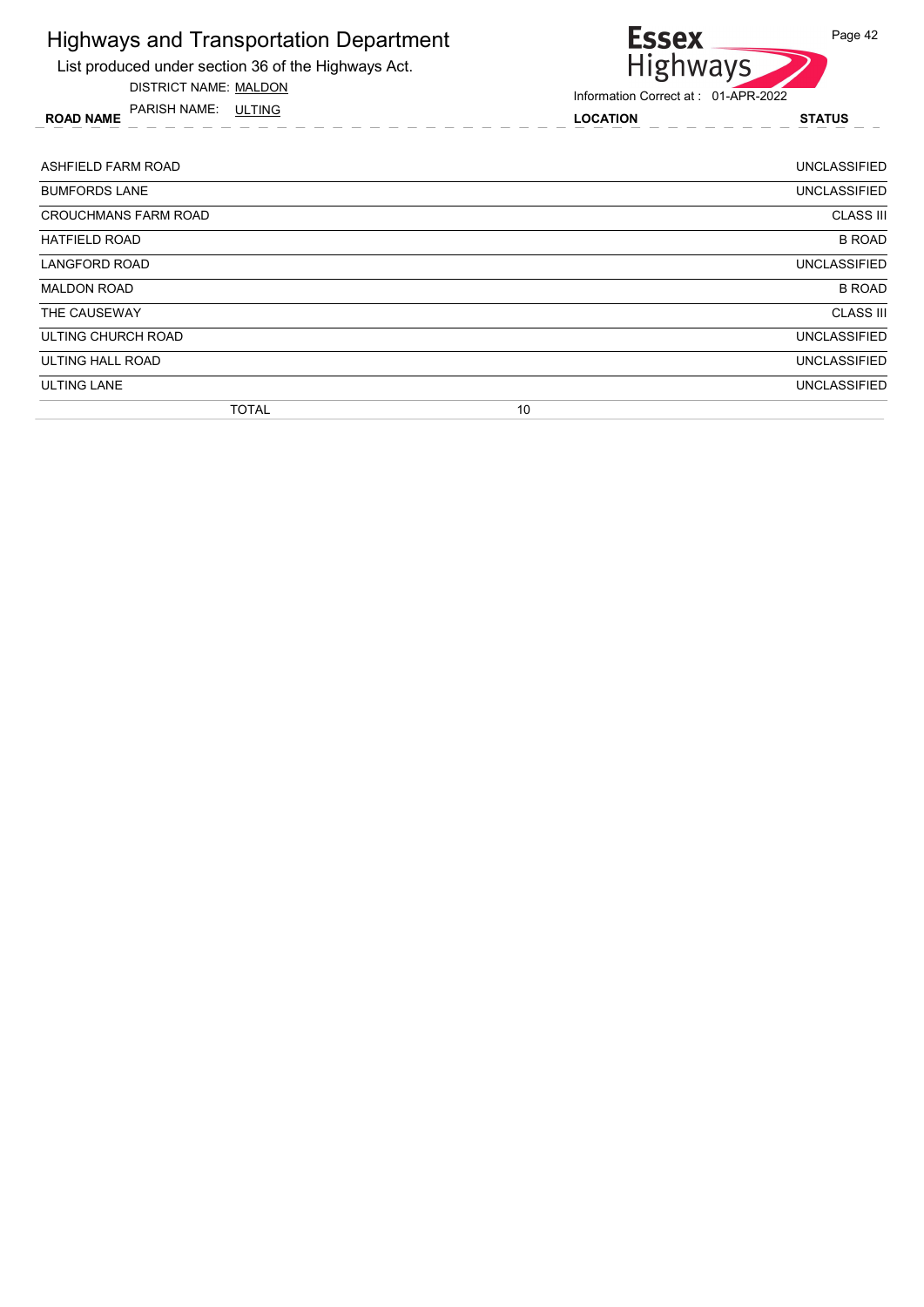List produced under section 36 of the Highways Act.

DISTRICT NAME: MALDON

ROAD NAME LOCATION STATUS PARISH NAME: WICKHAM BISHOPS

Highways Information Correct at : 01-APR-2022

**Essex** 

| <b>ARBOUR LANE</b>       | <b>UNCLASSIFIED</b>   |
|--------------------------|-----------------------|
| <b>BACK LANE</b>         | <b>UNCLASSIFIED</b>   |
| <b>BEECH GREEN</b>       | PRIVATE ROAD          |
| <b>BIRCH RISE</b>        | <b>UNCLASSIFIED</b>   |
| <b>BLACKSMITHS LANE</b>  | <b>UNCLASSIFIED</b>   |
| <b>BLUE MILLS HILL</b>   | <b>CLASS III</b>      |
| <b>BUCKLEYS CLOSE</b>    | <b>UNCLASSIFIED</b>   |
| <b>BYRON DRIVE</b>       | <b>UNCLASSIFIED</b>   |
| <b>CARTERS LANE</b>      | <b>UNCLASSIFIED</b>   |
| <b>CHANTRY GROVE</b>     | <b>UNCLASSIFIED</b>   |
| CHURCH CLOSE             | <b>UNCLASSIFIED</b>   |
| <b>CHURCH GREEN</b>      | <b>UNCLASSIFIED</b>   |
| <b>CHURCH ROAD</b>       | PRIVATE ROAD          |
| <b>CHURCH ROAD</b>       | <b>CLASS III</b>      |
| <b>FINCHS</b>            | PRIVATE ROAD          |
| <b>GRANGE ROAD</b>       | <b>UNCLASSIFIED</b>   |
| <b>GREAT TOTHAM ROAD</b> | <b>UNCLASSIFIED</b>   |
| <b>HANDLEYS LANE</b>     | <b>UNCLASSIFIED</b>   |
| <b>HATFIELD ROAD</b>     | <b>CLASS III</b>      |
| <b>HEATHGATE</b>         | <b>UNCLASSIFIED</b>   |
| <b>HIGH HALL LANE</b>    | PRIVATE ROAD          |
| HIGH HALL LODGE LANE     | PRIVATE ROAD          |
| <b>HOLT DRIVE</b>        | <b>UNCLASSIFIED</b>   |
| <b>ISHAMS CHASE</b>      | PRIVATE ROAD          |
| <b>KELVEDON ROAD</b>     | <b>CLASS III</b>      |
| <b>LANGFORD ROAD</b>     | <b>B ROAD</b>         |
| <b>LEIGH DRIVE</b>       | <b>UNCLASSIFIED</b>   |
| LONGMEADS                | <b>UNCLASSIFIED</b>   |
| <b>MACKMURDO PLACE</b>   | <b>PRIVATE STREET</b> |
| MAYPOLE ROAD             | <b>CLASS III</b>      |
| MOPE LANE                | <b>UNCLASSIFIED</b>   |
| PONEY CHASE              | <b>UNCLASSIFIED</b>   |
| ROOTS LANE               | <b>UNCLASSIFIED</b>   |
| SCHOOL ROAD              | <b>UNCLASSIFIED</b>   |
| SPRING LANE              | <b>CLASS III</b>      |
| <b>STATION ROAD</b>      | <b>CLASS III</b>      |
| THE STREET               | <b>CLASS III</b>      |
| THE WARRENS              | PRIVATE ROAD          |
| <b>TIPTREE ROAD</b>      | <b>CLASS III</b>      |
| WELLANDS                 | <b>UNCLASSIFIED</b>   |
| <b>WELLANDS CLOSE</b>    | PRIVATE ROAD          |
| WICKHAM HALL LANE        | <b>UNCLASSIFIED</b>   |
| WITHAM ROAD              | <b>CLASS III</b>      |
| WOOLDRIDGE PLACE         | <b>UNCLASSIFIED</b>   |
| <b>TOTAL</b>             | 44                    |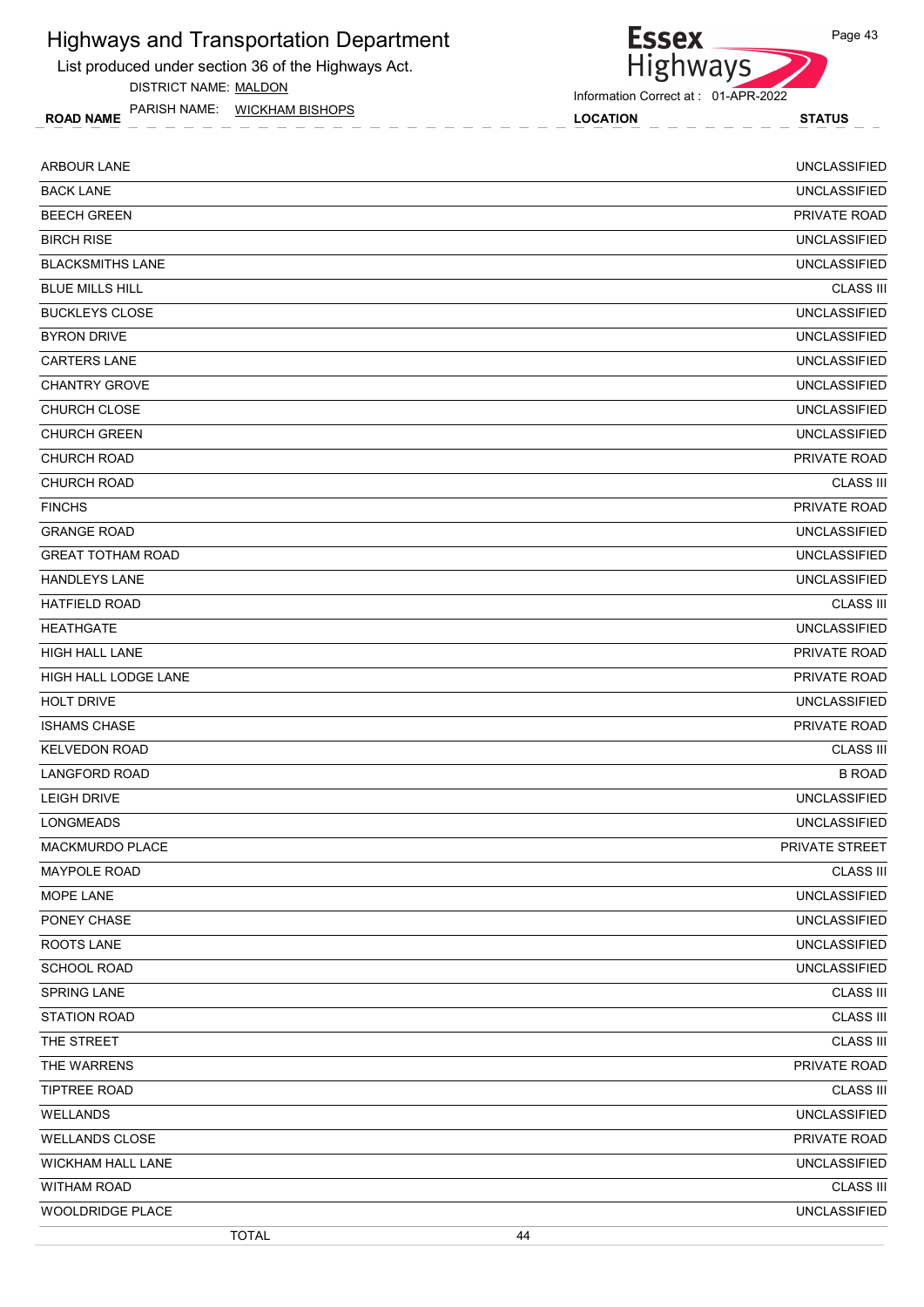List produced under section 36 of the Highways Act. DISTRICT NAME: MALDON

ROAD NAME LOCATION STATUS PARISH NAME: WOODHAM MORTIMER



| <b>BRYANTS LANE</b>        |    | <b>UNCLASSIFIED</b> |
|----------------------------|----|---------------------|
| <b>BURNHAM ROAD</b>        |    | <b>B ROAD</b>       |
| <b>CHELMSFORD ROAD</b>     |    | A ROAD              |
| <b>CONDUIT LANE</b>        |    | <b>UNCLASSIFIED</b> |
| <b>CONDUIT WELL</b>        |    | <b>UNCLASSIFIED</b> |
| <b>FALKLANDS COTTAGES</b>  |    | <b>UNCLASSIFIED</b> |
| <b>HAZELEIGH HALL LANE</b> |    | <b>UNCLASSIFIED</b> |
| <b>LIMEBROOK ROAD</b>      |    | <b>UNCLASSIFIED</b> |
| LITTLE GRANGE LANE         |    | <b>UNCLASSIFIED</b> |
| LODGE ROAD                 |    | <b>CLASS III</b>    |
| <b>MALDON ROAD</b>         |    | A ROAD              |
| <b>MARLPITS ROAD</b>       |    | <b>CLASS III</b>    |
| <b>MILL LANE</b>           |    | <b>UNCLASSIFIED</b> |
| <b>OAK CORNER</b>          |    | A ROAD              |
| POST OFFICE ROAD           |    | <b>UNCLASSIFIED</b> |
| <b>RECTORY LANE</b>        |    | <b>UNCLASSIFIED</b> |
| SOUTHEND ROAD              |    | <b>B ROAD</b>       |
| TOM TIT LANE               |    | <b>CLASS III</b>    |
| <b>TOTAL</b>               | 18 |                     |